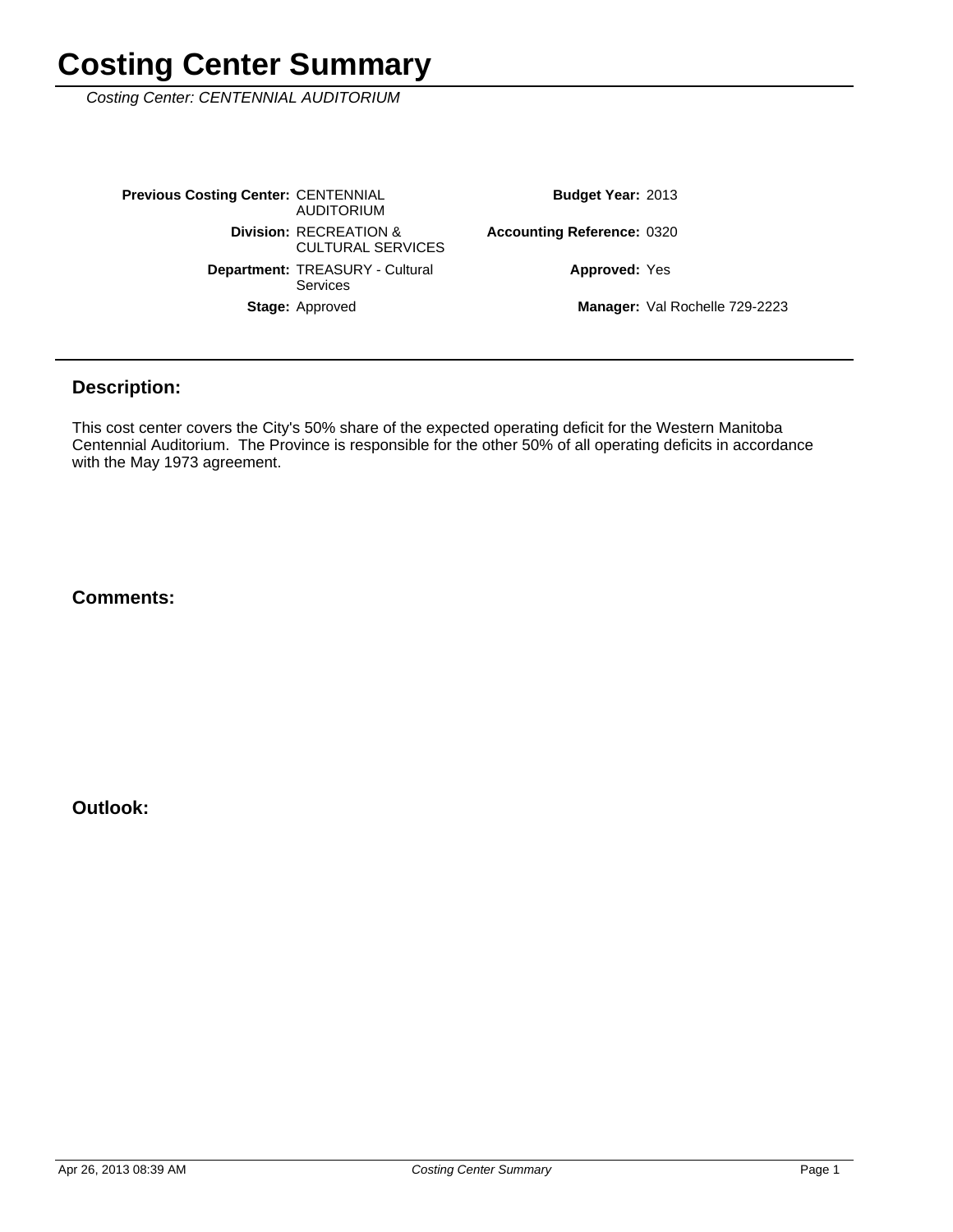Costing Center: CENTENNIAL AUDITORIUM

| <b>GL Account</b>          | <b>GL Account Description</b> | <b>Changes</b> | <b>Percent Change</b> | 2012<br>Approved<br><b>Stage</b> | 2013 Amount |
|----------------------------|-------------------------------|----------------|-----------------------|----------------------------------|-------------|
| <b>Expenditures</b>        |                               |                |                       |                                  |             |
| 55024                      | <b>OTHER GRANTS</b>           | Unchanged      | 0.00%                 | 106.000                          | 106,000     |
| 58524                      | CENTENNIAL AUDITORIUM B/L     | Increased      | 100.00 %              | 30.000                           | 60.000      |
| <b>Total Expenditures:</b> |                               |                |                       | 136,000                          | 166,000     |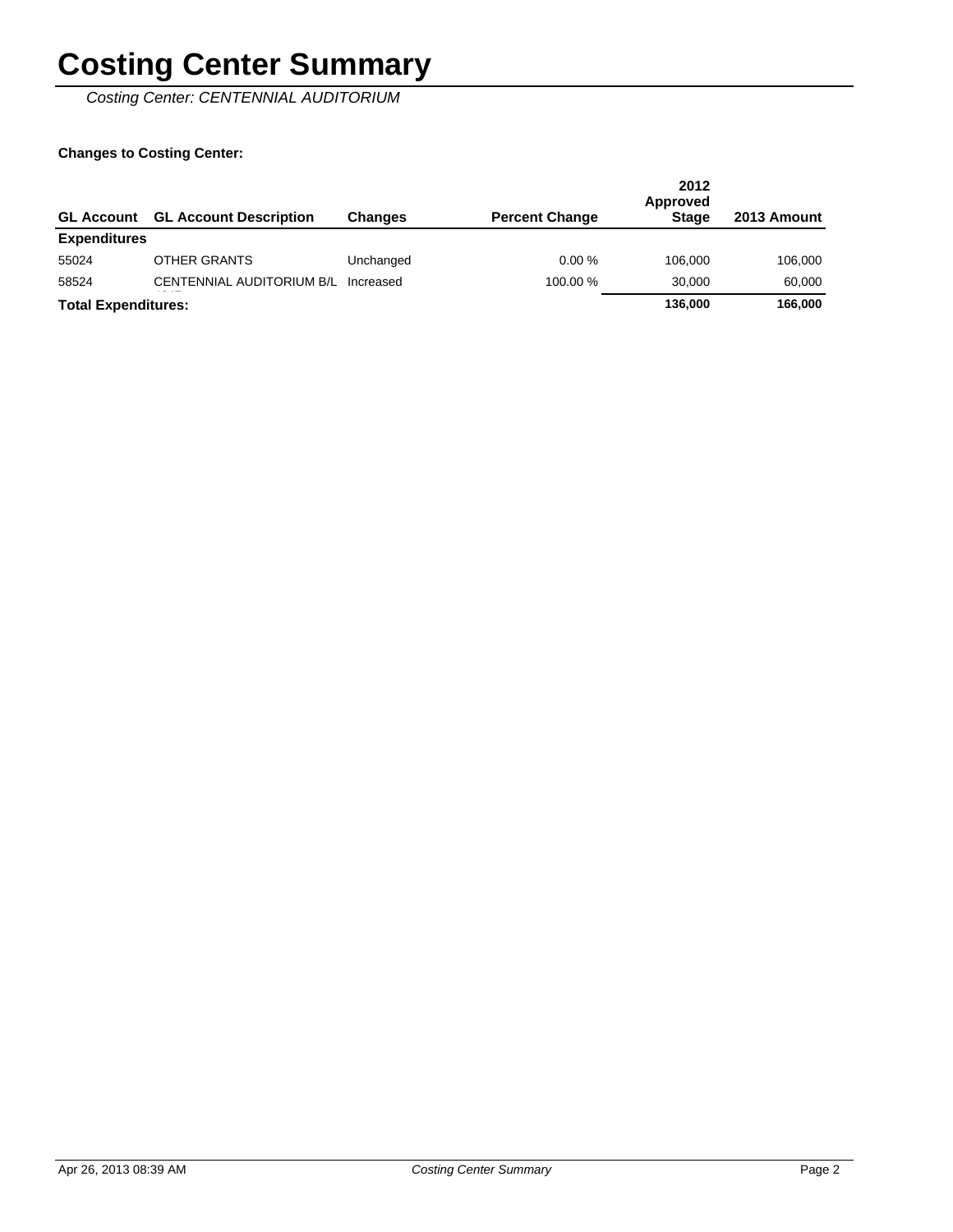Costing Center: CENTENNIAL AUDITORIUM

|                                               | 2011<br><b>Actuals</b> | 2012<br><b>Revised</b><br><b>Budget</b> | 2013<br><b>Current</b><br><b>Budget</b> | 2014<br>Forecast |
|-----------------------------------------------|------------------------|-----------------------------------------|-----------------------------------------|------------------|
| <b>Revenues</b>                               |                        |                                         |                                         |                  |
| <b>Conditional Government Transfers</b>       |                        |                                         |                                         |                  |
| PROVINCIAL GOV'T<br>43510                     | 0                      | 0                                       | 0                                       | $\mathbf 0$      |
| <b>FEDERAL GOV'T</b><br>44500                 | 0                      | 0                                       | 0                                       | 0                |
| <b>Conditional Government Transfers Total</b> | $\Omega$               | $\mathbf 0$                             | 0                                       | $\Omega$         |
|                                               | $\mathbf 0$            | $\bf{0}$                                | 0                                       | $\mathbf{0}$     |
|                                               |                        |                                         | 0.00%                                   | 0.00%            |
| <b>Expenditures</b>                           |                        |                                         |                                         |                  |
| <b>Grants and Contributions</b>               |                        |                                         |                                         |                  |
| <b>OTHER GRANTS</b><br>55024                  | 98,597                 | 106,000                                 | 106,000                                 | 106,000          |
| <b>Grants and Contributions Total</b>         | 98,597                 | 106,000                                 | 106,000                                 | 106,000          |
| Reserve Appropriation                         |                        |                                         |                                         |                  |
| CENTENNIAL AUDITORIUM B/L 4647<br>58524       | 90,000                 | 30,000                                  | 60,000                                  | 60,000           |
| Reserve Appropriation Total                   | 90,000                 | 30,000                                  | 60,000                                  | 60,000           |
|                                               | 188,597                | 136,000                                 | 166,000                                 | 166,000          |
|                                               |                        |                                         | 22.06%                                  | 0.00%            |
| <b>Net Total</b>                              | (188, 597)             | (136,000)                               | (166,000)                               | (166,000)        |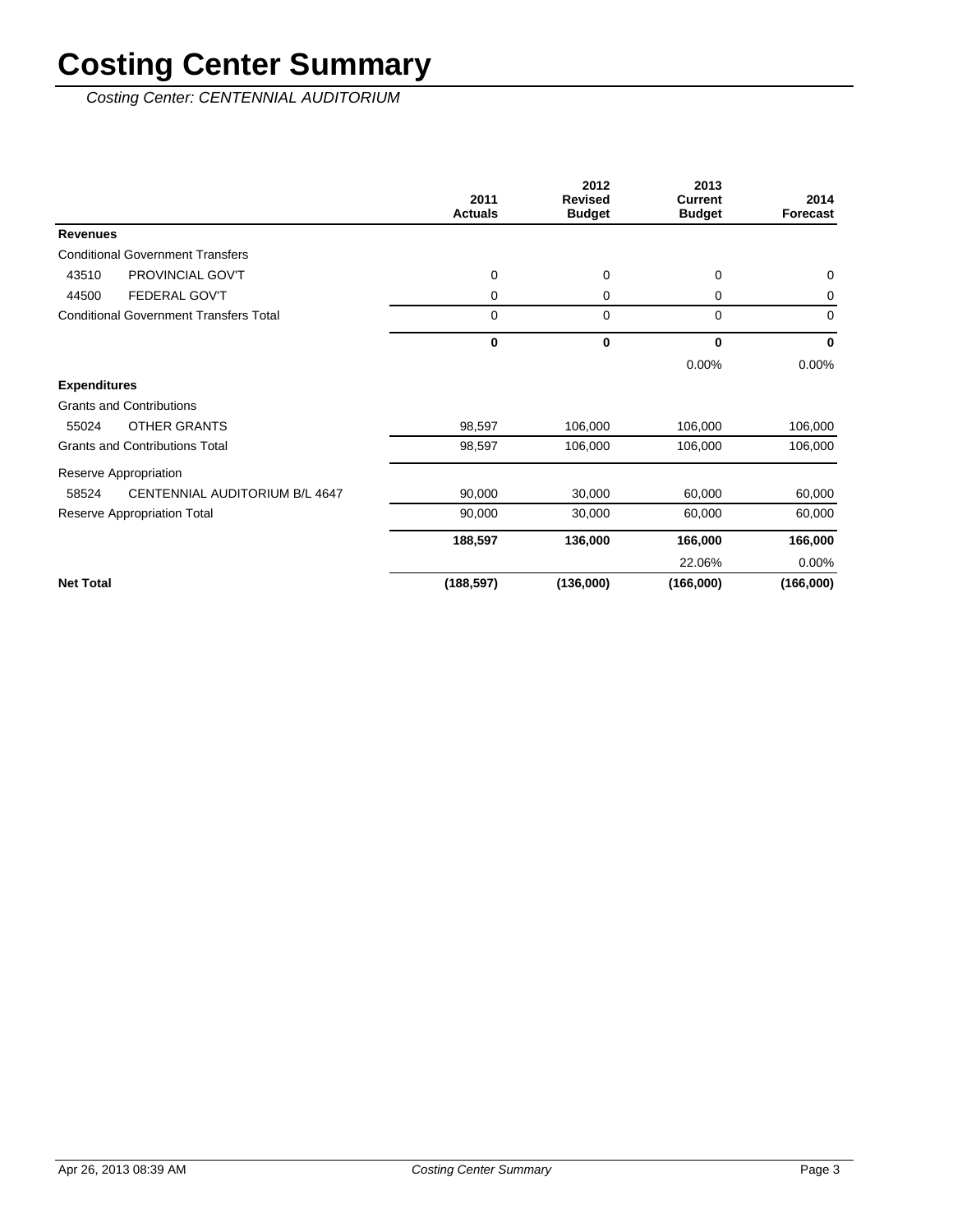Costing Center: CENTENNIAL AUDITORIUM

Expenses vs Revenues (In Thousands)



**Expenses** 

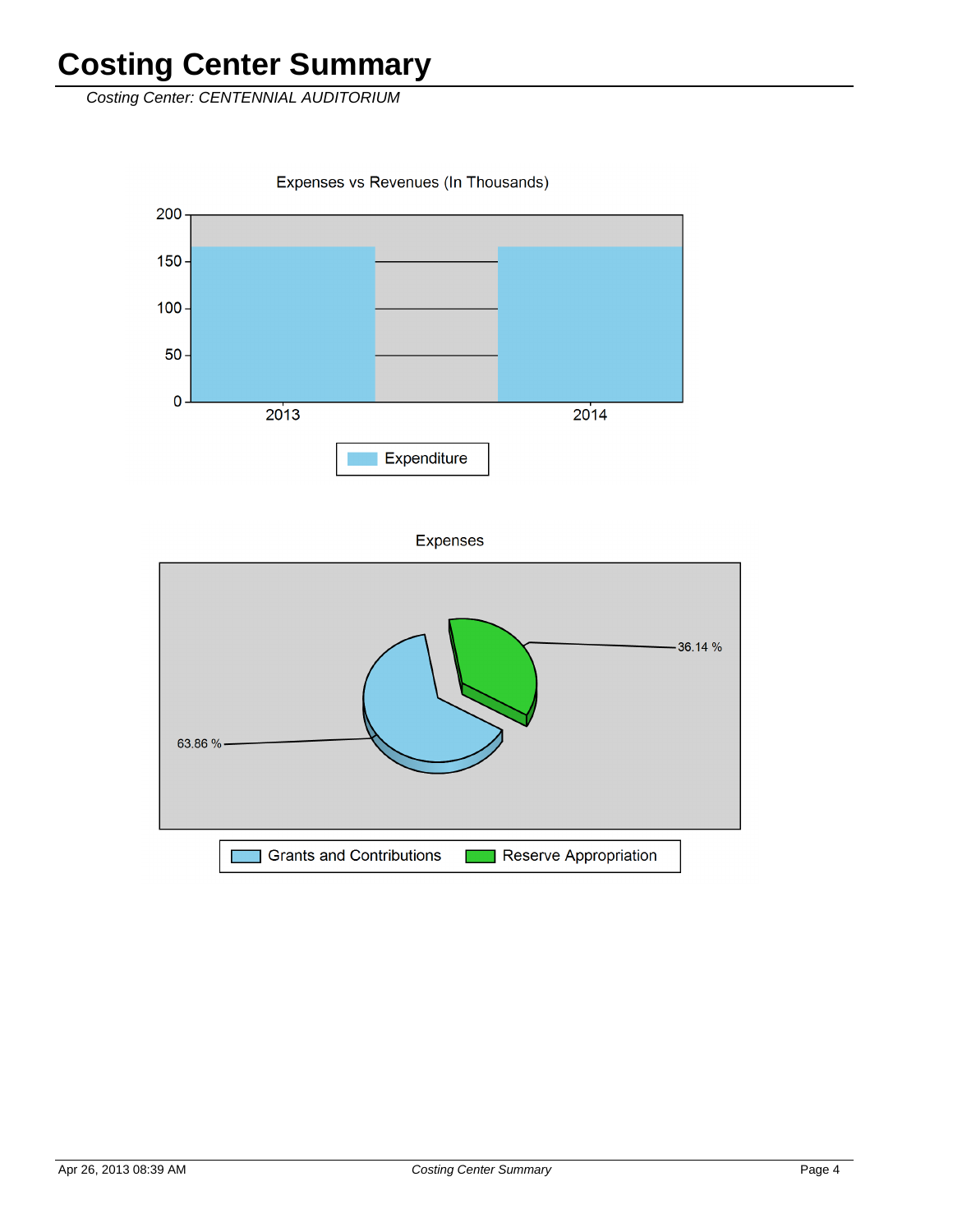Costing Center: KEYSTONE CENTRE GRANT

Manager: Val Rochelle 729-2223 **Approved: Yes** Accounting Reference: 2455 Budget Year: 2013 Stage: Approved Department: TREASURY - Cultural Services **Division: RECREATION &** CULTURAL SERVICES **Previous Costing Center: KEYSTONE CENTRE** GRANT

#### **Description:**

This cost center reflects the City's commitment to contribute funds to the Keystone Centre in the amount of \$250,000 per year for operating costs and an additional \$125,000 per year for debt reduction. The funding agreement covers a 10 year period from 2009 to 2019 inclusive and includes matching funds from the Province.

A grant-in-lieu for the Municipal portion of the Canad Inn property is also included here.

#### **Comments:**

**Outlook:**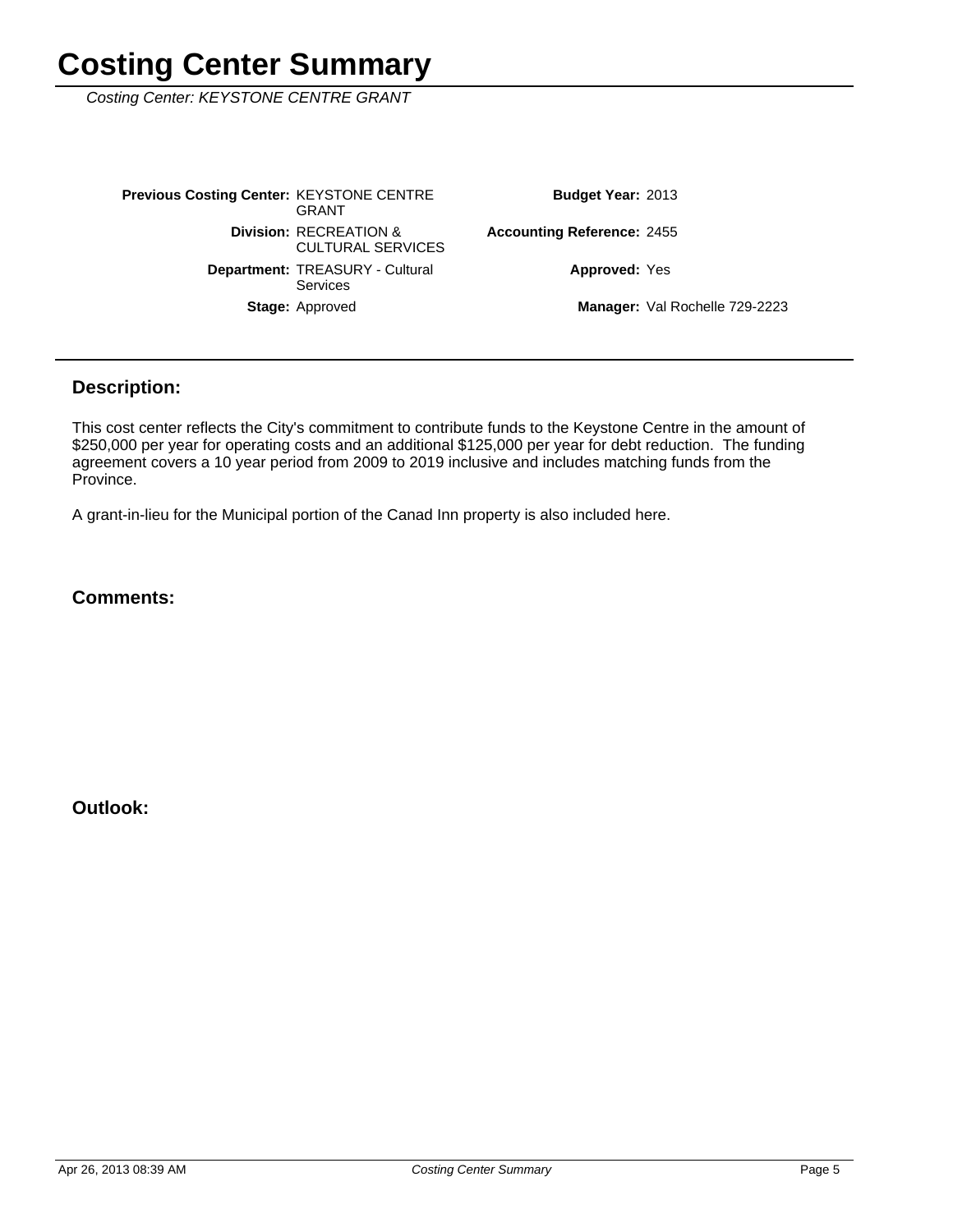Costing Center: KEYSTONE CENTRE GRANT

| <b>GL Account</b>          | <b>GL Account Description</b> | <b>Changes</b> | <b>Percent Change</b> | 2012<br>Approved<br><b>Stage</b> | 2013 Amount |
|----------------------------|-------------------------------|----------------|-----------------------|----------------------------------|-------------|
| <b>Expenditures</b>        |                               |                |                       |                                  |             |
| 55024                      | OTHER GRANTS                  | Decreased      | 10.71 %               | 420.000                          | 375,000     |
| 55442                      | TAX CREDITS                   | Increased      | 1.94 %                | 189.259                          | 192,930     |
| 57438                      | DEBENTURE DEBT PRINCIPAL      | Increased      | 38.13 %               | 234.546                          | 323,983     |
| 57439                      | DEBENTURE DEBT INTEREST       | Increased      | 40.31 %               | 143.111                          | 200,795     |
| <b>Total Expenditures:</b> |                               |                |                       | 986.916                          | 1,092,708   |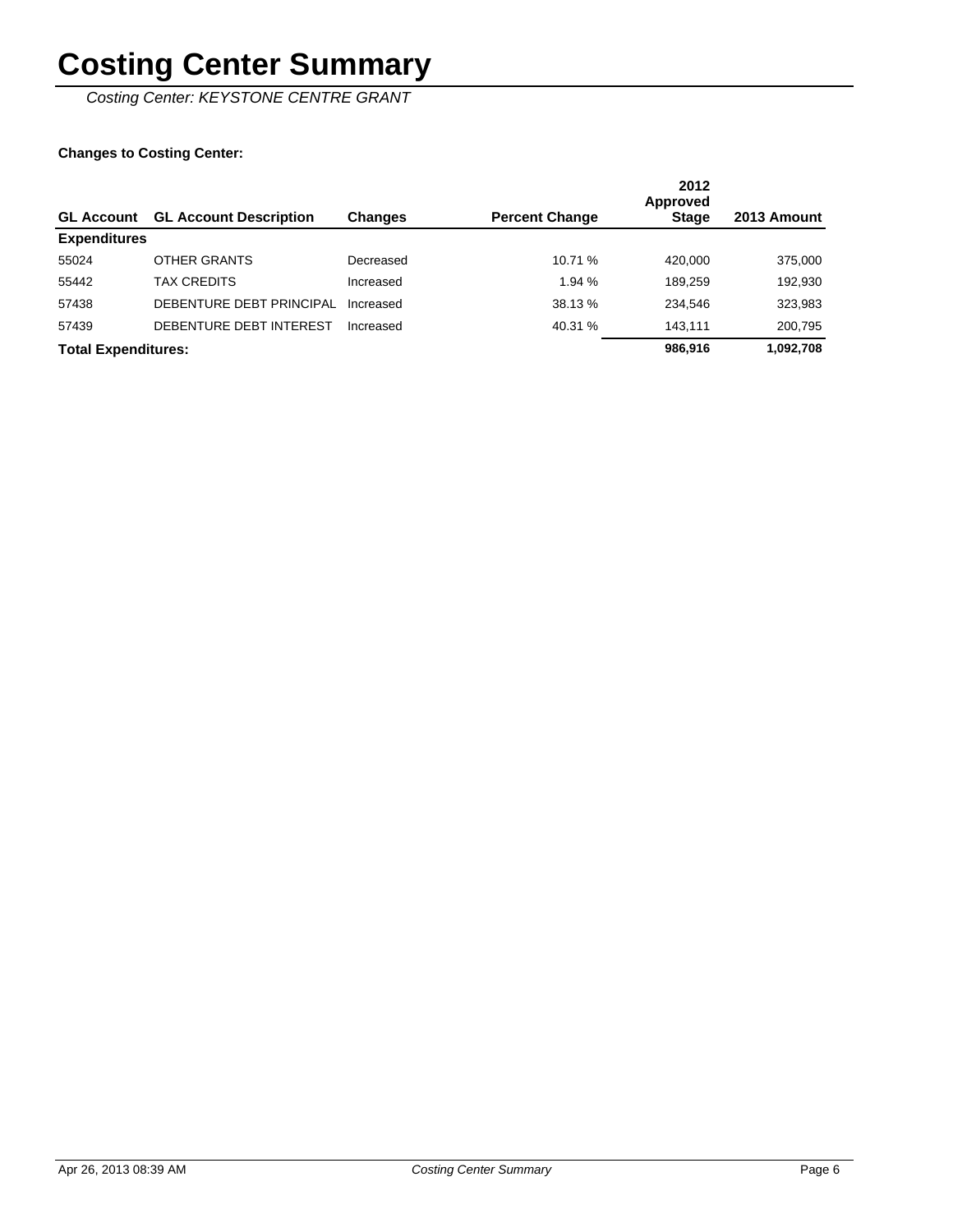Costing Center: KEYSTONE CENTRE GRANT

|                                           | 2011           | 2012<br><b>Revised</b> | 2013<br><b>Current</b> | 2014        |
|-------------------------------------------|----------------|------------------------|------------------------|-------------|
|                                           | <b>Actuals</b> | <b>Budget</b>          | <b>Budget</b>          | Forecast    |
| <b>Expenditures</b>                       |                |                        |                        |             |
| Debenture Debt Servicing Costs            |                |                        |                        |             |
| 57438<br>DEBENTURE DEBT PRINCIPAL         | 231,085        | 234,546                | 323,983                | 335,352     |
| DEBENTURE DEBT INTEREST<br>57439          | 146,578        | 143,111                | 200,795                | 189,364     |
| Debenture Debt Servicing Costs Total      | 377,663        | 377,657                | 524,778                | 524,716     |
| <b>Grants and Contributions</b>           |                |                        |                        |             |
| <b>OTHER GRANTS</b><br>55024              | 532,000        | 420,000                | 375,000                | 375,000     |
| <b>TAX CREDITS</b><br>55442               | 168,834        | 189,147                | 192,930                | 196,788     |
| <b>Grants and Contributions Total</b>     | 700,834        | 609,147                | 567,930                | 571,788     |
| Transfers to/from Internal Accounts       |                |                        |                        |             |
| 59997<br><b>TRANSFER FR RESERVES</b>      | (100,000)      | 0                      | 0                      | 0           |
| Transfers to/from Internal Accounts Total | (100,000)      | $\mathbf 0$            | 0                      | $\Omega$    |
|                                           | 978,497        | 986,804                | 1,092,708              | 1,096,504   |
|                                           |                |                        | 10.73%                 | 0.35%       |
| <b>Net Total</b>                          | (978, 497)     | (986, 804)             | (1,092,708)            | (1,096,504) |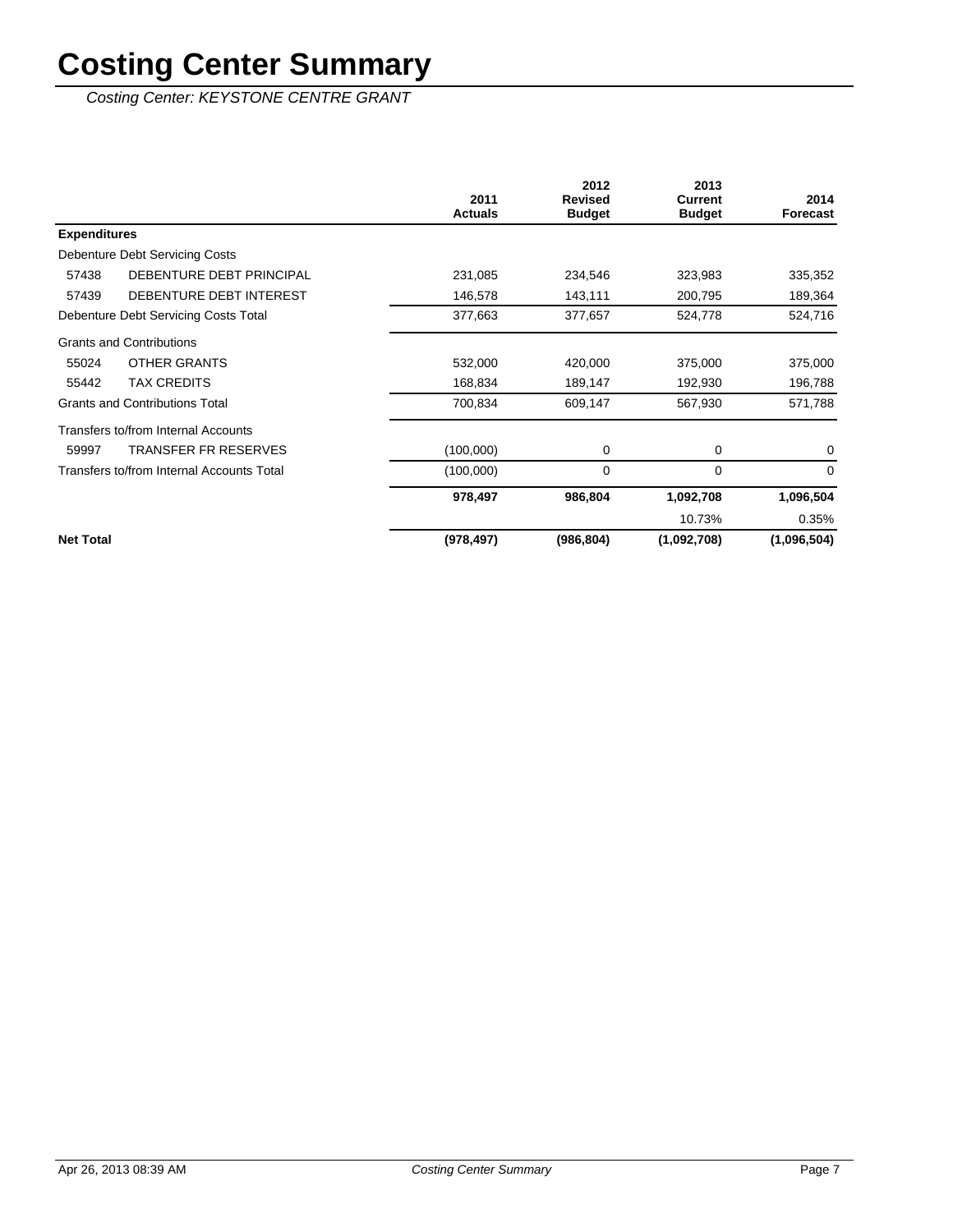Costing Center: KEYSTONE CENTRE GRANT

Expenses vs Revenues (In Thousands)



**Expenses** 

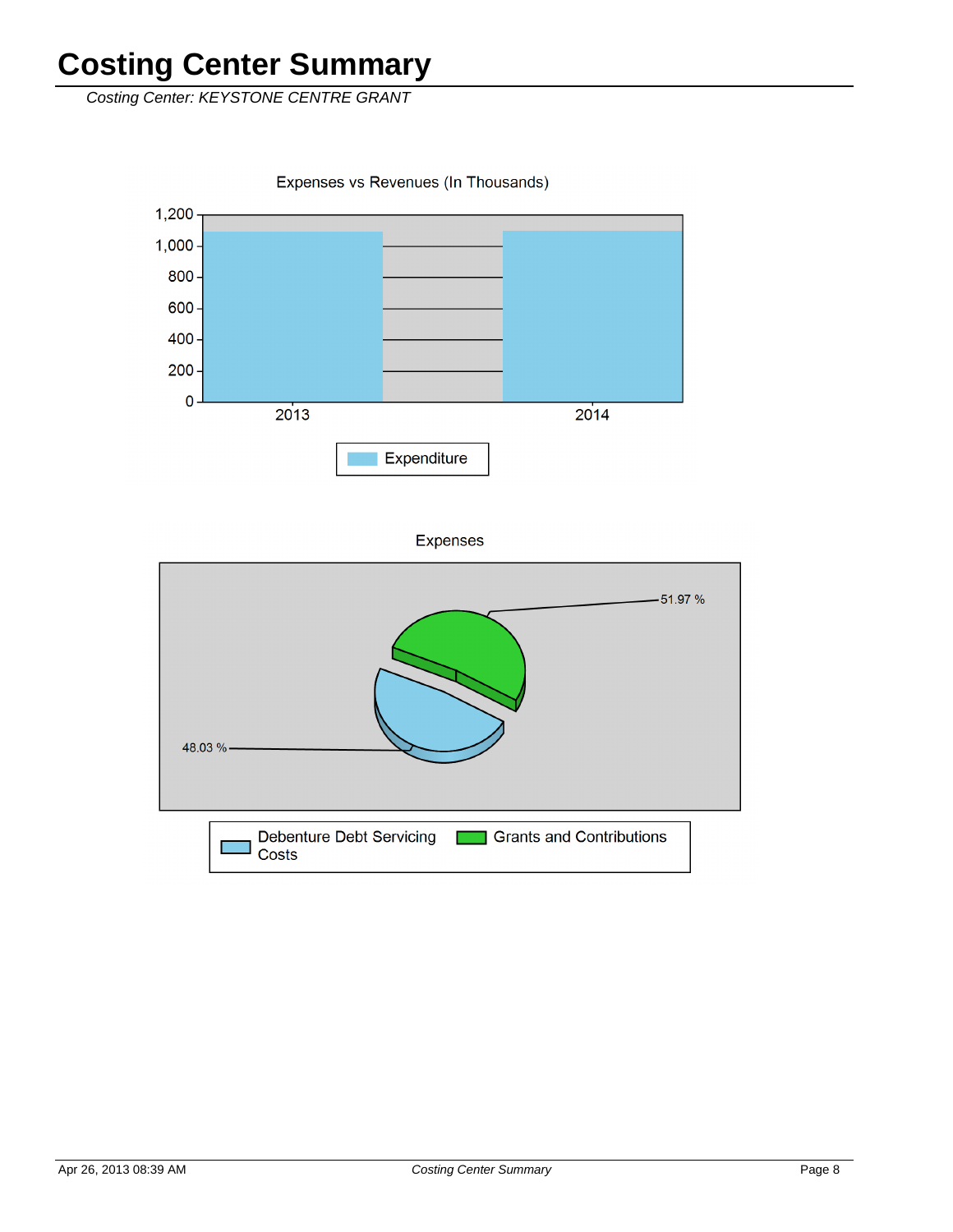Costing Center: COMMUNITY DEVELOPMENT

Stage: Approved Department: COMMUNITY **Division: RECREATION &** CULTURAL SERVICES **Previous Costing Center: COMMUNITY** DEVELOPMENT

Budget Year: 2013

Accounting Reference: 0364

Manager: Perry Roque 729-2170 **Approved: Yes** 

#### **Description:**

This cost center captures the revenues and costs associated with organizing, coordinating, managing, planning, and directing the administrative and operational activities for Community Development.

#### **Comments:**

The delivery of programs for arts & culture, youth, and community action programs (volunteers) requires evening and weekend work. Engaging the community through work with volunteer organizations and committee also requires hours outside the regular business day. These hours are reflected in the programming budget.

#### **Outlook:**

The long-term goal is to move this operation to 638 Princess Ave in order to develop a youth & cultural resource center.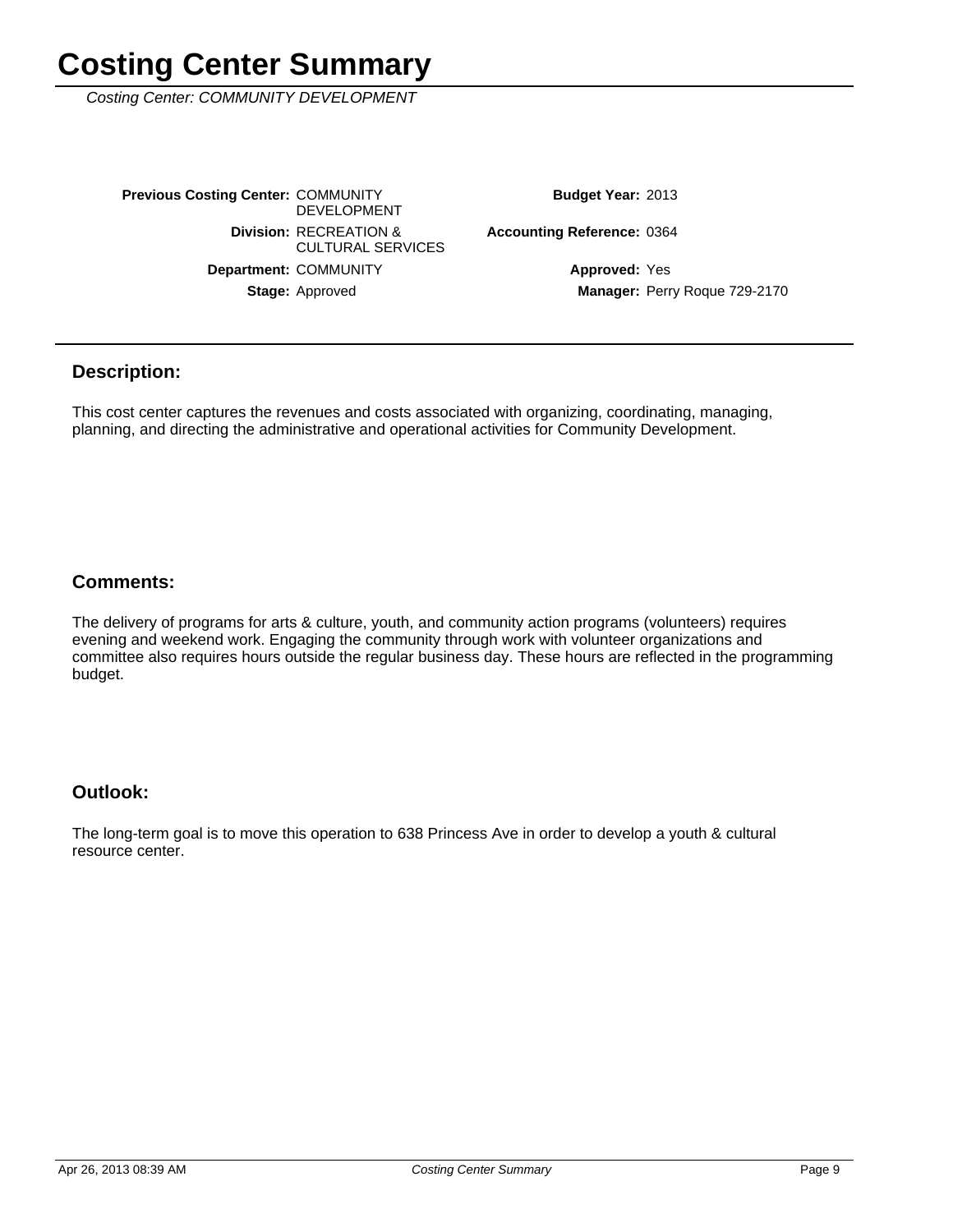Costing Center: COMMUNITY DEVELOPMENT

| <b>GL Account</b>          | <b>GL Account Description</b>     | <b>Changes</b>     | <b>Percent Change</b> | 2012<br><b>Approved</b><br><b>Stage</b> | 2013 Amount |
|----------------------------|-----------------------------------|--------------------|-----------------------|-----------------------------------------|-------------|
| <b>Expenditures</b>        |                                   |                    |                       |                                         |             |
| 51083                      | <b>REGULAR SALARIES</b>           | Increased          | 4.16%                 | 379,207                                 | 394,984     |
| 51084                      | <b>OVERTIME SALARIES</b>          | Decreased          | 66.17 %               | 14,779                                  | 5,000       |
| 51141                      | <b>TRAINING &amp; DEVELOPMENT</b> | Increased          | 1,735.00 %            | 200                                     | 3,670       |
| 52069                      | <b>PRINTING COSTS</b>             | Increased          | 19.19 %               | 7,761                                   | 9,250       |
| 53130                      | <b>TELEPHONE REGULAR</b>          | Increased          | 25.94 %               | 3,970                                   | 5,000       |
| 53131                      | <b>TELEPHONE LONG DISTANCE</b>    | Not used this year |                       | 140                                     | $\Omega$    |
| 54099                      | <b>PARTS AND MATERIALS</b>        | Decreased          | 21.57 %               | 5,100                                   | 4,000       |
| 54103                      | GASOLINE #2                       | Increased          | 1.52%                 | 1,379                                   | 1,400       |
| 54410                      | <b>EQUIPMENT PURCHASES</b>        | Not used this year |                       | 1,200                                   | $\Omega$    |
| 59003                      | <b>ADVERTISING</b>                | Not used this year |                       | 4,700                                   | $\Omega$    |
| 59012                      | AWARENESS PROGRAMS                | Not used this year |                       | 2,000                                   | $\Omega$    |
| 59048                      | <b>LUNCHEONS</b>                  | Unchanged          | 0.00%                 | 400                                     | 400         |
| 59059                      | <b>MEMBERSHIP</b>                 | Decreased          | 70.00 %               | 1,000                                   | 300         |
| 59080                      | <b>INTERNAL EQUIPMENT</b>         | New this year      |                       | $\Omega$                                | 1,566       |
| 59098                      | <b>SUBSCRIPTIONS</b>              | Decreased          | 93.33 %               | 3,000                                   | 200         |
| 59138                      | <b>BUSINESS TRAVEL - MILEAGE</b>  | Decreased          | 75.14 %               | 4,300                                   | 1,069       |
| 59139                      | <b>CONFERENCE COSTS</b>           | Decreased          | 20.00 %               | 7,500                                   | 6,000       |
| 59993                      | <b>EQUIPMENT CAPITAL</b>          | New this year      |                       | 0                                       | 1,750       |
| <b>Total Expenditures:</b> |                                   |                    |                       | 436,636                                 | 434,589     |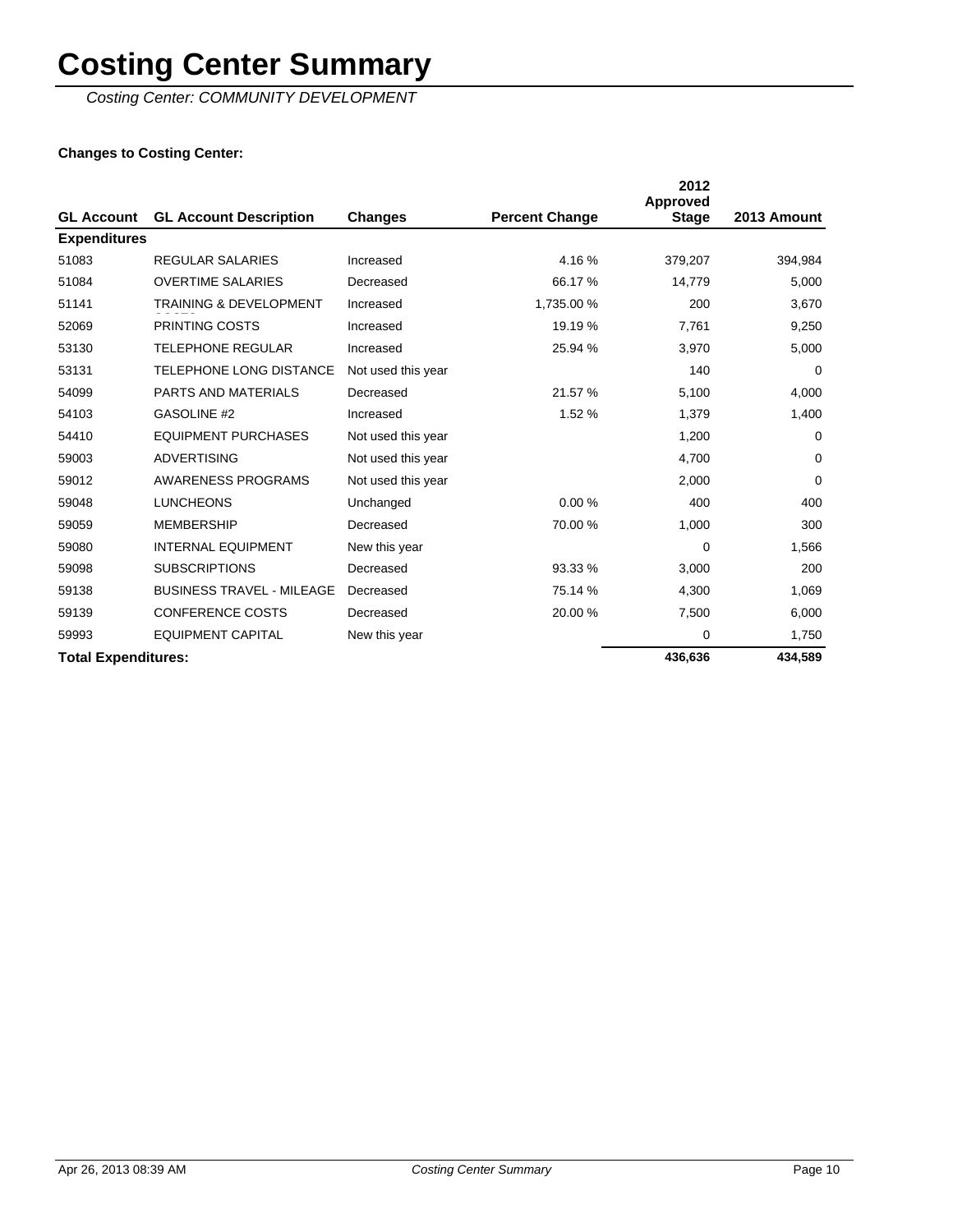Costing Center: COMMUNITY DEVELOPMENT

|                          |                                         | 2011<br><b>Actuals</b> | 2012<br><b>Revised</b><br><b>Budget</b> | 2013<br><b>Current</b><br><b>Budget</b> | 2014<br><b>Forecast</b> |
|--------------------------|-----------------------------------------|------------------------|-----------------------------------------|-----------------------------------------|-------------------------|
| <b>Expenditures</b>      |                                         |                        |                                         |                                         |                         |
| <b>Contract Services</b> |                                         |                        |                                         |                                         |                         |
| 52069                    | PRINTING COSTS                          | 2,982                  | 3,000                                   | 9,250                                   | 3,000                   |
|                          | <b>Contract Services Total</b>          | 2,982                  | 3,000                                   | 9,250                                   | 3,000                   |
|                          | <b>Equipment Purchases</b>              |                        |                                         |                                         |                         |
| 54410                    | <b>EQUIPMENT PURCHASES</b>              | 803                    | 3,686                                   | 0                                       | 0                       |
|                          | <b>Equipment Purchases Total</b>        | 803                    | 3,686                                   | 0                                       | 0                       |
|                          | <b>Materials and Supplies</b>           |                        |                                         |                                         |                         |
| 54099                    | PARTS AND MATERIALS                     | 7,606                  | 8,031                                   | 4,000                                   | 4,000                   |
| 54103                    | GASOLINE #2                             | 1,034                  | 1,379                                   | 1,400                                   | 1,400                   |
|                          | Materials and Supplies Total            | 8,640                  | 9,410                                   | 5,400                                   | 5,400                   |
| Other                    |                                         |                        |                                         |                                         |                         |
| 51141                    | <b>TRAINING &amp; DEVELOPMENT COSTS</b> | 359                    | 3,764                                   | 3,670                                   | 500                     |
| 59003                    | <b>ADVERTISING</b>                      | 2,003                  | 2,123                                   | 0                                       | $\mathbf 0$             |
| 59012                    | <b>AWARENESS PROGRAMS</b>               | 0                      | 0                                       | 0                                       | $\mathbf 0$             |
| 59048                    | <b>LUNCHEONS</b>                        | 147                    | 400                                     | 400                                     | 400                     |
| 59059                    | <b>MEMBERSHIP</b>                       | 980                    | 968                                     | 300                                     | 300                     |
| 59080                    | INTERNAL EQUIPMENT RENTAL               | 7,300                  | 3,000                                   | 1,566                                   | 1,566                   |
| 59098                    | <b>SUBSCRIPTIONS</b>                    | 3,910                  | 3,000                                   | 200                                     | 200                     |
| 59138                    | <b>BUSINESS TRAVEL - MILEAGE</b>        | 2,941                  | 2,545                                   | 1,069                                   | 1,069                   |
| 59139                    | <b>CONFERENCE COSTS</b>                 | 2,750                  | 3,214                                   | 6,000                                   | 7,500                   |
| 59993                    | EQUIPMENT CAPITAL CONTRIBUTION          | 0                      | 5,000                                   | 1,750                                   | 1,968                   |
| <b>Other Total</b>       |                                         | 20,390                 | 24,014                                  | 14,955                                  | 13,503                  |
|                          | Salaries and Wages                      |                        |                                         |                                         |                         |
| 51083                    | REGULAR SALARIES                        | 298,383                | 334,338                                 | 394,984                                 | 404,580                 |
| 51084                    | <b>OVERTIME SALARIES</b>                | 22,291                 | 20,205                                  | 5,000                                   | 5,000                   |
| 51090                    | SHIFT DIFFERENTIAL                      | 0                      | 177                                     | 0                                       | 0                       |
| 51350                    | <b>BANK TIME EARNED</b>                 | 0                      | 0                                       | 0                                       | 0                       |
|                          | Salaries and Wages Total                | 320,673                | 354,720                                 | 399,984                                 | 409,580                 |
| <b>Utilities</b>         |                                         |                        |                                         |                                         |                         |
| 53130                    | TELEPHONE REGULAR                       | 8,268                  | 6,236                                   | 5,000                                   | 5,000                   |
| 53131                    | TELEPHONE LONG DISTANCE                 | 210                    | 0                                       | 0                                       | 0                       |
| <b>Utilities Total</b>   |                                         | 8,477                  | 6,236                                   | 5,000                                   | 5,000                   |
|                          |                                         | 361,966                | 401,066                                 | 434,589                                 | 436,483                 |
|                          |                                         |                        |                                         | 8.36%                                   | 0.44%                   |
| <b>Net Total</b>         |                                         | (361, 966)             | (401,066)                               | (434, 589)                              | (436, 483)              |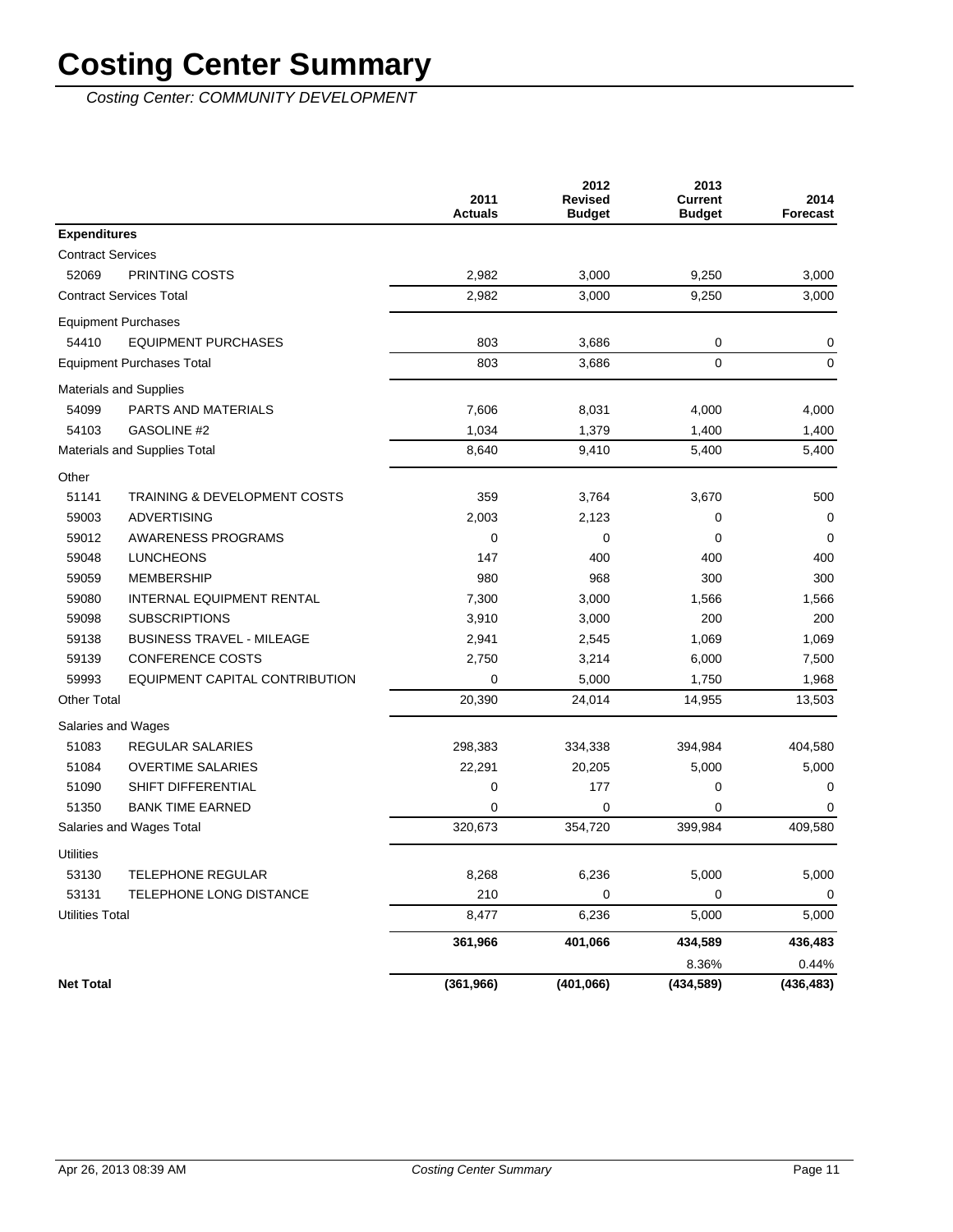Costing Center: COMMUNITY DEVELOPMENT

Expenses vs Revenues (In Thousands)



**Expenses** 

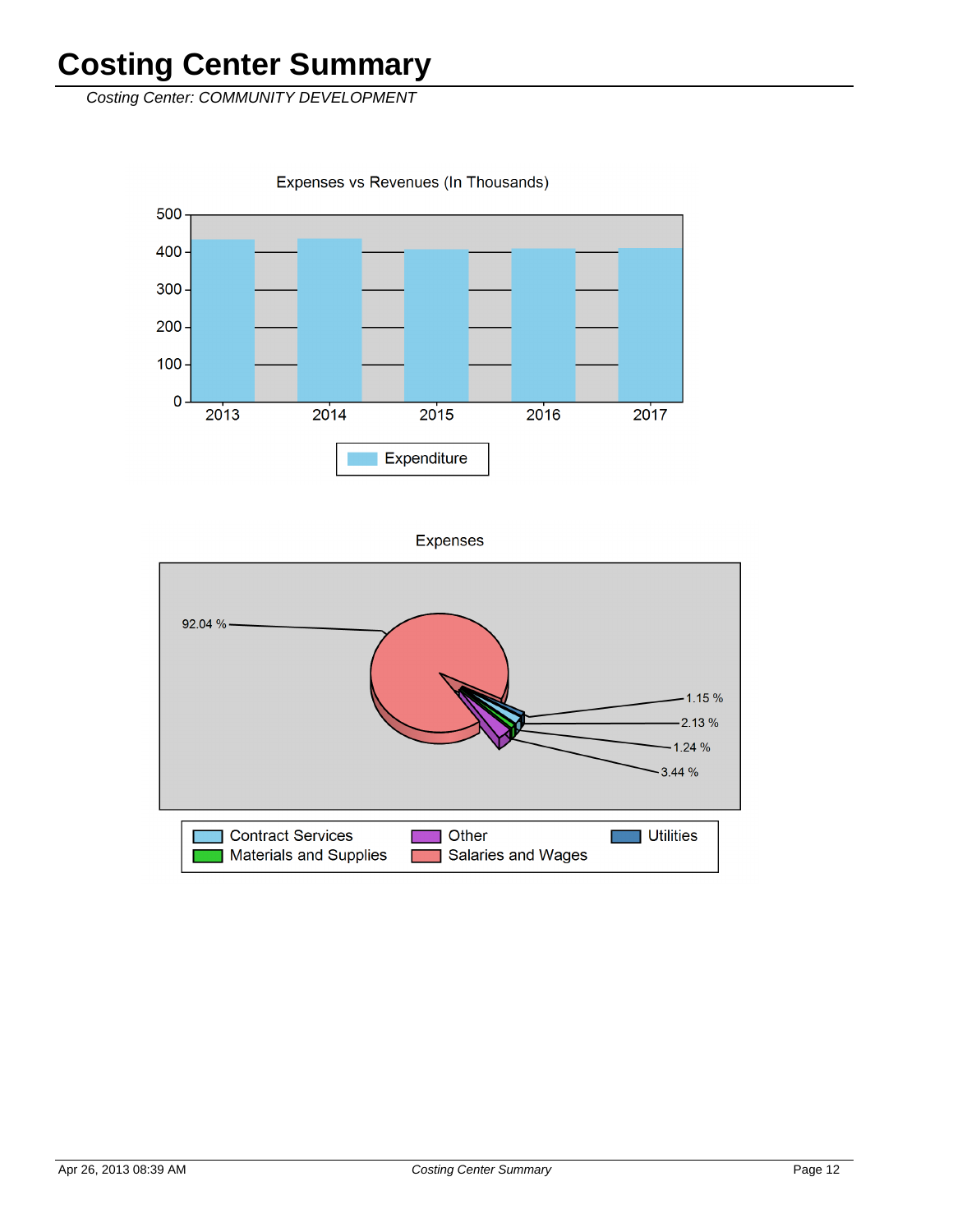Costing Center: JOINT USE OF SCHOOLS

Stage: Approved Department: COMMUNITY **Division: RECREATION &** CULTURAL SERVICES **Previous Costing Center: JOINT USE OF SCHOOLS** 

Budget Year: 2013

Accounting Reference: 0308

Manager: Perry Roque 729-2170 **Approved: Yes** 

#### **Description:**

This cost center captures the revenues and expenses for the booking of the Brandon School Division facilities, including the schools and the grounds for meetings and recreation activities. The City of Brandon receives a 10% administrative fee for the booking of these facilities.

#### **Comments:**

The Community Services Department is presently working to finalize the joint use facilities agreement between the City of Brandon and Brandon School Division for community user groups.

This initiative is a partnership with the Brandon School Division. They are committed to providing their facilities, in return the City will provides booking support and the use of the Sportsplex for learn to swim programs. This program not only supports recreational activities but also provide classrooms for 4 H clubs, camera clubs, neighborhood meetings and special events.

**Outlook:**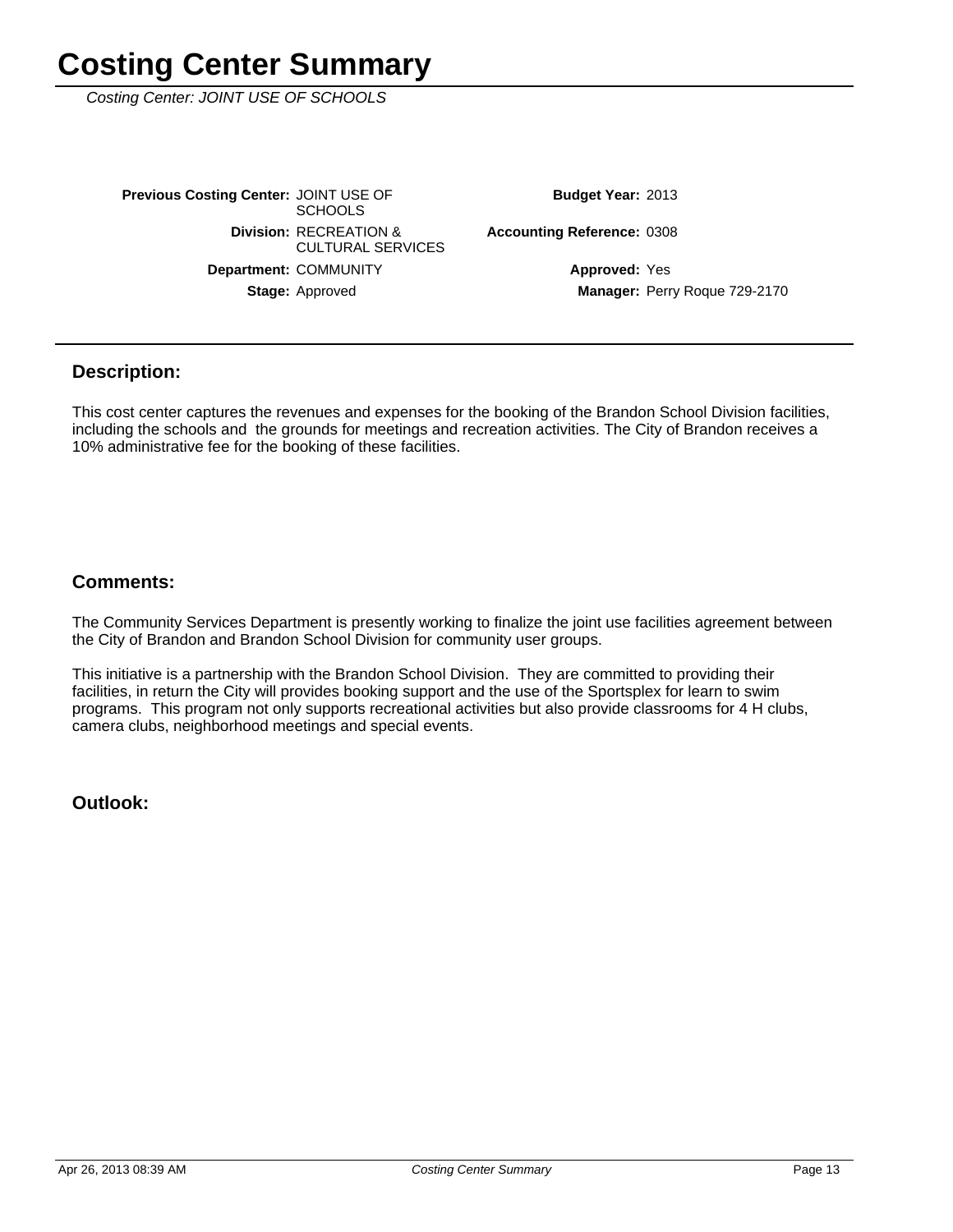Costing Center: JOINT USE OF SCHOOLS

| <b>GL Account</b>          | <b>GL Account Description</b> | <b>Changes</b>     | <b>Percent Change</b> | 2012<br>Approved<br>Stage | 2013 Amount |
|----------------------------|-------------------------------|--------------------|-----------------------|---------------------------|-------------|
| <b>Revenues</b>            |                               |                    |                       |                           |             |
| 42999                      | <b>REVENUE</b>                | Increased          | 15.79 %               | 57.000                    | 66.000      |
| <b>Total Revenues:</b>     |                               |                    |                       | 57.000                    | 66,000      |
| <b>Expenditures</b>        |                               |                    |                       |                           |             |
| 52054                      | <b>MAINT OF EQUIP EXT</b>     | Not used this year |                       | 10,000                    | 0           |
| 52079                      | <b>BUILDING RENTAL</b>        | Increased          | 9.09%                 | 55.000                    | 60,000      |
| 54410                      | <b>EQUIPMENT PURCHASES</b>    | Unchanged          | 0.00%                 | 30,000                    | 30,000      |
| 59450                      | <b>SCHOOL FACILITIES</b>      | New this year      |                       | 0                         | 15,000      |
| <b>Total Expenditures:</b> |                               |                    |                       | 95,000                    | 105,000     |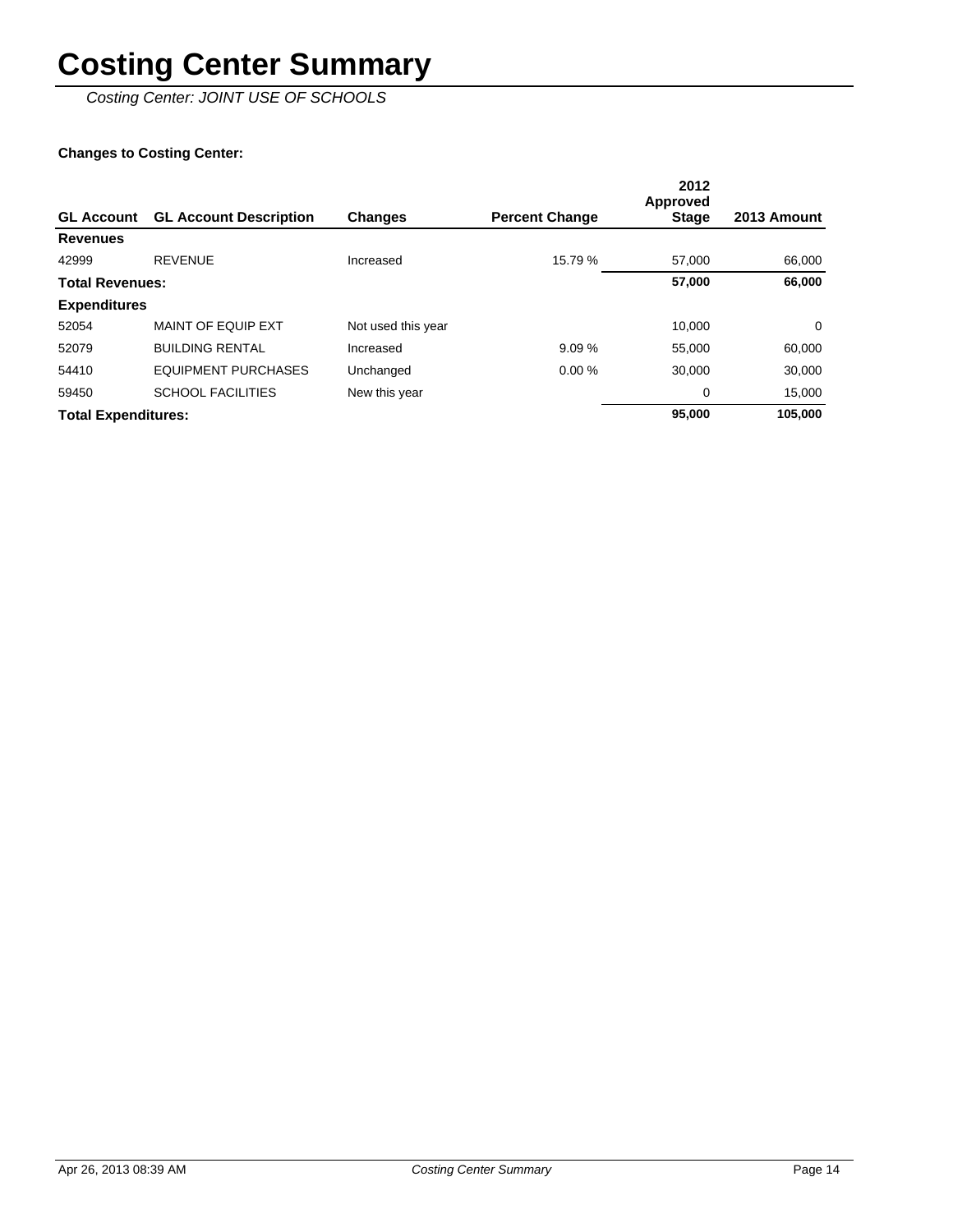Costing Center: JOINT USE OF SCHOOLS

|                                               | 2011<br><b>Actuals</b> | 2012<br><b>Revised</b><br><b>Budget</b> | 2013<br><b>Current</b><br><b>Budget</b> | 2014<br>Forecast |
|-----------------------------------------------|------------------------|-----------------------------------------|-----------------------------------------|------------------|
| <b>Revenues</b>                               |                        |                                         |                                         |                  |
| Other Income                                  |                        |                                         |                                         |                  |
| <b>REVENUE</b><br>42999                       | 93,427                 | 106,500                                 | 66,000                                  | 66,000           |
| Other Income Total                            | 93,427                 | 106,500                                 | 66,000                                  | 66,000           |
|                                               | 93,427                 | 106,500                                 | 66,000                                  | 66,000           |
|                                               |                        |                                         | (38.03%)                                | 0.00%            |
| <b>Expenditures</b>                           |                        |                                         |                                         |                  |
| <b>Contract Services</b>                      |                        |                                         |                                         |                  |
| 52054<br>MAINT OF EQUIP EXT                   | 0                      | 10,000                                  | $\mathbf 0$                             | 0                |
| <b>BUILDING RENTAL</b><br>52079               | 75,188                 | 93,000                                  | 60,000                                  | 60,000           |
| <b>Contract Services Total</b>                | 75,188                 | 103,000                                 | 60,000                                  | 60,000           |
| <b>Equipment Purchases</b>                    |                        |                                         |                                         |                  |
| <b>EQUIPMENT PURCHASES</b><br>54410           | $\mathbf 0$            | 30,000                                  | 30,000                                  | 30,000           |
| <b>Equipment Purchases Total</b>              | 0                      | 30,000                                  | 30,000                                  | 30,000           |
| Other                                         |                        |                                         |                                         |                  |
| <b>SCHOOL FACILITIES MAINTENANCE</b><br>59450 | 0                      | 0                                       | 15,000                                  | 15,000           |
| <b>Other Total</b>                            | $\mathbf 0$            | $\mathbf 0$                             | 15,000                                  | 15,000           |
|                                               | 75,188                 | 133,000                                 | 105,000                                 | 105,000          |
|                                               |                        |                                         | (21.05%)                                | 0.00%            |
| <b>Net Total</b>                              | 18,240                 | (26, 500)                               | (39,000)                                | (39,000)         |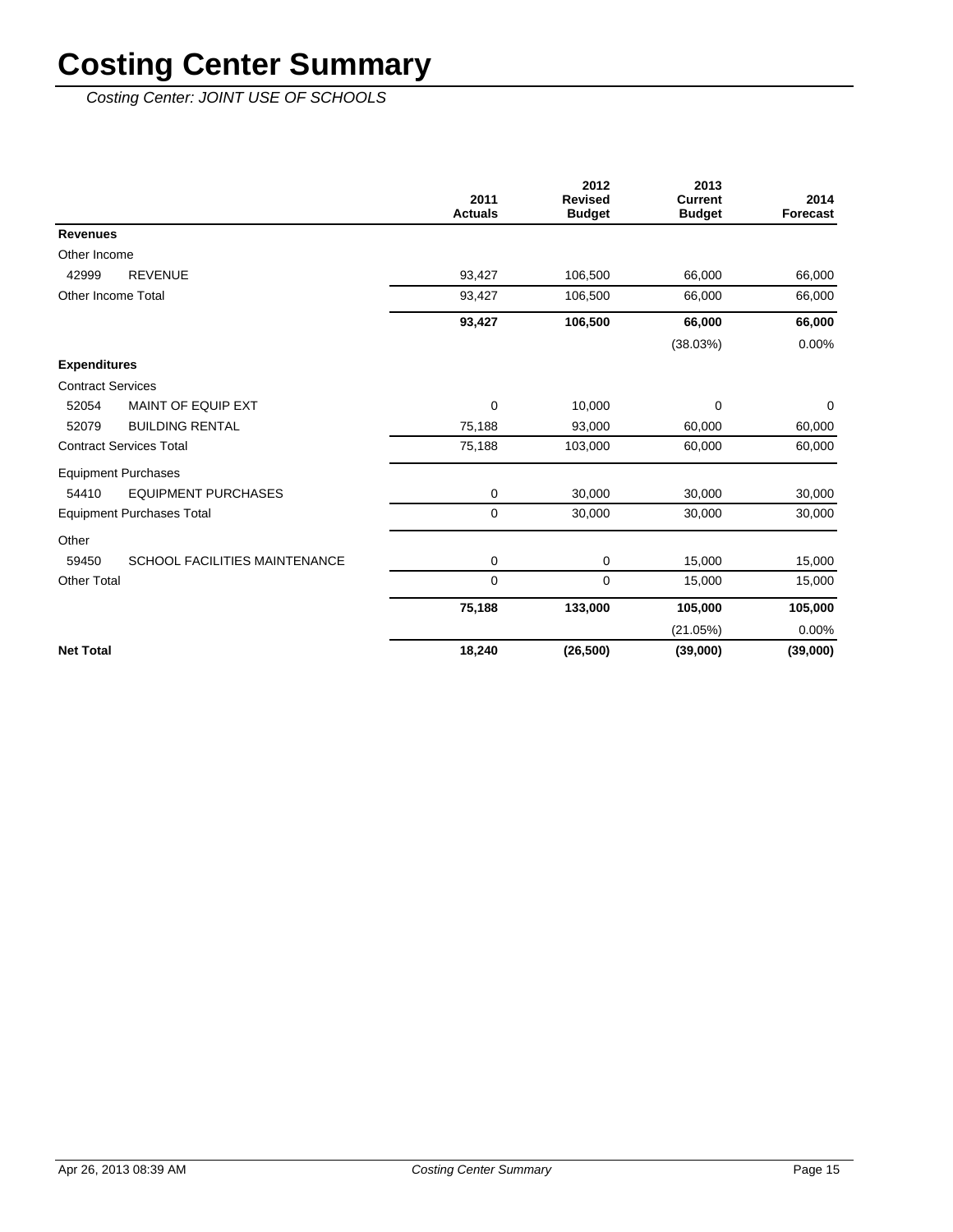Costing Center: JOINT USE OF SCHOOLS

Expenses vs Revenues (In Thousands)



**Expenses** 

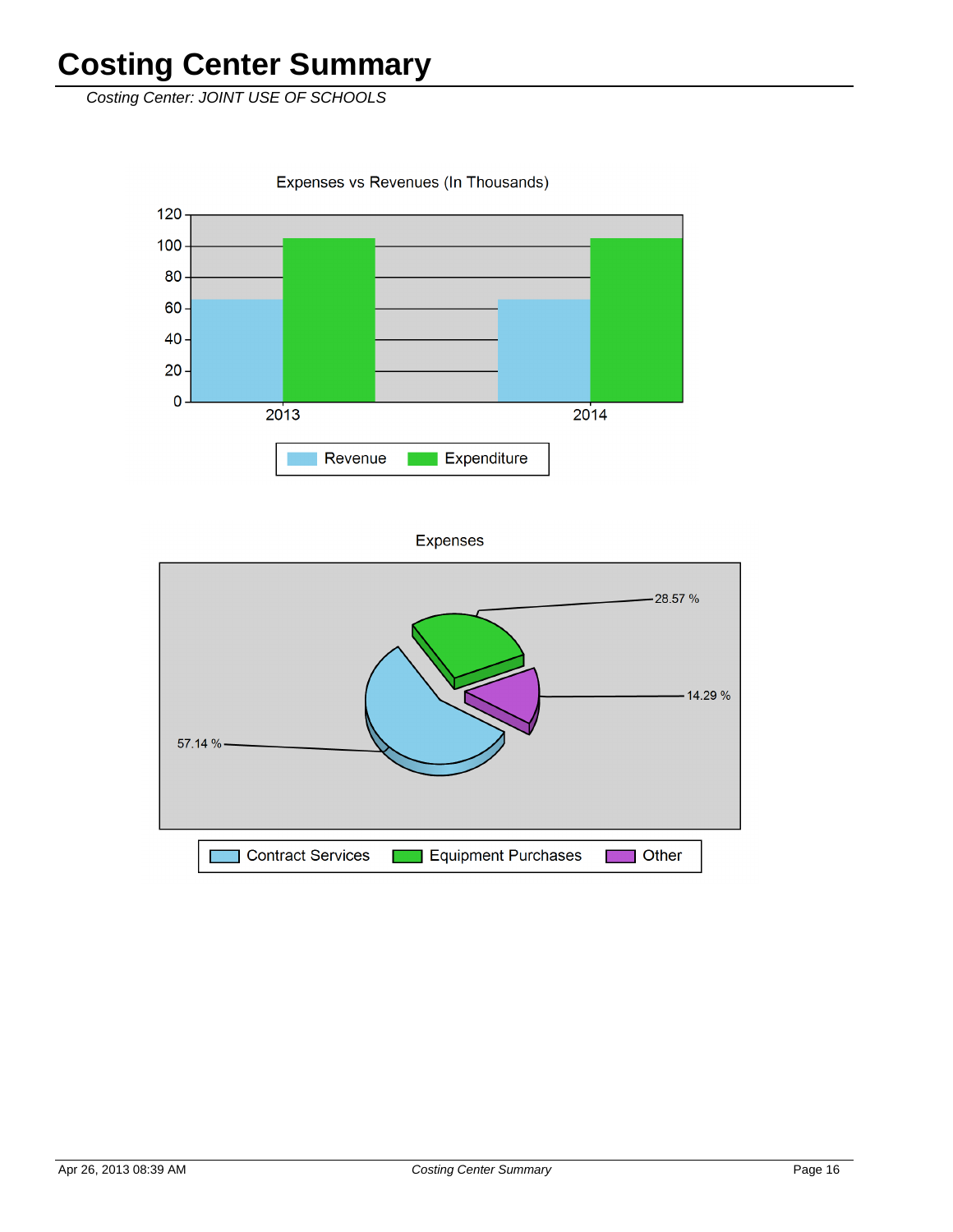Costing Center: OUTDOOR POOL OPERATIONS

Stage: Approved Department: COMMUNITY **Division: RECREATION &** CULTURAL SERVICES **Previous Costing Center: OUTDOOR POOL OPERATIONS** 

Budget Year: 2013

**Accounting Reference: 0371** 

Manager: Perry Roque 729-2170 **Approved: Yes** 

#### **Description:**

This cost center captures the operating and maintenance costs for the Kinsmen Pool, Keystone Pool, and the programming costs for the paddling pool and spray park programs.

#### **Comments:**

The 2013 budget reflects the City's agreement with the YMCA. The City covers all maintenance for the pools while the YMCA is contracted to run operating of the pool.

This year's budget will also see an increase to support additional maintenance requirements for these aging facilities. With the yearly inspections from Manitoba Health we are noticing additional maintenance requirements for the large pools.

#### **Outlook:**

We are presently updating our master recreation facilities plan. As our department progresses through the recommendations in the Recreation Master Plan, the goal is to progress forward with the development of the recreational hubs. Consideration will be given to establish a water park in the river corridor area.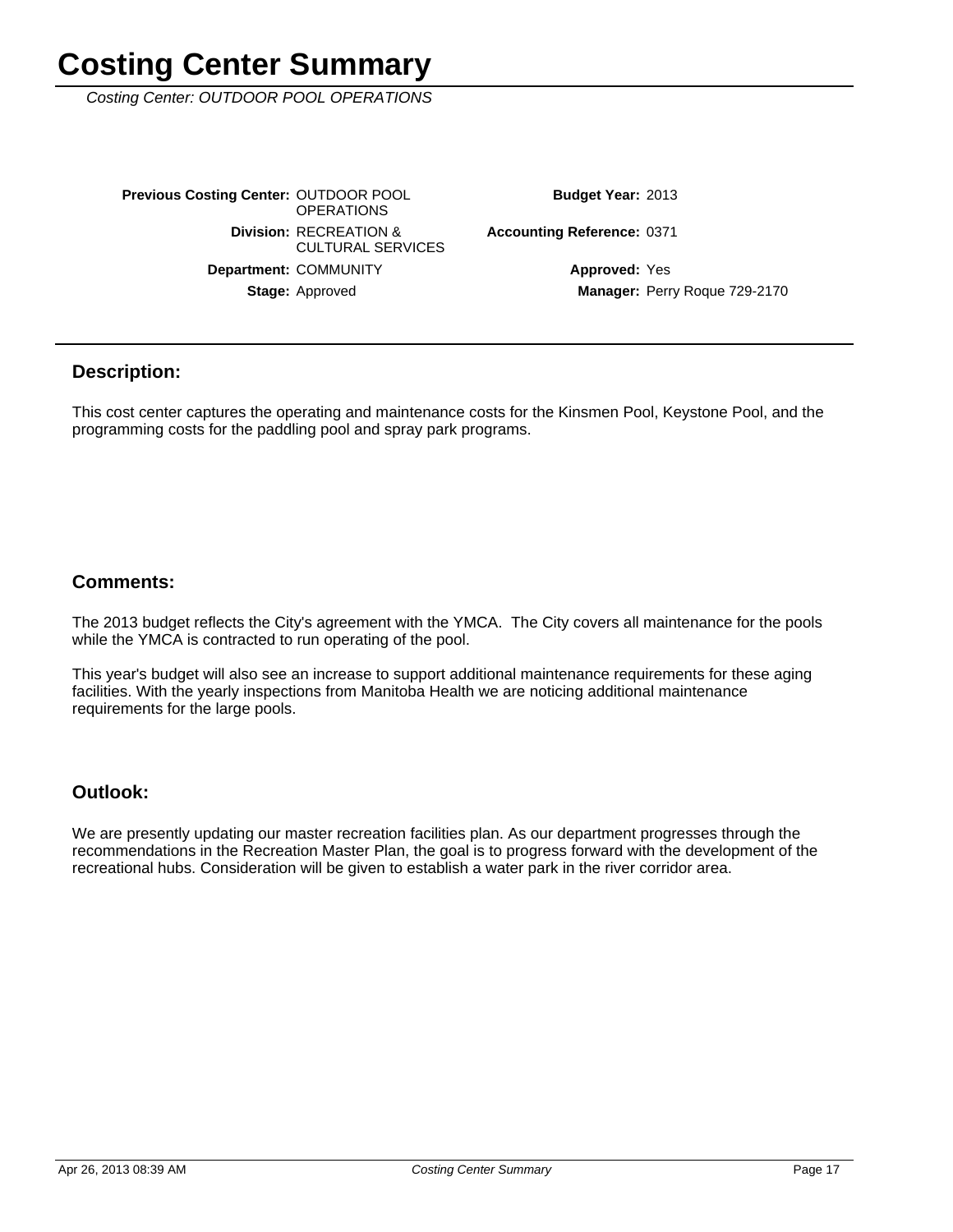Costing Center: OUTDOOR POOL OPERATIONS

|                            |                               |                |                       | 2012<br>Approved |             |
|----------------------------|-------------------------------|----------------|-----------------------|------------------|-------------|
| <b>GL Account</b>          | <b>GL Account Description</b> | <b>Changes</b> | <b>Percent Change</b> | <b>Stage</b>     | 2013 Amount |
| <b>Expenditures</b>        |                               |                |                       |                  |             |
| 51083                      | <b>REGULAR SALARIES</b>       | Increased      | 3.75%                 | 48,778           | 50,609      |
| 52015                      | <b>CONTRACTS</b>              | Unchanged      | 0.00%                 | 99.000           | 99,000      |
| 52028                      | <b>FIRE INSURANCE</b>         | Increased      | 15.91 %               | 176              | 204         |
| 53025                      | <b>HEAT</b>                   | New this year  |                       | 0                | 3,500       |
| 53046                      | <b>POWER</b>                  | New this year  |                       | 0                | 4,000       |
| 53130                      | <b>TELEPHONE REGULAR</b>      | New this year  |                       | 0                | 850         |
| 53150                      | <b>WATER</b>                  | New this year  |                       | 0                | 25,000      |
| 54099                      | PARTS AND MATERIALS           | Decreased      | 26.00 %               | 25,000           | 18,500      |
| <b>Total Expenditures:</b> |                               |                |                       | 172.954          | 201,663     |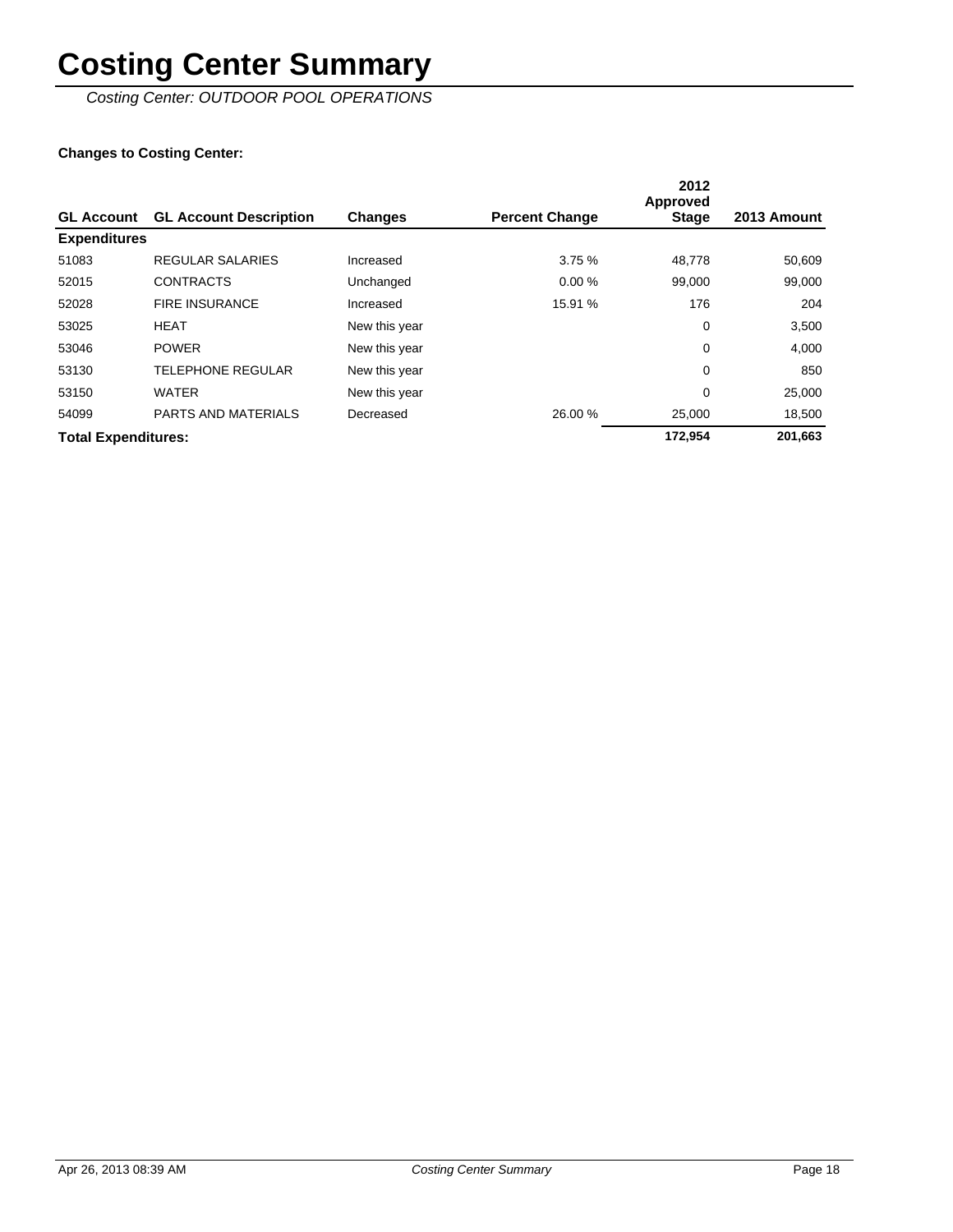Costing Center: OUTDOOR POOL OPERATIONS

|                          |                                  | 2011<br><b>Actuals</b> | 2012<br><b>Revised</b><br><b>Budget</b> | 2013<br><b>Current</b><br><b>Budget</b> | 2014<br><b>Forecast</b> |
|--------------------------|----------------------------------|------------------------|-----------------------------------------|-----------------------------------------|-------------------------|
| <b>Expenditures</b>      |                                  |                        |                                         |                                         |                         |
| <b>Contract Services</b> |                                  |                        |                                         |                                         |                         |
| 52015                    | <b>CONTRACTS</b>                 | 79,456                 | 85,442                                  | 99,000                                  | 104,000                 |
| 52028                    | <b>FIRE INSURANCE</b>            | 176                    | 185                                     | 204                                     | 210                     |
| 52081                    | <b>EXTERNAL EQUIPMENT RENTAL</b> | 326                    | 0                                       | 0                                       | $\mathbf 0$             |
|                          | <b>Contract Services Total</b>   | 79,958                 | 85,627                                  | 99,204                                  | 104,210                 |
|                          | <b>Materials and Supplies</b>    |                        |                                         |                                         |                         |
| 54099                    | <b>PARTS AND MATERIALS</b>       | 25,231                 | 21,580                                  | 18,500                                  | 20,000                  |
|                          | Materials and Supplies Total     | 25,231                 | 21,580                                  | 18,500                                  | 20,000                  |
|                          | Salaries and Wages               |                        |                                         |                                         |                         |
| 51083                    | <b>REGULAR SALARIES</b>          | 26,624                 | 19,849                                  | 50,609                                  | 55,513                  |
| 51084                    | <b>OVERTIME SALARIES</b>         | 2,819                  | $\mathbf 0$                             | 0                                       | $\mathbf 0$             |
|                          | Salaries and Wages Total         | 29,442                 | 19,849                                  | 50,609                                  | 55,513                  |
| <b>Utilities</b>         |                                  |                        |                                         |                                         |                         |
| 53025                    | <b>HEAT</b>                      | 3,150                  | 3,695                                   | 3,500                                   | 4,000                   |
| 53046                    | <b>POWER</b>                     | 4,481                  | 4,955                                   | 4,000                                   | 4,500                   |
| 53130                    | <b>TELEPHONE REGULAR</b>         | 620                    | 830                                     | 850                                     | 850                     |
| 53150                    | <b>WATER</b>                     | 29,343                 | 23,096                                  | 25,000                                  | 26,500                  |
| <b>Utilities Total</b>   |                                  | 37,593                 | 32,576                                  | 33,350                                  | 35,850                  |
|                          |                                  | 172,225                | 159,632                                 | 201,663                                 | 215,573                 |
|                          |                                  |                        |                                         | 26.33%                                  | 6.90%                   |
| <b>Net Total</b>         |                                  | (172, 225)             | (159, 632)                              | (201, 663)                              | (215, 573)              |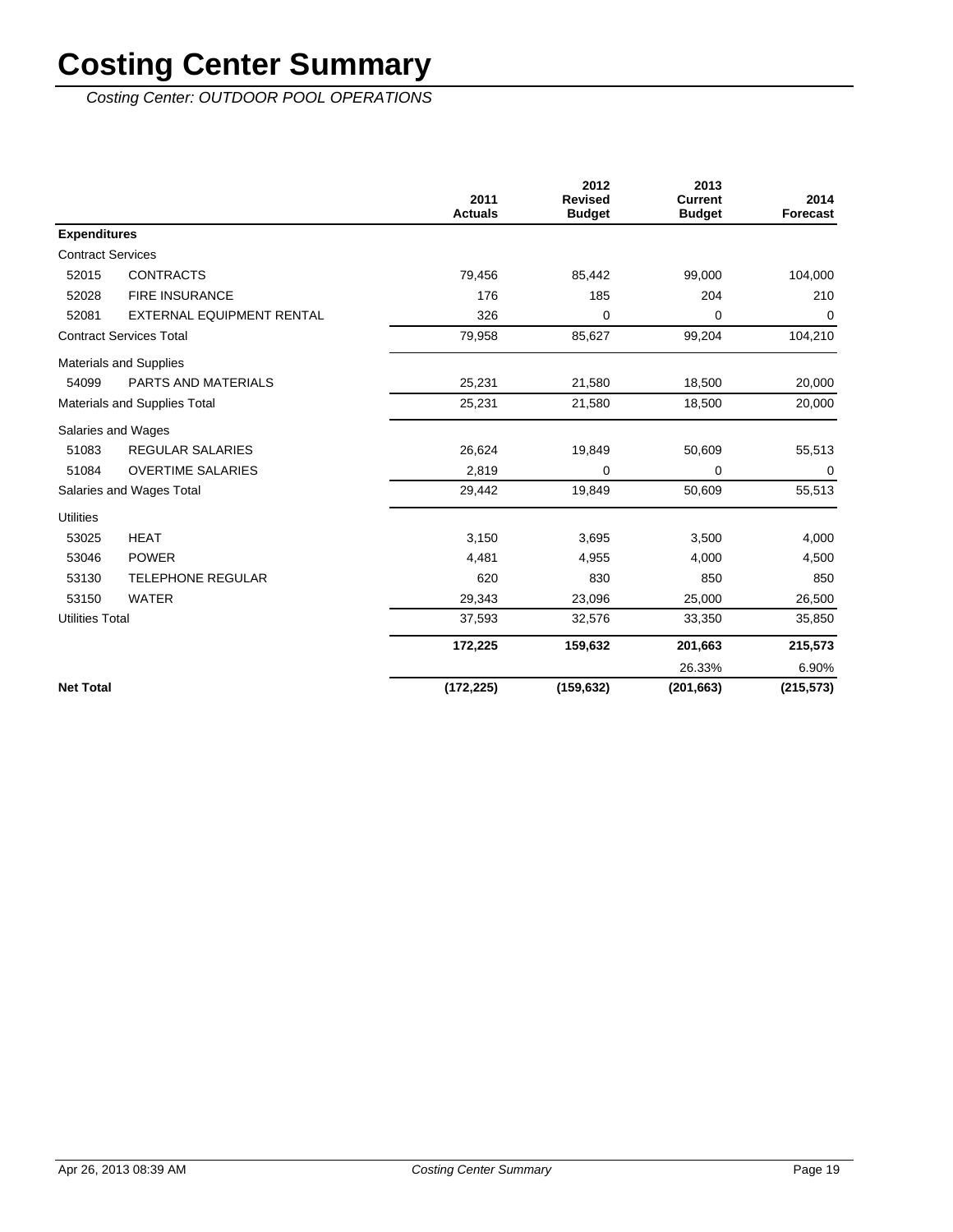Costing Center: OUTDOOR POOL OPERATIONS

Expenses vs Revenues (In Thousands)



**Expenses** 

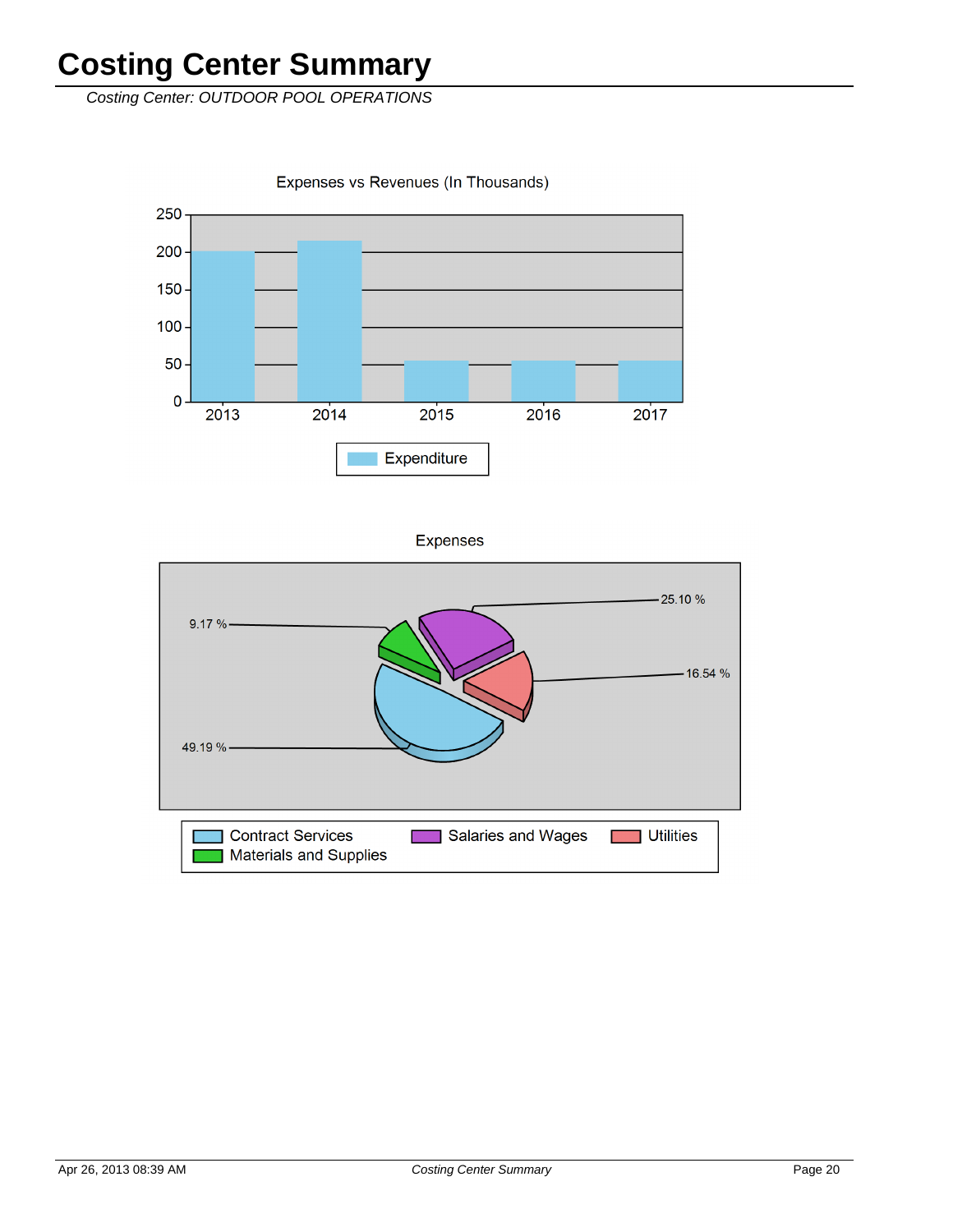Costing Center: SPECIAL INITIATIVES

Stage: Approved Department: COMMUNITY **Division: RECREATION &** CULTURAL SERVICES **Previous Costing Center: SPECIAL INITIATIVES** 

**Accounting Reference: 1413** Budget Year: 2013

> Manager: Perry Roque 729-2170 **Approved: Yes**

#### **Description:**

This cost center captures the funding and expenses for the various programs and services under Community Development.

#### **Comments:**

Due to budget constraints, programming budgets have been eliminate in the Volunteer Appreciation Evening and a reduction in the Community Action Programs and the Step Ahead Brandon in order to stay focused on the areas of Youth & Arts & Culture.

#### **Outlook:**

To develop Community Center programming initiatives and increased arts and cultural programming.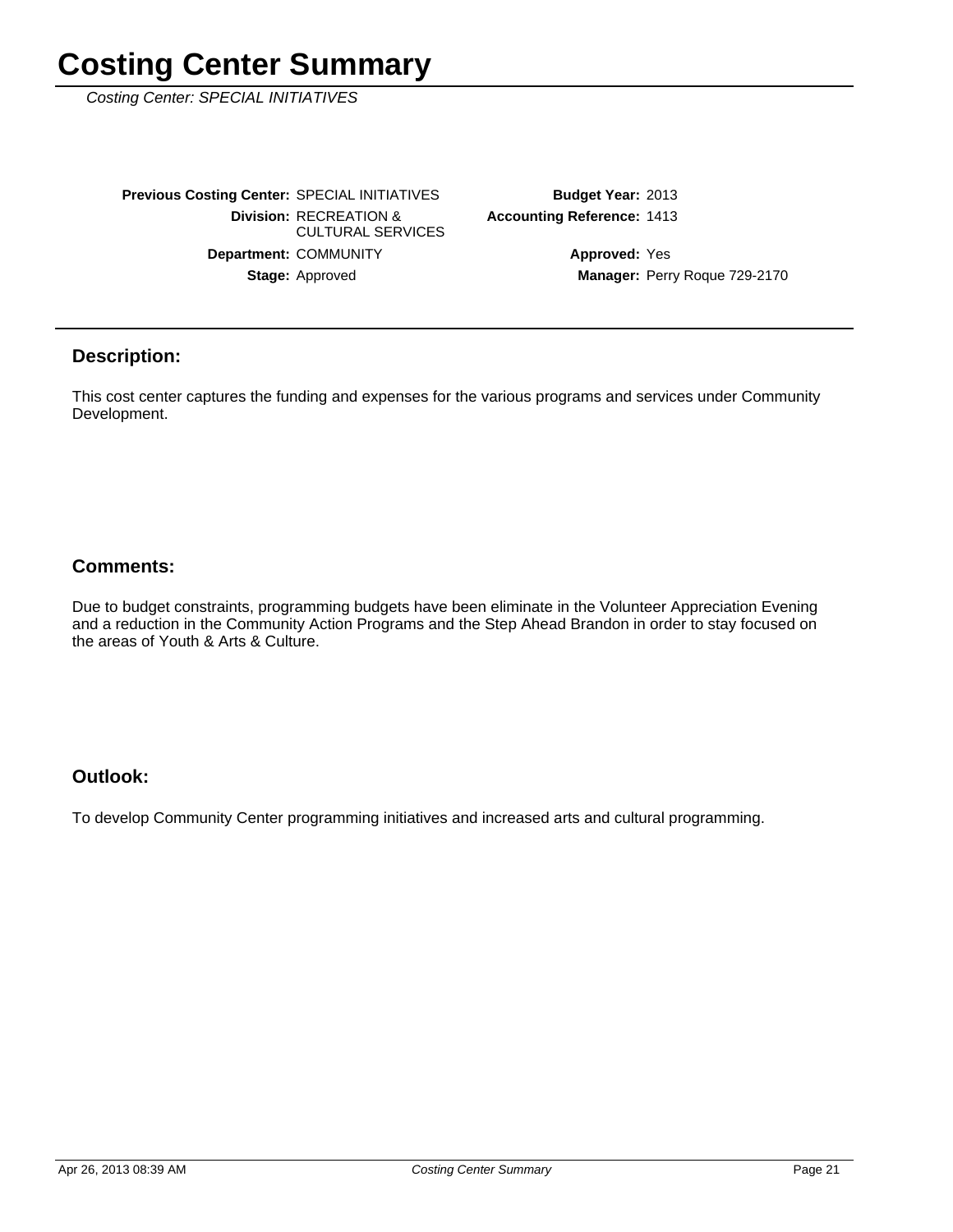Costing Center: SPECIAL INITIATIVES

|                            |                               |                |                       | 2012<br><b>Approved</b> |             |
|----------------------------|-------------------------------|----------------|-----------------------|-------------------------|-------------|
| <b>GL Account</b>          | <b>GL Account Description</b> | <b>Changes</b> | <b>Percent Change</b> | <b>Stage</b>            | 2013 Amount |
| <b>Revenues</b>            |                               |                |                       |                         |             |
| 43510                      | <b>PROVINCIAL GOV'T</b>       | Decreased      | 10.29 %               | 35,000                  | 31,400      |
| 44500                      | <b>FEDERAL GOV'T</b>          | Decreased      | 56.38 %               | 4,585                   | 2,000       |
| 49388                      | ORGANIZATIONS/FOUNDATIO       | Increased      | 165.45 %              | 27,500                  | 73,000      |
| <b>Total Revenues:</b>     |                               |                |                       | 67,085                  | 106,400     |
| <b>Expenditures</b>        |                               |                |                       |                         |             |
| 59294                      | STRATEGIC PLANNING            | Decreased      | 50.00 %               | 6,000                   | 3,000       |
| 59317                      | YOUTH PROGRAMS                | Increased      | 13.14 %               | 150,870                 | 170,700     |
| 59343                      | <b>CULTURE</b>                | Increased      | 1.53 %                | 130,800                 | 132,800     |
| 59425                      | <b>COMMUNITY ACTION</b>       | Decreased      | 24.68%                | 145,000                 | 109,217     |
| 59688                      | <b>WINTER FESTIVAL</b>        | Increased      | 26.67 %               | 30,000                  | 38,000      |
| <b>Total Expenditures:</b> |                               |                |                       | 462,670                 | 453,717     |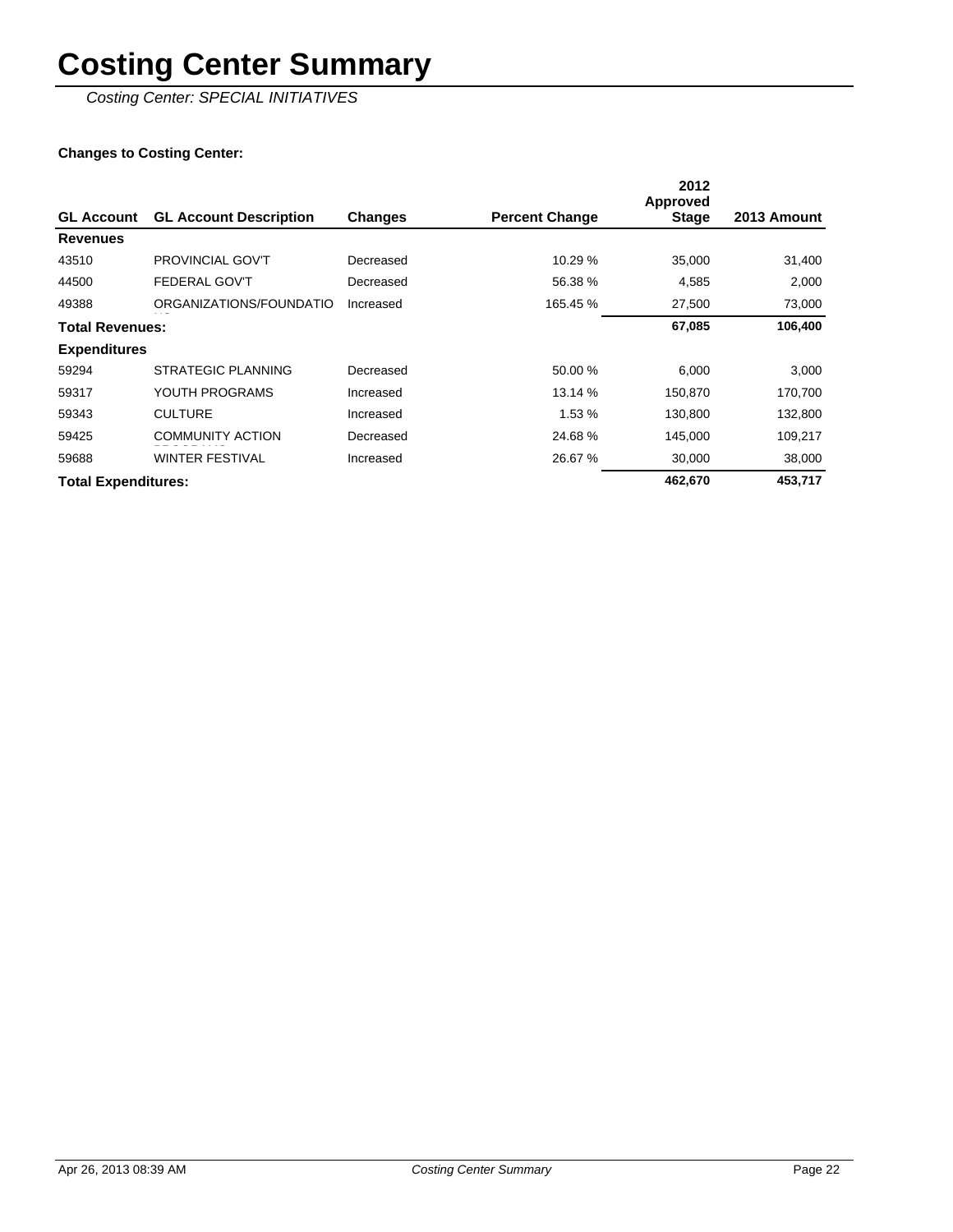Costing Center: SPECIAL INITIATIVES

|                                               | 2011<br><b>Actuals</b> | 2012<br><b>Revised</b><br><b>Budget</b> | 2013<br><b>Current</b><br><b>Budget</b> | 2014<br>Forecast |
|-----------------------------------------------|------------------------|-----------------------------------------|-----------------------------------------|------------------|
| <b>Revenues</b>                               |                        |                                         |                                         |                  |
| <b>Conditional Government Transfers</b>       |                        |                                         |                                         |                  |
| PROVINCIAL GOV'T<br>43510                     | 55,463                 | 39,550                                  | 31,400                                  | 31,400           |
| 43520<br>PROVINCIAL FLOOD RECOVERIES          | 59,437                 | 0                                       | 0                                       | 0                |
| <b>FEDERAL GOV'T</b><br>44500                 | 6,997                  | 9,441                                   | 2,000                                   | 2,000            |
| <b>Conditional Government Transfers Total</b> | 121,898                | 48,991                                  | 33,400                                  | 33,400           |
| Income from Enterprises                       |                        |                                         |                                         |                  |
| 49388<br>ORGANIZATIONS/FOUNDATIONS            | 0                      | 36,225                                  | 73,000                                  | 73,000           |
| Income from Enterprises Total                 | $\mathbf 0$            | 36,225                                  | 73,000                                  | 73,000           |
|                                               | 121,898                | 85,216                                  | 106,400                                 | 106,400          |
|                                               |                        |                                         | 24.86%                                  | 0.00%            |
| <b>Expenditures</b>                           |                        |                                         |                                         |                  |
| <b>Contract Services</b>                      |                        |                                         |                                         |                  |
| 52692<br><b>FLOOD EXTERNAL EQUIPMENT</b>      | 2,889                  | 0                                       | 0                                       | 0                |
| <b>Contract Services Total</b>                | 2,889                  | $\mathbf 0$                             | 0                                       | $\mathbf 0$      |
|                                               |                        |                                         |                                         |                  |
| Materials and Supplies                        |                        |                                         |                                         |                  |
| 54693<br><b>FLOOD PARTS &amp; MATERIALS</b>   | 10,317                 | 0                                       | 0                                       | 0                |
| <b>FLOOD GASOLINE</b><br>54699                | 1,429                  | 0                                       | 0                                       | 0                |
| Materials and Supplies Total                  | 11,746                 | $\mathbf 0$                             | 0                                       | $\mathbf 0$      |
| Other                                         |                        |                                         |                                         |                  |
| 59070<br><b>COMMUNITIES IN BLOOM</b>          | 250                    | 41                                      | 0                                       | 0                |
| 59294<br><b>STRATEGIC PLANNING</b>            | 1,197                  | 269                                     | 3,000                                   | 3,000            |
| 59317<br>YOUTH PROGRAMS                       | 164,310                | 218,050                                 | 170,700                                 | 170,700          |
| <b>CULTURE</b><br>59343                       | 50,561                 | 125,352                                 | 132,800                                 | 132,800          |
| 59344<br><b>RECREATION</b>                    | 207                    | 0                                       | 0                                       | $\Omega$         |
| 59425<br><b>COMMUNITY ACTION PROGRAMS</b>     | 61,534                 | 115,498                                 | 109,217                                 | 109,217          |
| 59688<br><b>WINTER FESTIVAL</b>               | (6, 131)               | 21,591                                  | 38,000                                  | 38,000           |
| 59691<br>FLOOD INTERNAL EQUIPMENT             | 1,541                  | 0                                       | 0                                       | 0                |
| <b>Other Total</b>                            | 273,470                | 480,801                                 | 453,717                                 | 453,717          |
| Salaries and Wages                            |                        |                                         |                                         |                  |
| REGULAR SALARIES<br>51083                     | 78,293                 | 0                                       | 0                                       | 0                |
| 51084<br><b>OVERTIME SALARIES</b>             | 610                    | 0                                       | 0                                       | 0                |
| 51090<br>SHIFT DIFFERENTIAL                   | 190                    | 0                                       | 0                                       | 0                |
| 51697<br>FLOOD REGULAR SALARIES               | 45,401                 | 0                                       | 0                                       | 0                |
| 51698<br>FLOOD OVERTIME                       | 421                    | 0                                       | 0                                       | 0                |
| Salaries and Wages Total                      | 124,915                | 0                                       | 0                                       | 0                |
| Transfers to/from Internal Accounts           |                        |                                         |                                         |                  |
| <b>TRANSFER FR RESERVES</b><br>59997          | (12,000)               | 0                                       | 0                                       | 0                |
| Transfers to/from Internal Accounts Total     | (12,000)               | $\pmb{0}$                               | 0                                       | $\mathbf 0$      |
|                                               | 401,020                | 480,801                                 | 453,717                                 | 453,717          |
|                                               |                        |                                         | (5.63%)                                 | 0.00%            |
| <b>Net Total</b>                              | (279, 122)             | (395, 585)                              | (347, 317)                              | (347, 317)       |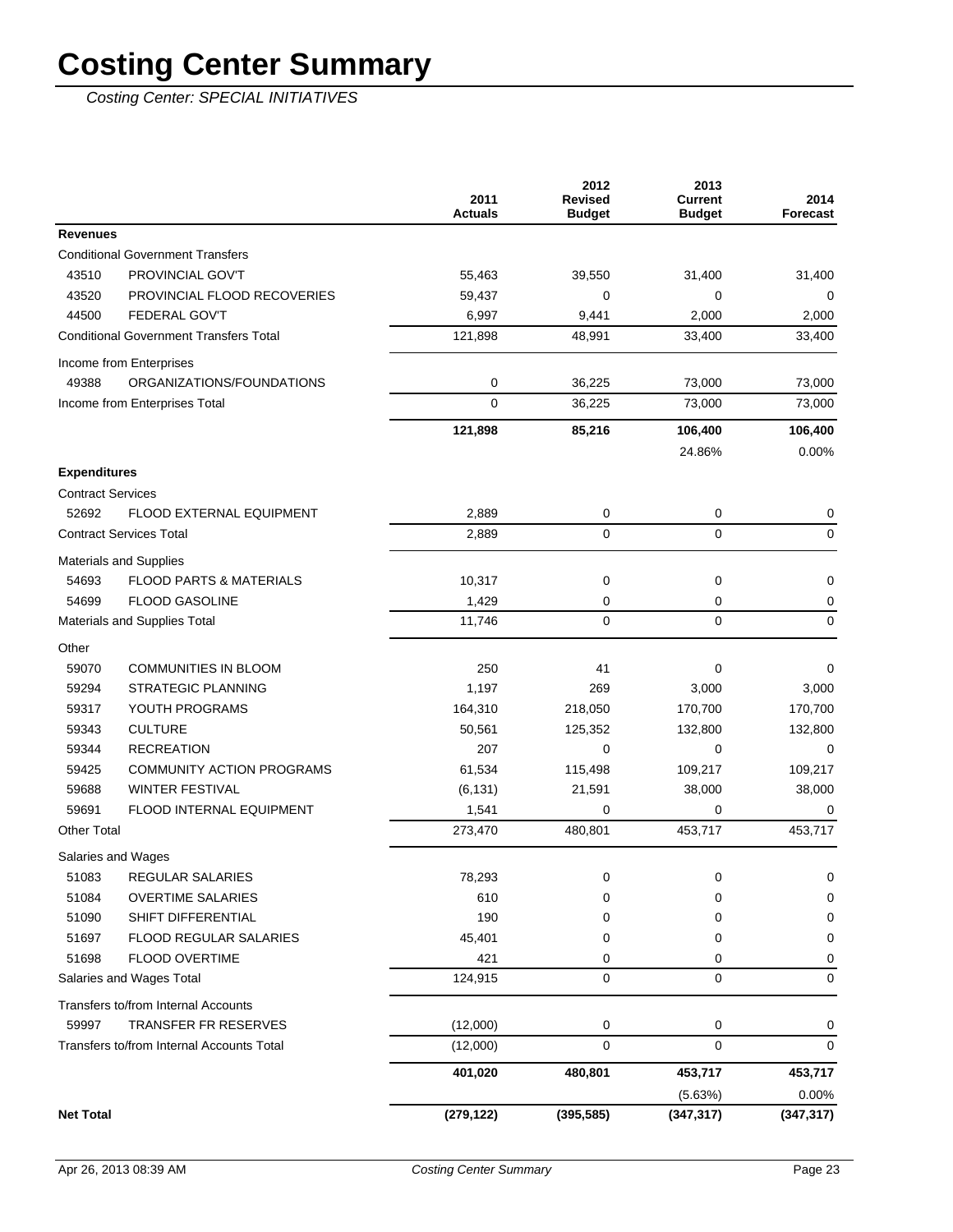Costing Center: SPECIAL INITIATIVES

Expenses vs Revenues (In Thousands)



Expenses

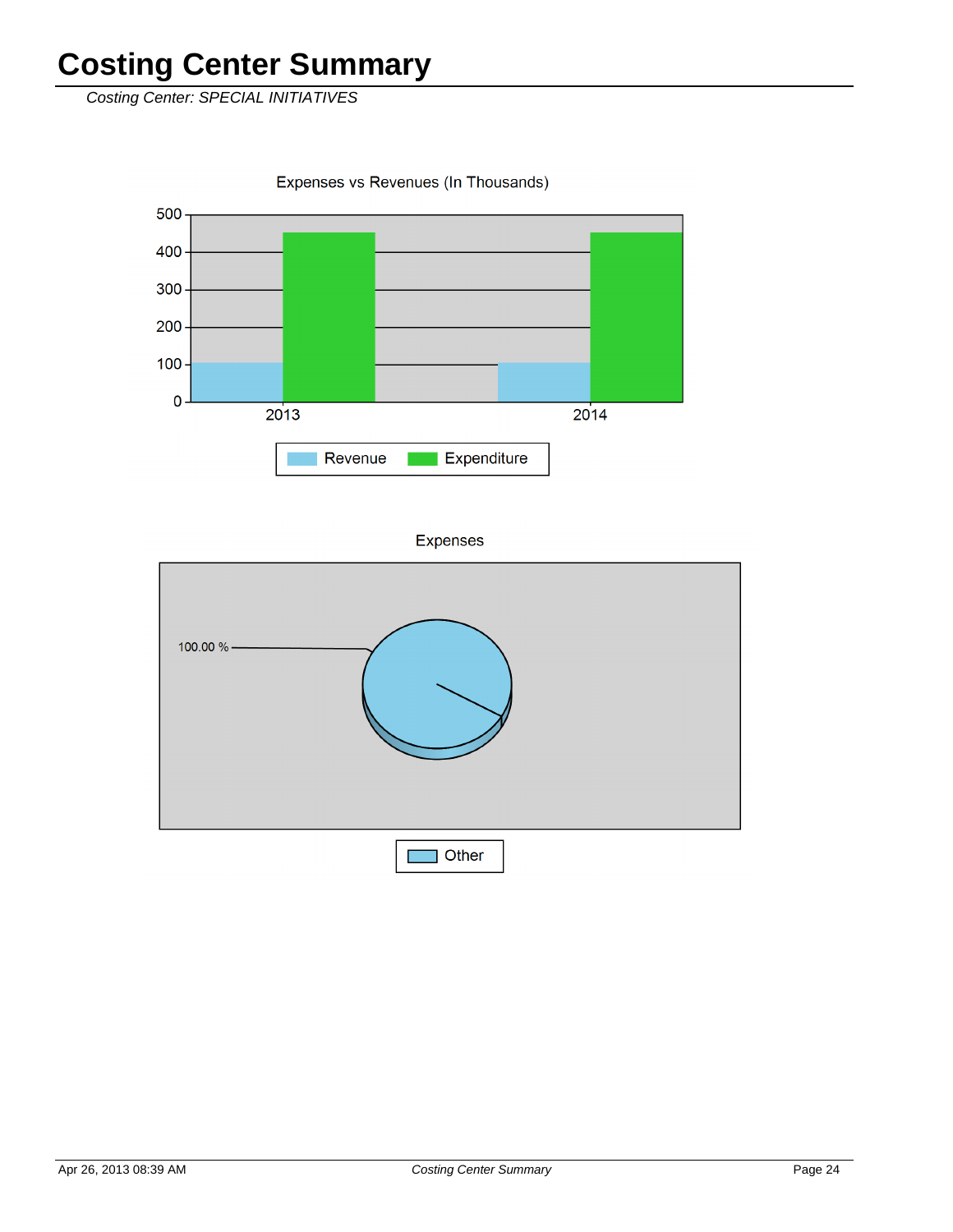Costing Center: YMCA AQUATICS FACILITY

Stage: Approved Department: COMMUNITY **Division: RECREATION &** CULTURAL SERVICES **Previous Costing Center: YMCA AQUATICS FACILITY** 

Budget Year: 2013

Accounting Reference: 0372

Manager: Perry Roque 729-2170 **Approved: Yes** 

### **Description:**

This cost centre is used for debt servicing costs related to the grant the City provided to the YMCA in support of the construction of their new aquatics facility.

**Comments:**

**Outlook:**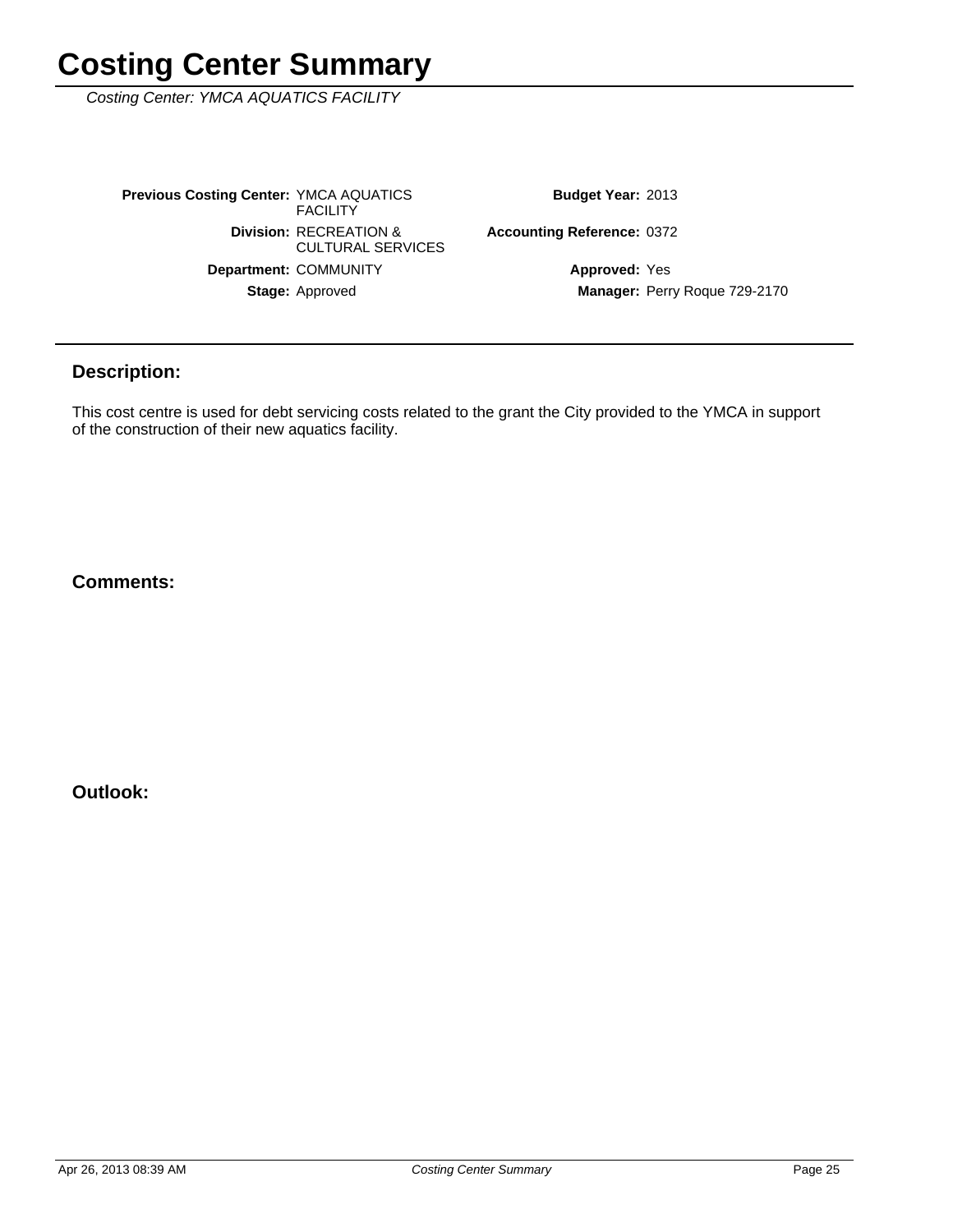Costing Center: YMCA AQUATICS FACILITY

| <b>GL Account</b>          | <b>GL Account Description</b> | <b>Changes</b> | <b>Percent Change</b> | 2012<br>Approved<br><b>Stage</b> | 2013 Amount |
|----------------------------|-------------------------------|----------------|-----------------------|----------------------------------|-------------|
| <b>Expenditures</b>        |                               |                |                       |                                  |             |
| 57438                      | DEBENTURE DEBT PRINCIPAL      | Increased      | 3.30%                 | 308.032                          | 318,193     |
| 57439                      | DEBENTURE DEBT INTEREST       | Decreased      | 11.13%                | 91.324                           | 81.162      |
| <b>Total Expenditures:</b> |                               |                |                       | 399.356                          | 399,355     |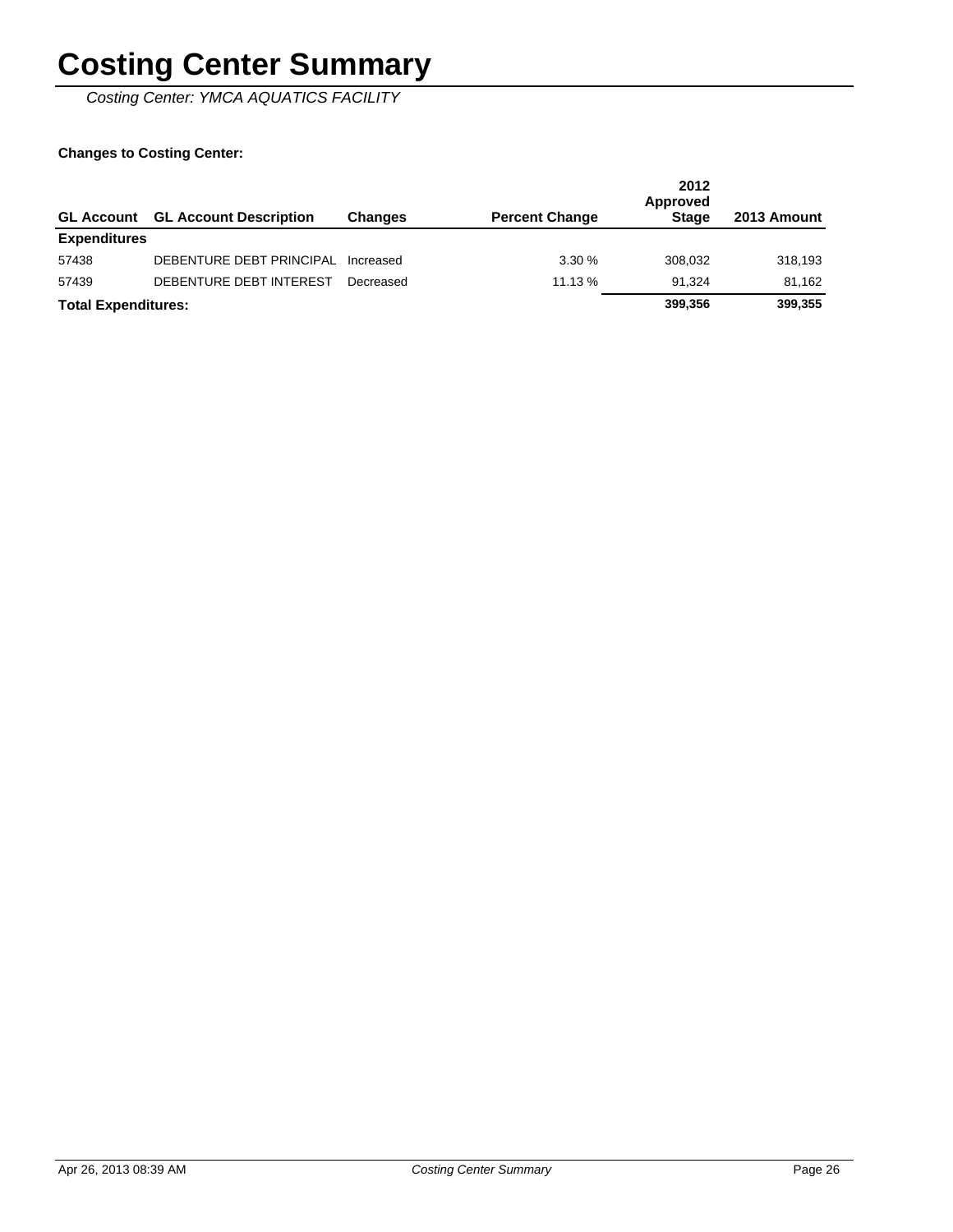Costing Center: YMCA AQUATICS FACILITY

|                     |                                      | 2011<br><b>Actuals</b> | 2012<br><b>Revised</b><br><b>Budget</b> | 2013<br><b>Current</b><br><b>Budget</b> | 2014<br>Forecast |
|---------------------|--------------------------------------|------------------------|-----------------------------------------|-----------------------------------------|------------------|
| <b>Expenditures</b> |                                      |                        |                                         |                                         |                  |
|                     | Debenture Debt Servicing Costs       |                        |                                         |                                         |                  |
| 57438               | DEBENTURE DEBT PRINCIPAL             | $\mathbf 0$            | 308,032                                 | 318,193                                 | 328,690          |
| 57439               | DEBENTURE DEBT INTEREST              | 0                      | 91,324                                  | 81,162                                  | 70,665           |
|                     | Debenture Debt Servicing Costs Total | 0                      | 399,356                                 | 399,355                                 | 399,355          |
|                     |                                      | 0                      | 399,356                                 | 399,355                                 | 399,355          |
|                     |                                      |                        |                                         | $0.00\%$                                | $0.00\%$         |
| <b>Net Total</b>    |                                      | 0                      | (399, 356)                              | (399, 355)                              | (399,355)        |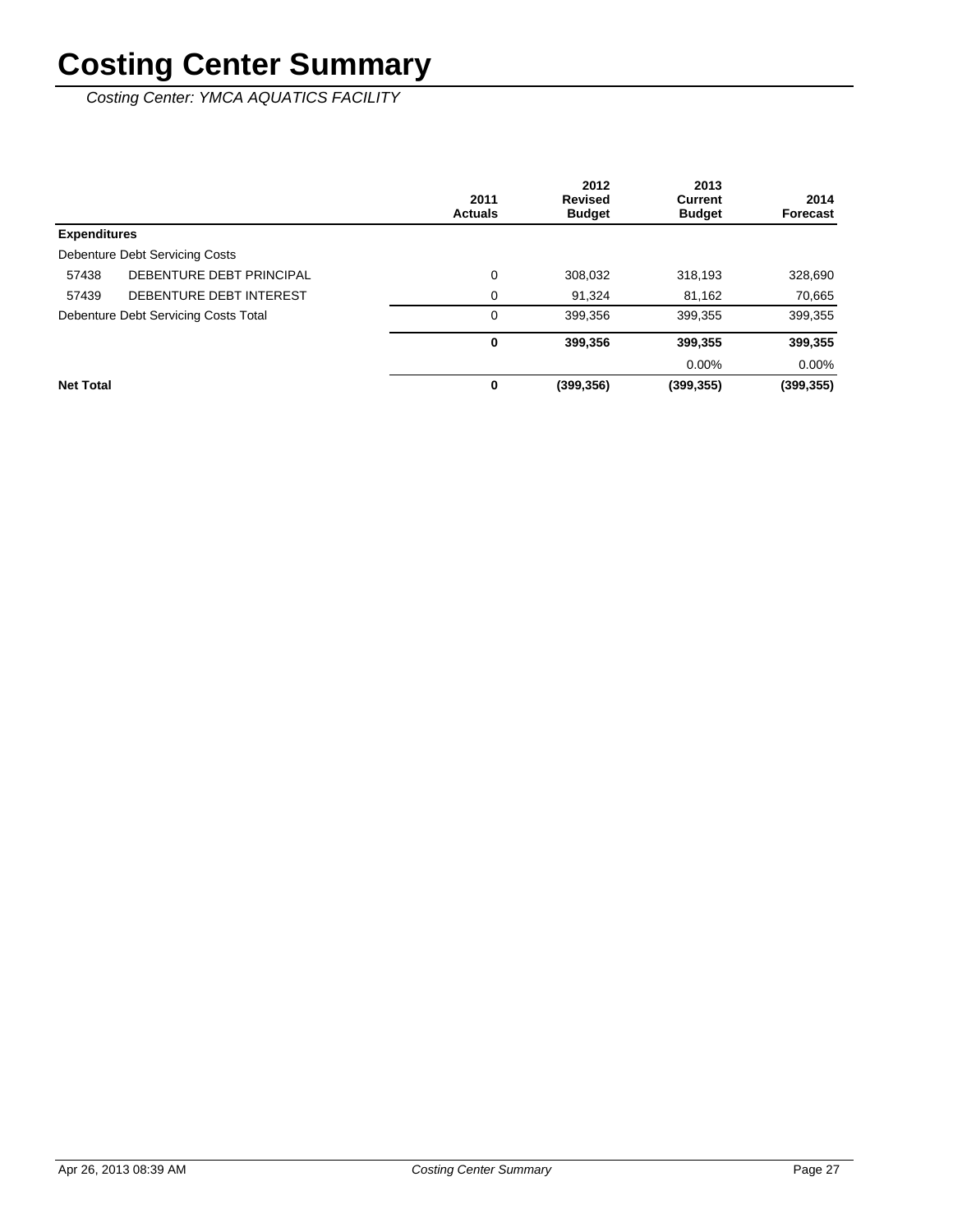Costing Center: YMCA AQUATICS FACILITY

Expenses vs Revenues (In Thousands)



**Expenses** 

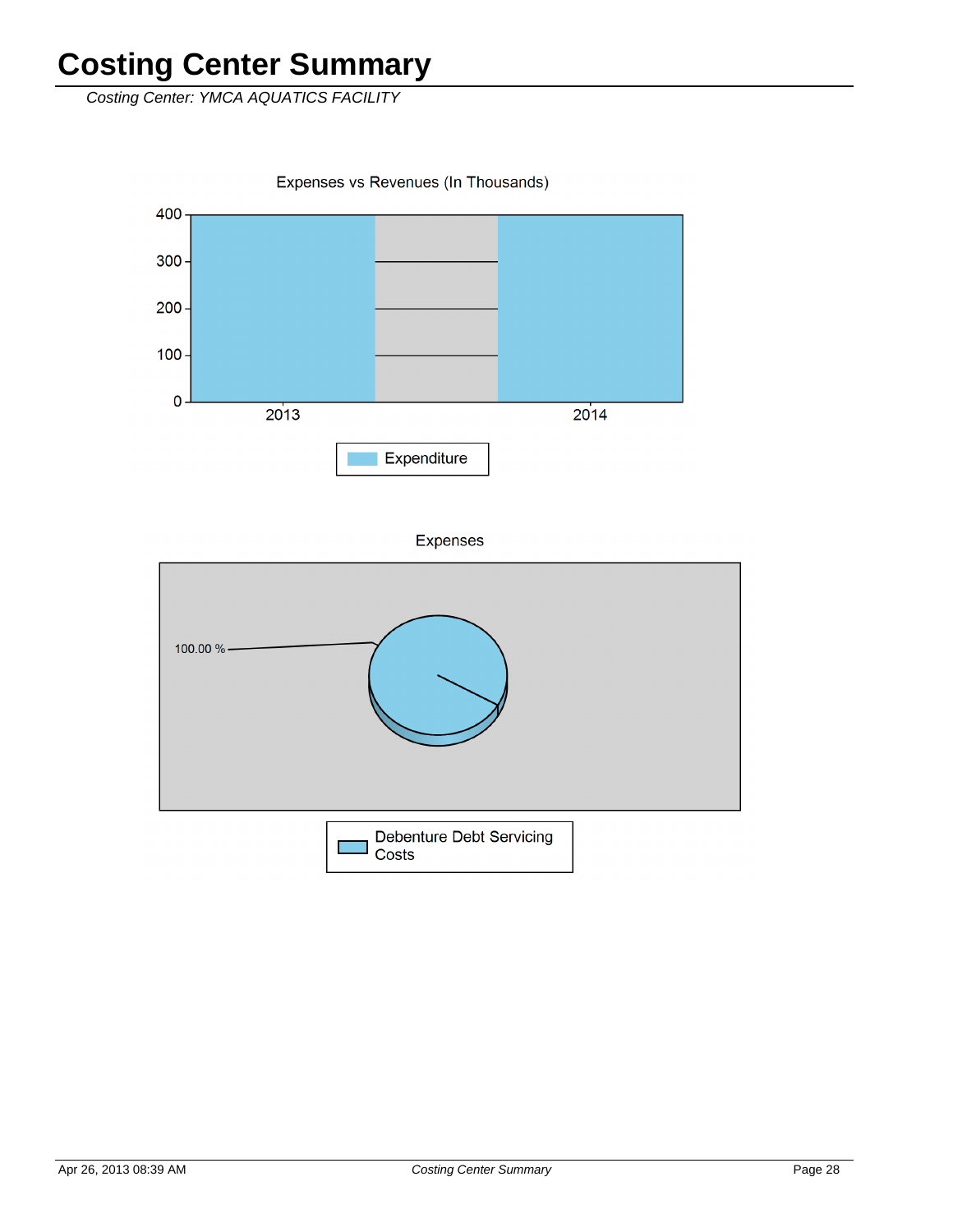Costing Center: ANDREWS FIELD OPERATIONS

Stage: Approved Department: PARKS **Division: RECREATION &** CULTURAL SERVICES **Previous Costing Center: ANDREWS FIELD OPERATIONS** 

Budget Year: 2013

**Accounting Reference: 1494** 

Manager: Perry Roque 729-2170 **Approved: Yes** 

#### **Description:**

This costing center captures the operating costs of Andrews field, such as hydro costs, irrigation pumps and parts and materials and maintenance.

#### **Comments:**

This facility is operated under a management agreement with the Brandon Marlins and the Brandon Cloverleafs.

### **Outlook:**

Future improvements include replacing the bleachers as they are showing signs of deterioration with some safety concerns. We have applied for a grant to help off set this cost from western Diversification funding.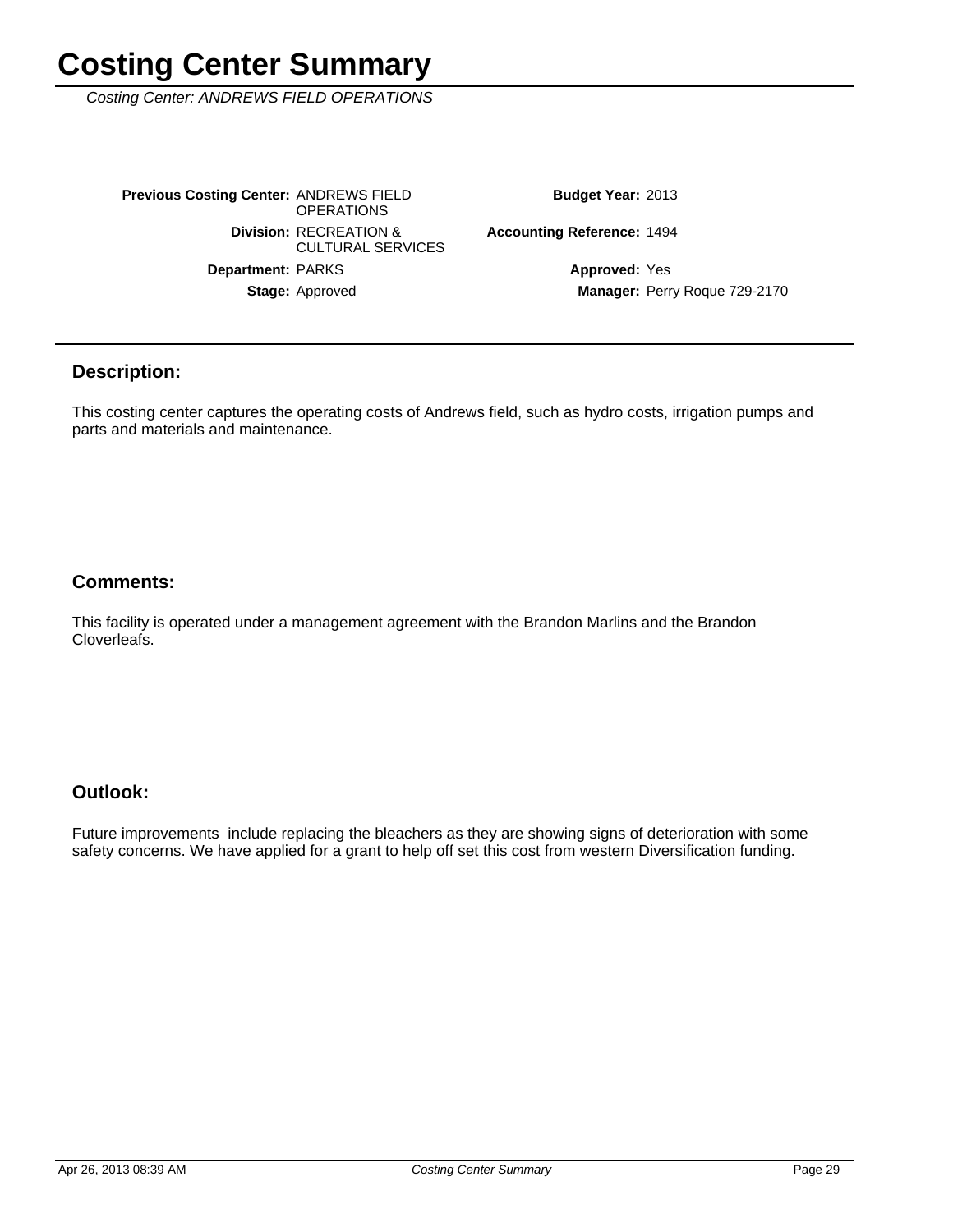Costing Center: ANDREWS FIELD OPERATIONS

|                            |                               |                |                       | 2012<br><b>Approved</b> |             |
|----------------------------|-------------------------------|----------------|-----------------------|-------------------------|-------------|
| <b>GL Account</b>          | <b>GL Account Description</b> | <b>Changes</b> | <b>Percent Change</b> | <b>Stage</b>            | 2013 Amount |
| <b>Revenues</b>            |                               |                |                       |                         |             |
| 42999                      | <b>REVENUE</b>                | Unchanged      | 0.00%                 | 1,650                   | 1,650       |
| <b>Total Revenues:</b>     |                               |                |                       | 1,650                   | 1,650       |
| <b>Expenditures</b>        |                               |                |                       |                         |             |
| 51083                      | REGULAR SALARIES              | Unchanged      | 0.00%                 | 5,822                   | 5,822       |
| 52015                      | <b>CONTRACTS</b>              | Decreased      | 0.67%                 | 75,000                  | 74,500      |
| 52028                      | <b>FIRE INSURANCE</b>         | Increased      | 16.21 %               | 364                     | 423         |
| 53046                      | <b>POWER</b>                  | Decreased      | 28.57 %               | 700                     | 500         |
| 54099                      | <b>PARTS AND MATERIALS</b>    | Decreased      | 10.00 %               | 5,000                   | 4,500       |
| 58540                      | ANDREWS FIELD RESERVE         | New this year  |                       | $\mathbf 0$             | 5,000       |
| 59014                      | <b>WORK ORDERS</b>            | Increased      | 66.67 %               | 1,500                   | 2,500       |
| 59997                      | <b>TRANSFER FR RESERVES</b>   | Unchanged      | 0.00%                 | (60,000)                | (60,000)    |
| <b>Total Expenditures:</b> |                               |                |                       | 28,386                  | 33,245      |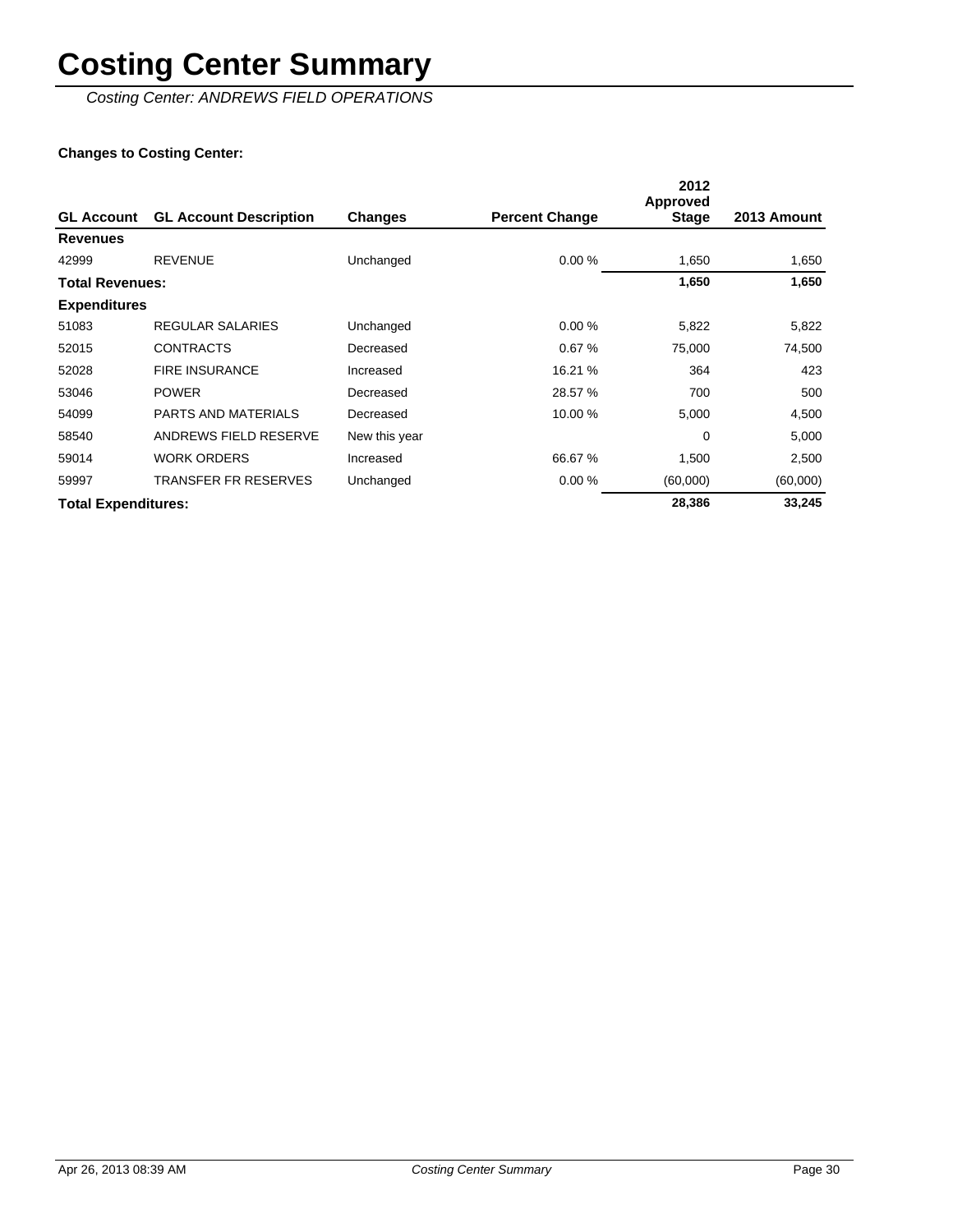Costing Center: ANDREWS FIELD OPERATIONS

|                                           | 2011<br><b>Actuals</b> | 2012<br><b>Revised</b><br><b>Budget</b> | 2013<br><b>Current</b><br><b>Budget</b> | 2014<br><b>Forecast</b> |
|-------------------------------------------|------------------------|-----------------------------------------|-----------------------------------------|-------------------------|
| <b>Revenues</b>                           |                        |                                         |                                         |                         |
| Other Income                              |                        |                                         |                                         |                         |
| 42999<br><b>REVENUE</b>                   | 1,650                  | 2,450                                   | 1,650                                   | 1,650                   |
| Other Income Total                        | 1,650                  | 2,450                                   | 1,650                                   | 1,650                   |
|                                           | 1,650                  | 2,450                                   | 1,650                                   | 1,650                   |
|                                           |                        |                                         | (32.65%)                                | 0.00%                   |
| <b>Expenditures</b>                       |                        |                                         |                                         |                         |
| <b>Contract Services</b>                  |                        |                                         |                                         |                         |
| 52015<br><b>CONTRACTS</b>                 | 16,950                 | 14,095                                  | 74,500                                  | 22,500                  |
| 52028<br><b>FIRE INSURANCE</b>            | 363                    | 384                                     | 423                                     | 436                     |
| <b>Contract Services Total</b>            | 17,313                 | 14,479                                  | 74,923                                  | 22,936                  |
| <b>Materials and Supplies</b>             |                        |                                         |                                         |                         |
| 54099<br>PARTS AND MATERIALS              | 340                    | 12,980                                  | 4,500                                   | 4,500                   |
| <b>Materials and Supplies Total</b>       | 340                    | 12,980                                  | 4,500                                   | 4,500                   |
| Other                                     |                        |                                         |                                         |                         |
| 52231<br><b>INSURANCE RECOVERIES</b>      | $\mathbf 0$            | $\mathbf 0$                             | 0                                       | $\mathbf 0$             |
| 59014<br><b>WORK ORDERS</b>               | 3,265                  | 3,997                                   | 2,500                                   | 2,500                   |
| <b>Other Total</b>                        | 3,265                  | 3,997                                   | 2,500                                   | 2,500                   |
| Reserve Appropriation                     |                        |                                         |                                         |                         |
| 58540<br>ANDREWS FIELD RESERVE            | 5,012                  | $\mathbf 0$                             | 5,000                                   | 5,000                   |
| Reserve Appropriation Total               | 5,012                  | $\mathbf 0$                             | 5,000                                   | 5,000                   |
| Salaries and Wages                        |                        |                                         |                                         |                         |
| 51083<br><b>REGULAR SALARIES</b>          | $\mathbf 0$            | 6,297                                   | 5,822                                   | 5,822                   |
| 51231<br><b>INTERNAL SALARIES</b>         | 0                      | 2,148                                   | 0                                       | $\mathbf 0$             |
| Salaries and Wages Total                  | 0                      | 8,445                                   | 5,822                                   | 5,822                   |
| Transfers to/from Internal Accounts       |                        |                                         |                                         |                         |
| <b>TRANSFER FR RESERVES</b><br>59997      | 0                      | 0                                       | (60,000)                                | 0                       |
| Transfers to/from Internal Accounts Total | $\Omega$               | $\pmb{0}$                               | (60,000)                                | $\pmb{0}$               |
| <b>Utilities</b>                          |                        |                                         |                                         |                         |
| 53046<br><b>POWER</b>                     | 57                     | 500                                     | 500                                     | 800                     |
| <b>Utilities Total</b>                    | 57                     | 500                                     | 500                                     | 800                     |
|                                           | 25,987                 | 40,401                                  | 33,245                                  | 41,558                  |
|                                           |                        |                                         | (17.71%)                                | 25.01%                  |
| <b>Net Total</b>                          | (24, 337)              | (37, 951)                               | (31, 595)                               | (39,908)                |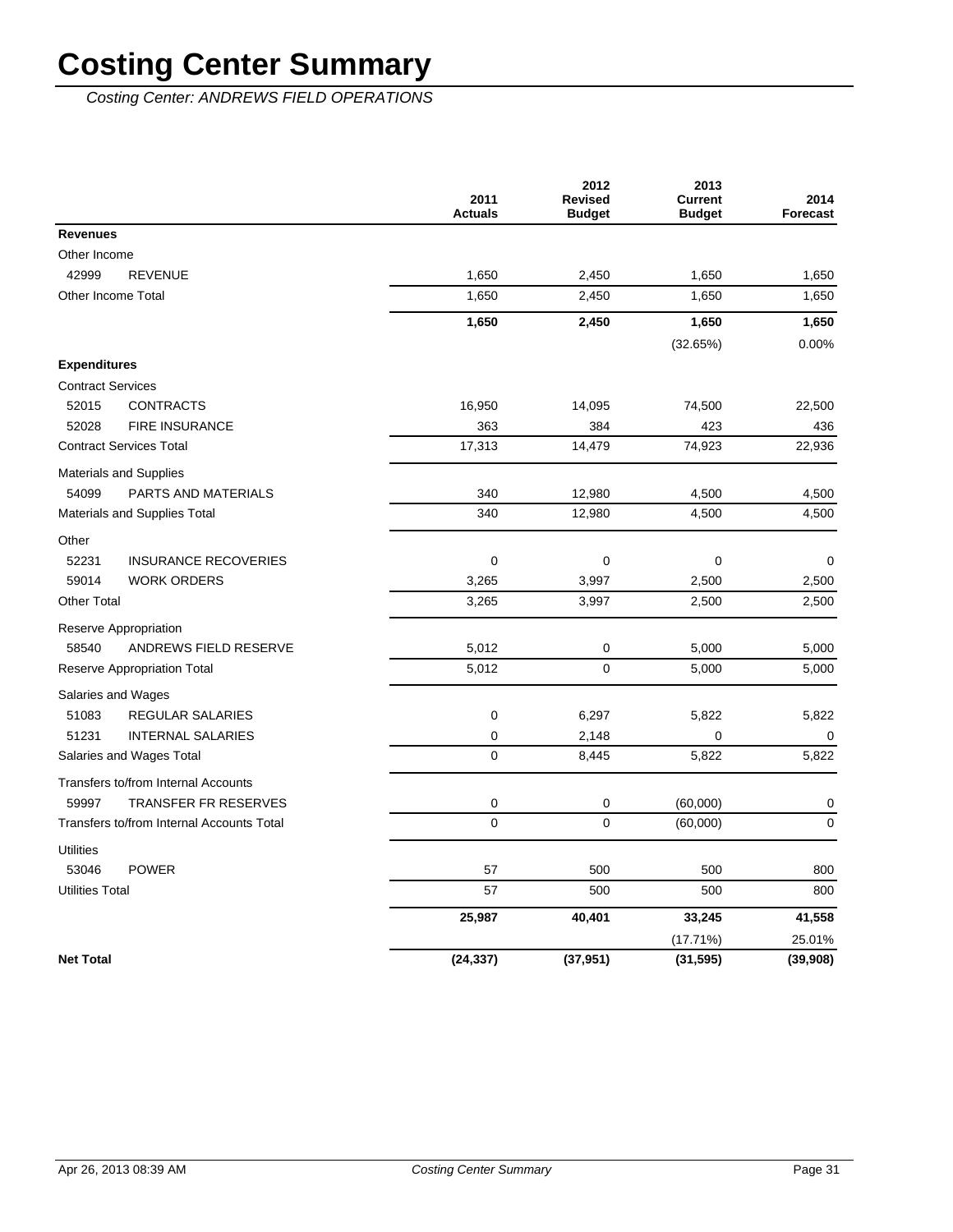Costing Center: ANDREWS FIELD OPERATIONS

Expenses vs Revenues (In Thousands)



**Expenses** 

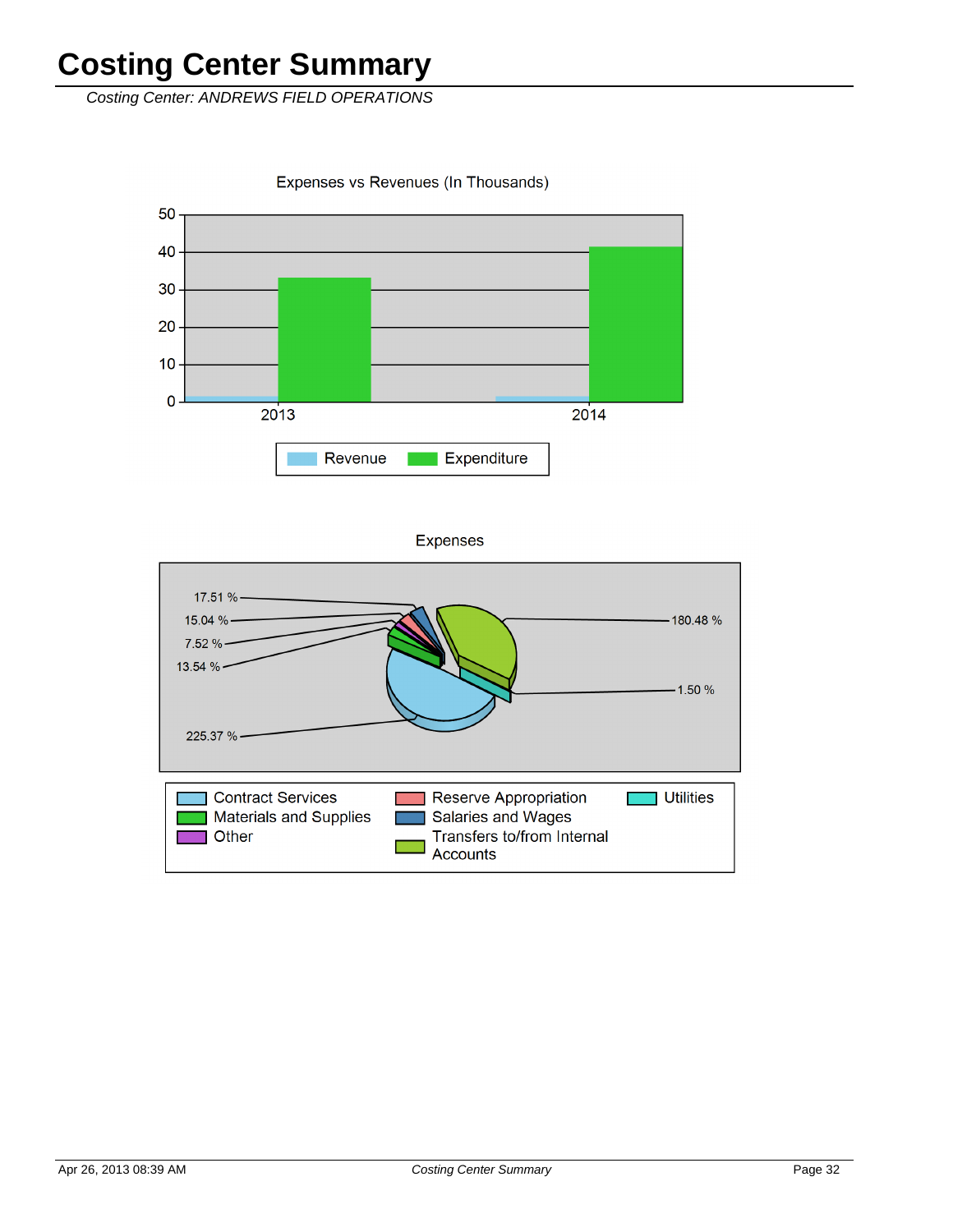Costing Center: PARKS BUILDINGS

Stage: Approved Department: PARKS **Division: RECREATION &** CULTURAL SERVICES **Previous Costing Center: PARKS BUILDINGS** 

**Accounting Reference: 0152** Budget Year: 2013

> Manager: Perry Roque 729-2170 **Approved: Yes**

#### **Description:**

This cost center captures the administrative and operating costs of the parks complex, greenhouse and nursery operation. The building houses a garage area, administrative offices, and several green houses.

### **Comments:**

Its expected that we will be bringing forward a capital budget plan for this building in 2013 once we have completed the audit on the parks building.

#### **Outlook:**

The parks building was built in 1990, we will need to do an audit of the facility to determine future upgrades, such as the heating system and the roof, etc.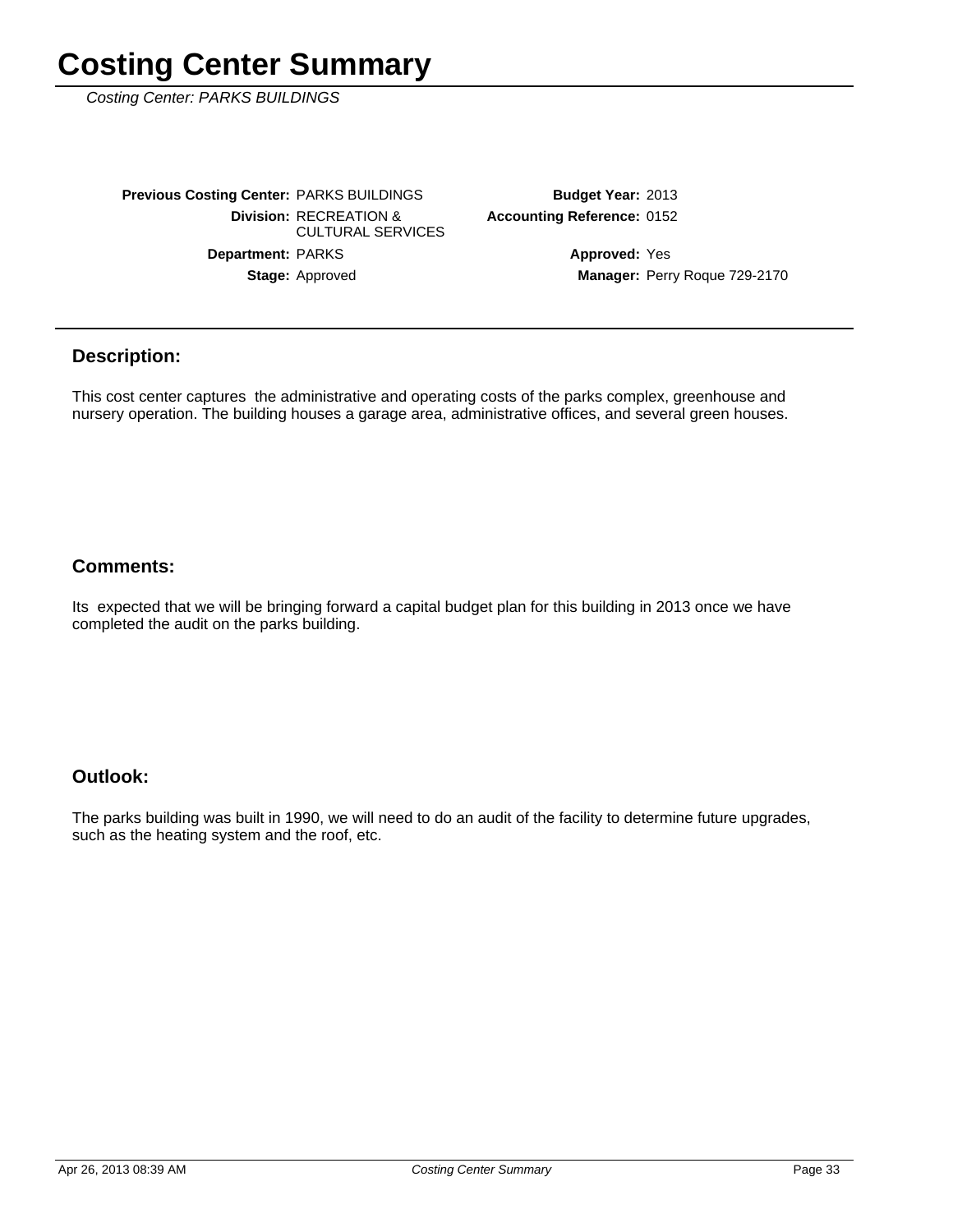Costing Center: PARKS BUILDINGS

|                            |                               |                    |                       | 2012<br><b>Approved</b> |             |
|----------------------------|-------------------------------|--------------------|-----------------------|-------------------------|-------------|
| <b>GL Account</b>          | <b>GL Account Description</b> | <b>Changes</b>     | <b>Percent Change</b> | <b>Stage</b>            | 2013 Amount |
| <b>Expenditures</b>        |                               |                    |                       |                         |             |
| 10300                      | CAPITAL PROJECTS              | Decreased          | 37.50 %               | 40,000                  | 25,000      |
| 51083                      | REGULAR SALARIES              | Increased          | 25.41 %               | 52,593                  | 65,957      |
| 52015                      | <b>CONTRACTS</b>              | Unchanged          | 0.00%                 | 6,000                   | 6,000       |
| 52028                      | <b>FIRE INSURANCE</b>         | Increased          | 189.30 %              | 430                     | 1,244       |
| 53025                      | <b>HEAT</b>                   | Decreased          | 21.43 %               | 21,000                  | 16,500      |
| 53130                      | <b>TELEPHONE REGULAR</b>      | Decreased          | 22.93 %               | 1.557                   | 1,200       |
| 53131                      | TELEPHONE LONG DISTANCE       | Not used this year |                       | 125                     | $\Omega$    |
| 53150                      | <b>WATER</b>                  | Increased          | 50.00 %               | 5,000                   | 7,500       |
| 54099                      | <b>PARTS AND MATERIALS</b>    | Decreased          | 38.98 %               | 29,500                  | 18,000      |
| 54410                      | <b>EQUIPMENT PURCHASES</b>    | Not used this year |                       | 5,000                   | 0           |
| <b>Total Expenditures:</b> |                               |                    |                       | 161,205                 | 141,401     |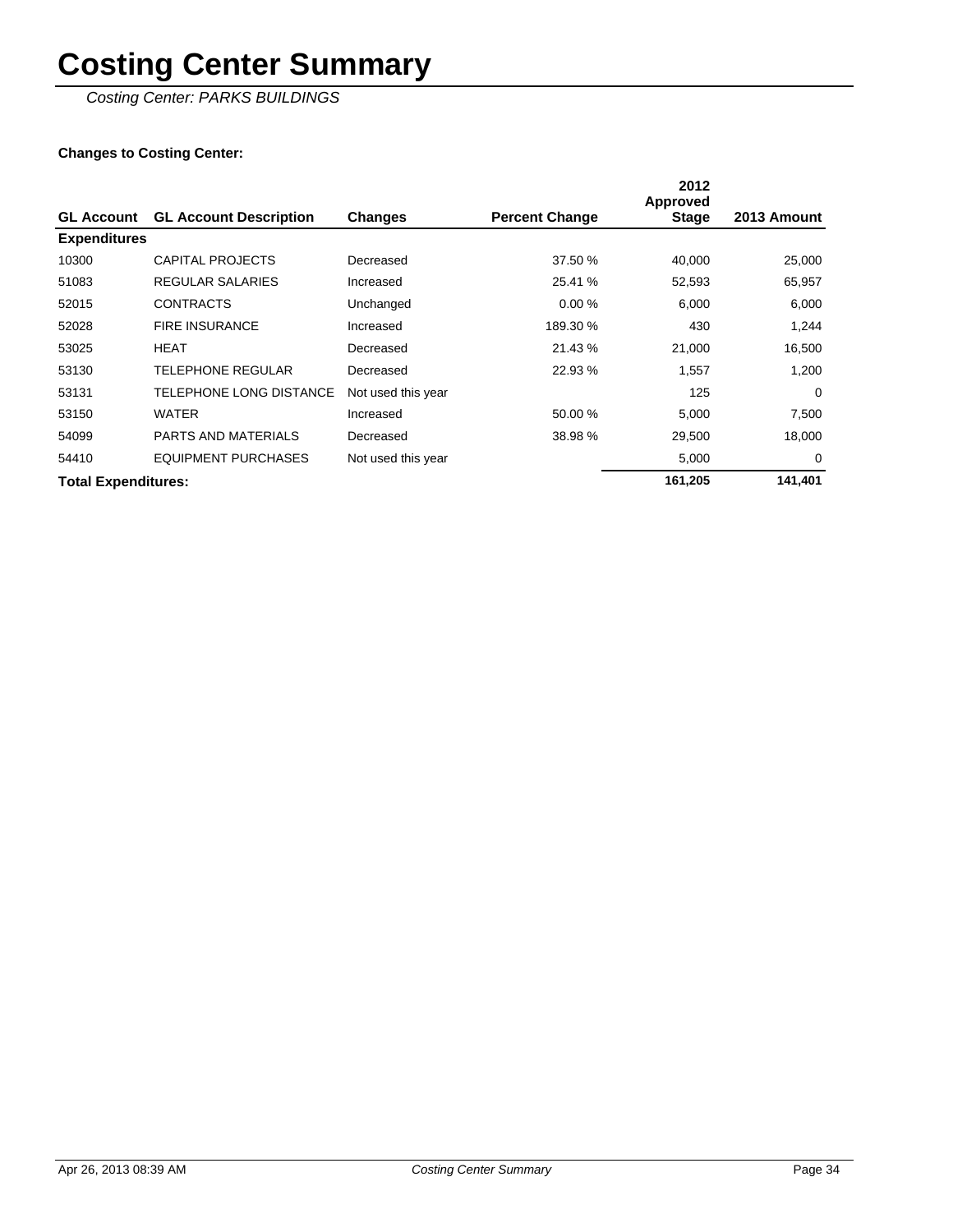Costing Center: PARKS BUILDINGS

|                          |                                           | 2011<br><b>Actuals</b> | 2012<br><b>Revised</b><br><b>Budget</b> | 2013<br><b>Current</b><br><b>Budget</b> | 2014<br><b>Forecast</b> |
|--------------------------|-------------------------------------------|------------------------|-----------------------------------------|-----------------------------------------|-------------------------|
| <b>Expenditures</b>      |                                           |                        |                                         |                                         |                         |
|                          | Capital Contribution                      |                        |                                         |                                         |                         |
| 10300                    | <b>CAPITAL PROJECTS</b>                   | 0                      | 40,000                                  | 25,000                                  | 0                       |
|                          | Capital Contribution Total                | 0                      | 40,000                                  | 25,000                                  | $\mathbf 0$             |
| <b>Contract Services</b> |                                           |                        |                                         |                                         |                         |
| 52015                    | <b>CONTRACTS</b>                          | 7,780                  | 6,000                                   | 6,000                                   | 6,500                   |
| 52028                    | <b>FIRE INSURANCE</b>                     | 741                    | 1,129                                   | 1,244                                   | 1,281                   |
|                          | <b>Contract Services Total</b>            | 8,521                  | 7,129                                   | 7,244                                   | 7,781                   |
|                          | <b>Equipment Purchases</b>                |                        |                                         |                                         |                         |
| 54410                    | <b>EQUIPMENT PURCHASES</b>                | 589                    | 0                                       | 0                                       | 0                       |
|                          | <b>Equipment Purchases Total</b>          | 589                    | $\mathbf 0$                             | 0                                       | $\mathbf 0$             |
|                          | Materials and Supplies                    |                        |                                         |                                         |                         |
| 54021                    | <b>FREIGHT</b>                            | 23                     | 0                                       | 0                                       | 0                       |
| 54099                    | PARTS AND MATERIALS                       | 40,012                 | 15,001                                  | 18,000                                  | 20,000                  |
|                          | Materials and Supplies Total              | 40,035                 | 15,001                                  | 18,000                                  | 20,000                  |
| Other                    |                                           |                        |                                         |                                         |                         |
| 52231                    | <b>INSURANCE RECOVERIES</b>               | 0                      | (1,785)                                 | 0                                       | 0                       |
| <b>Other Total</b>       |                                           | 0                      | (1,785)                                 | 0                                       | 0                       |
|                          | Salaries and Wages                        |                        |                                         |                                         |                         |
| 51083                    | <b>REGULAR SALARIES</b>                   | 91,219                 | 52,593                                  | 65,957                                  | 67,900                  |
| 51084                    | <b>OVERTIME SALARIES</b>                  | 1,851                  | 0                                       | 0                                       | 0                       |
| 51350                    | <b>BANK TIME EARNED</b>                   | 0                      | 0                                       | 0                                       | 0                       |
|                          | Salaries and Wages Total                  | 93,071                 | 52,593                                  | 65,957                                  | 67,900                  |
|                          | Transfers to/from Internal Accounts       |                        |                                         |                                         |                         |
| 59997                    | <b>TRANSFER FR RESERVES</b>               | 0                      | 0                                       | 0                                       | 0                       |
|                          | Transfers to/from Internal Accounts Total | 0                      | 0                                       | 0                                       | $\mathbf 0$             |
| <b>Utilities</b>         |                                           |                        |                                         |                                         |                         |
| 53025                    | <b>HEAT</b>                               | 17,021                 | 15,000                                  | 16,500                                  | 16,500                  |
| 53130                    | <b>TELEPHONE REGULAR</b>                  | 2,934                  | 1,100                                   | 1,200                                   | 1,200                   |
| 53131                    | <b>TELEPHONE LONG DISTANCE</b>            | 184                    | 0                                       | 0                                       | 0                       |
| 53150                    | WATER                                     | 5,005                  | 8,000                                   | 7,500                                   | 7,500                   |
| 53295                    | RADIO COSTS                               | 1,428                  | 0                                       | 0                                       | 0                       |
| <b>Utilities Total</b>   |                                           | 26,573                 | 24,100                                  | 25,200                                  | 25,200                  |
|                          |                                           | 168,788                | 137,038                                 | 141,401                                 | 120,881                 |
|                          |                                           |                        |                                         | 3.18%                                   | (14.51%)                |
| <b>Net Total</b>         |                                           | (168, 788)             | (137, 038)                              | (141, 401)                              | (120, 881)              |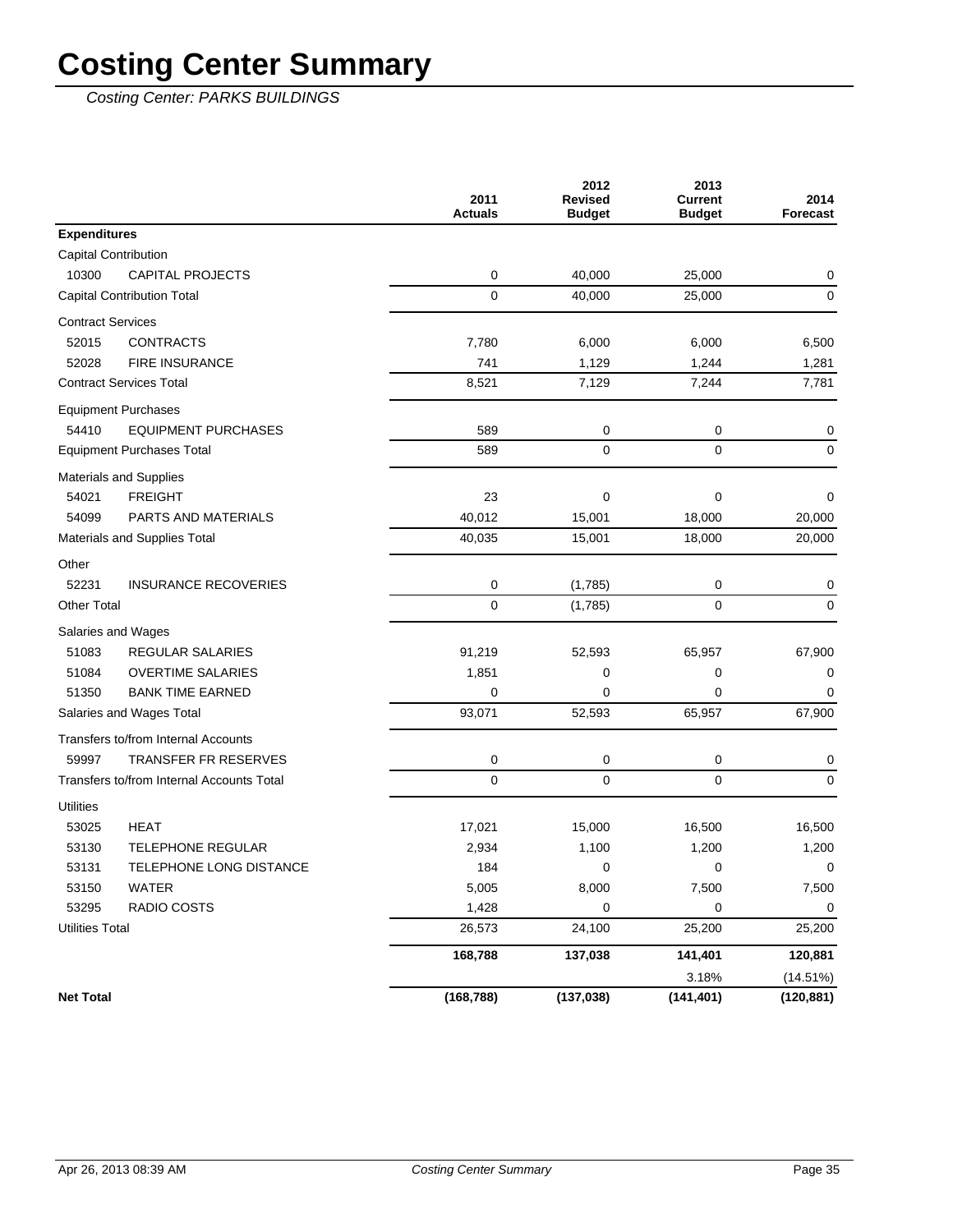Costing Center: PARKS BUILDINGS



Expenses vs Revenues (In Thousands)

**Expenses** 

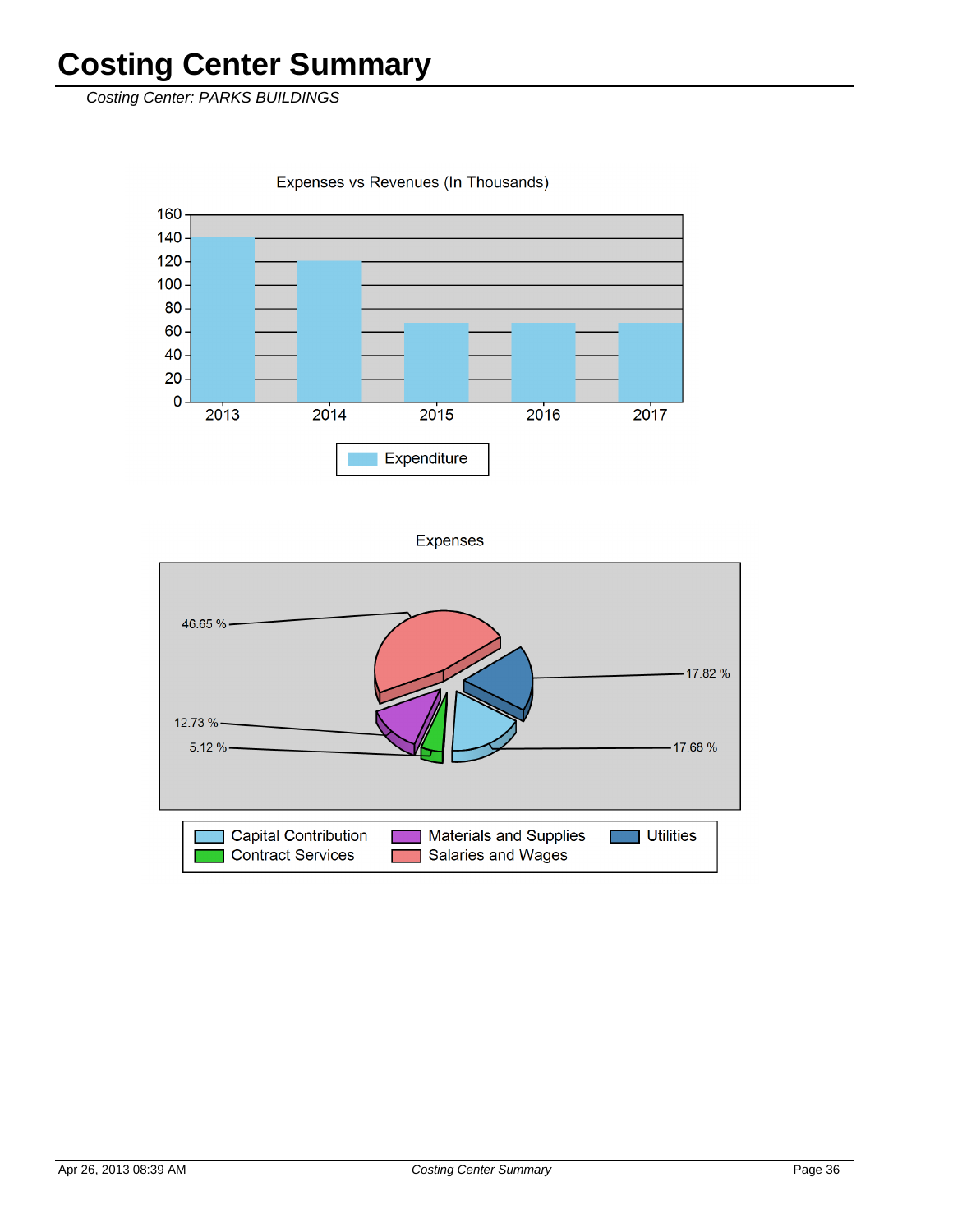Costing Center: PARKS OPERATIONS

Stage: Approved Department: PARKS **Division: RECREATION &** CULTURAL SERVICES **Previous Costing Center: PARKS OPERATIONS** 

**Accounting Reference: 0151** Budget Year: 2013

> Manager: Perry Roque 729-2170 **Approved: Yes**

#### **Description:**

This cost center covers the administrative costs for the Parks Operations team.

The budget for this account consists of costs associated with training, office costs, park maintenance, forestry maintenance, boulevard maintenance, disease and insect control, and school facility maintenance programs. The revenue budget for this account reflects; Dutch Elm Disease agreement, sales of equipment that is no longer required, recoveries from the Brandon School Division for maintenance we provide at their facilities, and a portion of the expenses of the services we provide to the Provincial Highways for the mowing of their right of ways.

#### **Comments:**

This budget has been increased to reflect the additional maintenance costs associated with providing a higher standard of maintenance in our various green spaces. This account includes the \$200,000 for trail expansions and trail reconstructions.

#### **Outlook:**

Parks will continue to deliver a higher standard of maintenance for mowing public property with the priority being on the undeveloped greenspace owned by the City of Brandon.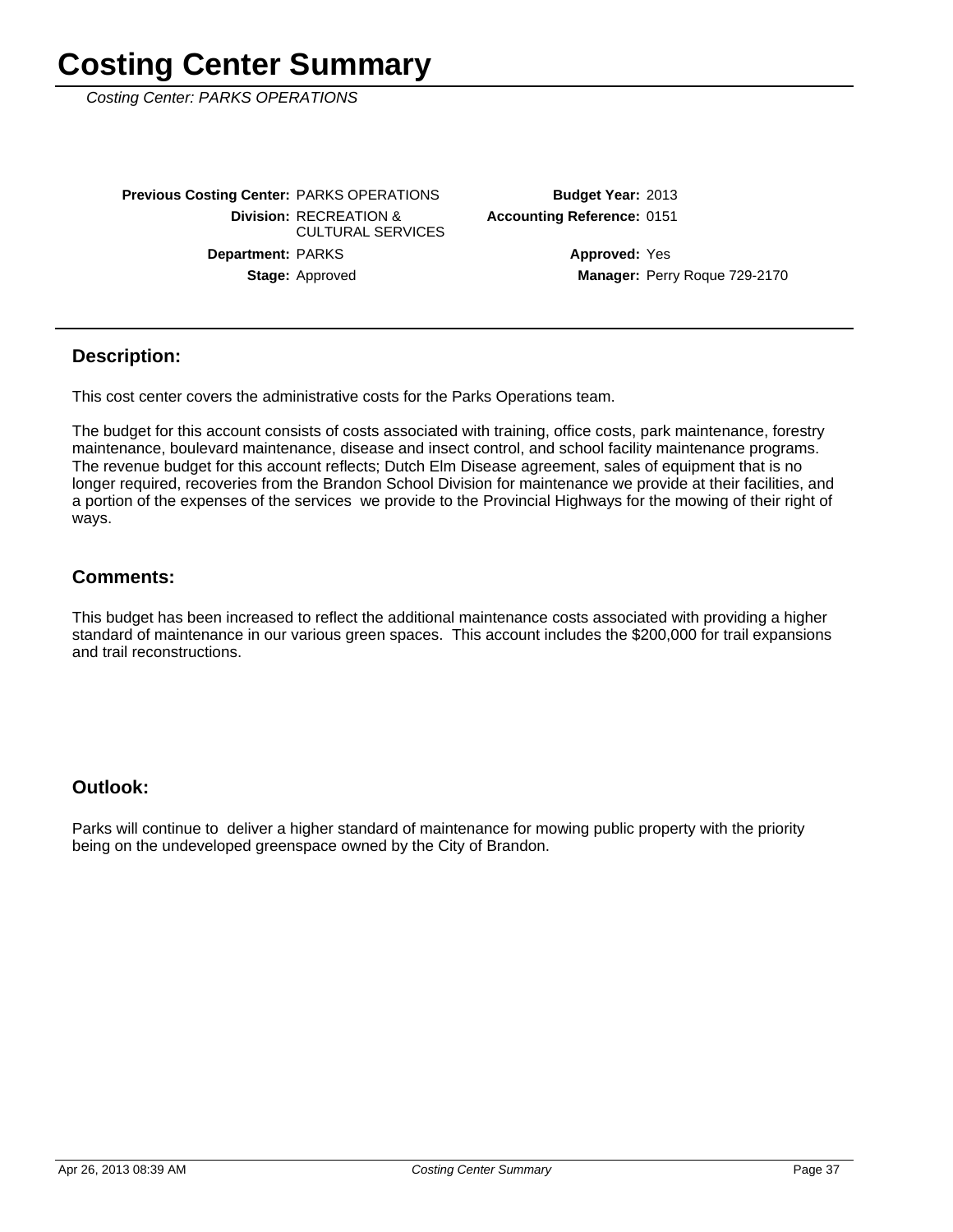Costing Center: PARKS OPERATIONS

| <b>GL Account</b>      | <b>GL Account Description</b>       | <b>Changes</b>     | <b>Percent Change</b> | 2012<br>Approved<br><b>Stage</b> | 2013 Amount |
|------------------------|-------------------------------------|--------------------|-----------------------|----------------------------------|-------------|
| <b>Revenues</b>        |                                     |                    |                       |                                  |             |
| 42368                  | SALE PROCEEDS -                     | Not used this year |                       | 2,500                            | 0           |
| 42506                  | <b>SCRAP METAL SALES</b>            | New this year      |                       | 0                                | 100         |
| 42999                  | <b>REVENUE</b>                      | Decreased          | 17.85 %               | 13,390                           | 11,000      |
| 43625                  | PROVINCE - DISEASED TREES Increased |                    | 9.67%                 | 21,000                           | 23,031      |
| <b>Total Revenues:</b> |                                     |                    |                       | 36,890                           | 34,131      |
| <b>Expenditures</b>    |                                     |                    |                       |                                  |             |
| 10300                  | <b>CAPITAL PROJECTS</b>             | Increased          | 51.61 %               | 155,000                          | 235,000     |
| 51083                  | <b>REGULAR SALARIES</b>             | Decreased          | 8.93%                 | 1,077,933                        | 981,628     |
| 51090                  | SHIFT DIFFERENTIAL                  | New this year      |                       | 0                                | 300         |
| 51122                  | <b>BOOT ALLOWANCE</b>               | Decreased          | 58.33 %               | 2,400                            | 1,000       |
| 51123                  | PROTECTIVE CLOTHING                 | Unchanged          | 0.00%                 | 5,000                            | 5,000       |
| 51141                  | TRAINING & DEVELOPMENT              | Decreased          | 24.68%                | 3,983                            | 3,000       |
| 51210                  | <b>LICENSES</b>                     | Increased          | 10.00 %               | 1,000                            | 1,100       |
| 51231                  | <b>INTERNAL SALARIES</b>            | Not used this year |                       | 52,000                           | $\Omega$    |
| 51285                  | <b>MEDICALS</b>                     | Increased          | 25.00 %               | 100                              | 125         |
| 52015                  | <b>CONTRACTS</b>                    | Decreased          | 13.33 %               | 7,500                            | 6,500       |
| 52028                  | <b>FIRE INSURANCE</b>               | Decreased          | 22.68 %               | 1,887                            | 1,459       |
| 52029                  | <b>LIABILITY INSURANCE</b>          | Increased          | 7.02 %                | 28,181                           | 30,160      |
| 52032                  | <b>VEHICLE INSURANCE</b>            | Decreased          | 79.65 %               | 1,700                            | 346         |
| 52081                  | <b>EXTERNAL EQUIPMENT</b>           | Increased          | 400.00 %              | 1,000                            | 5,000       |
| 52212                  | WORK ORDER CONTRACTS                | Not used this year |                       | 20,000                           | 0           |
| 52759                  | <b>SECURITY</b>                     | Unchanged          | 0.00%                 | 14,000                           | 14,000      |
| 53046                  | <b>POWER</b>                        | Decreased          | 11.08 %               | 14,057                           | 12,500      |
| 53130                  | <b>TELEPHONE REGULAR</b>            | Increased          | 165.64 %              | 1,694                            | 4,500       |
| 53150                  | <b>WATER</b>                        | Decreased          | 17.89 %               | 11,143                           | 9,150       |
| 53295                  | RADIO COSTS                         | Decreased          | 18.18 %               | 11,000                           | 9,000       |
| 54099                  | <b>PARTS AND MATERIALS</b>          | Decreased          | 9.11%                 | 143,037                          | 130,000     |
| 54103                  | GASOLINE #2                         | Decreased          | 47.77 %               | 32,551                           | 17,000      |
| 54104                  | <b>DIESEL</b>                       | Decreased          | 29.46 %               | 21,264                           | 15,000      |
| 54105                  | OIL                                 | Unchanged          | 0.00%                 | 750                              | 750         |
| 54107                  | <b>CHEMICALS</b>                    | Not used this year |                       | 500                              | 0           |
| 54128                  | <b>GASOLINE (OPERATING)</b>         | Increased          | 80.00 %               | 10,000                           | 18,000      |
| 54129                  | DIESEL (OPERATING)                  | New this year      |                       | 0                                | 8,500       |
| 54228                  | <b>PROPANE</b>                      | Unchanged          | 0.00%                 | 370                              | 370         |
| 54257                  | <b>WORK ORDER PARTS &amp;</b>       | Increased          | 71.43 %               | 7,000                            | 12,000      |
| 59003                  | <b>ADVERTISING</b>                  | Decreased          | 66.67%                | 4,500                            | 1,500       |
| 59014                  | <b>WORK ORDERS</b>                  | Decreased          | 80.00 %               | 2,500                            | 500         |
| 59048                  | <b>LUNCHEONS</b>                    | Increased          | 100.00 %              | 150                              | 300         |
| 59059                  | MEMBERSHIP                          | Unchanged          | 0.00%                 | 650                              | 650         |
| 59080                  | INTERNAL EQUIPMENT                  | Decreased          | 4.66%                 | 106,166                          | 101,216     |
| 59138                  | <b>BUSINESS TRAVEL - MILEAGE</b>    | Decreased          | 55.56 %               | 4,500                            | 2,000       |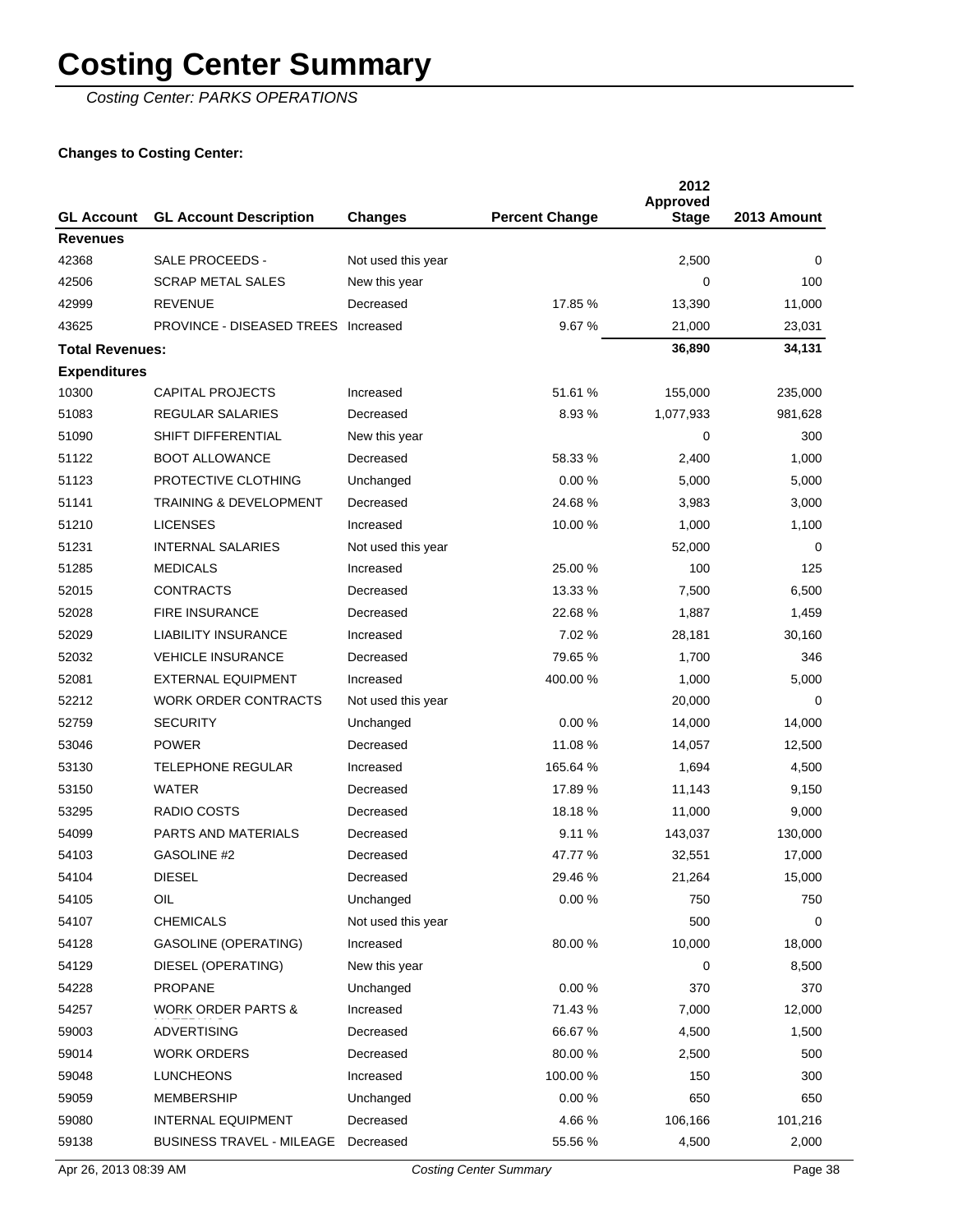|                            |                                |                    |                       | 2012<br>Approved |             |
|----------------------------|--------------------------------|--------------------|-----------------------|------------------|-------------|
| <b>GL Account</b>          | <b>GL Account Description</b>  | <b>Changes</b>     | <b>Percent Change</b> | <b>Stage</b>     | 2013 Amount |
| 59139                      | <b>CONFERENCE COSTS</b>        | Increased          | 50.00 %               | 2,000            | 3,000       |
| 59213                      | WORK ORDER INTERNAL            | Not used this year |                       | 17,000           | 0           |
| 59248                      | DISPOSAL SITE CHARGE           | Decreased          | 28.57 %               | 35.000           | 25,000      |
| 59279                      | RIVERBANK YARD                 | Unchanged          | 0.00%                 | 5.500            | 5,500       |
| 59339                      | EQUIPMENT MAINTENANCE          | Not used this year |                       | 1,500            | 0           |
| 59373                      | DEPARTMENT OF HIGHWAYS-        | Increased          | 25.00 %               | 4,000            | 5,000       |
| 59450                      | <b>SCHOOL FACILITIES</b>       | Not used this year |                       | 20,600           | $\Omega$    |
| 59501                      | <b>GREEN SPACE DEVELOPMENT</b> | Increased          | 14.29 %               | 70.000           | 80,000      |
| 59993                      | <b>EQUIPMENT CAPITAL</b>       | Decreased          | 20.00 %               | 202,632          | 162,101     |
| <b>Total Expenditures:</b> |                                |                    |                       | 2,101,748        | 1,908,155   |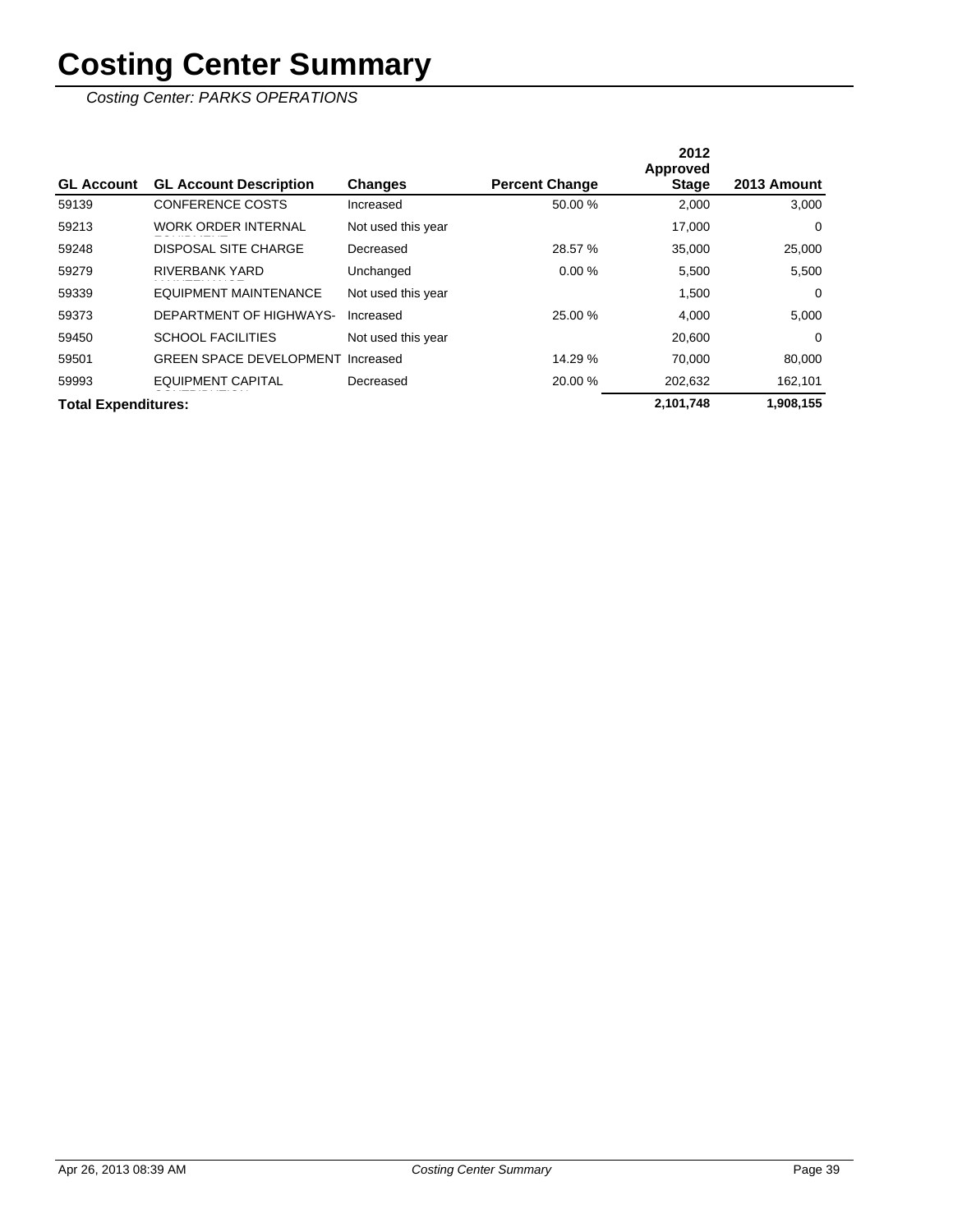| <b>Revenues</b><br><b>Conditional Government Transfers</b><br>PROVINCIAL GOV'T<br>$\mathbf 0$<br>0<br>43510<br>0<br>0<br>43625<br><b>PROVINCE - DISEASED TREES</b><br>20,756<br>23,031<br>23,031<br>23,031<br>FEDERAL GOV'T<br>0<br>44500<br>0<br>0<br>0<br>20,756<br><b>Conditional Government Transfers Total</b><br>23,031<br>23,031<br>23,031<br>Income from Enterprises<br>49388<br>ORGANIZATIONS/FOUNDATIONS<br>120,260<br>4,686<br>0<br>0<br>0<br>0<br>Income from Enterprises Total<br>120,260<br>4,686<br>Other Income<br>42368<br>SALE PROCEEDS - EQUIPMENT<br>0<br>0<br>0<br>0<br>42988<br>MISCELLANEOUS REVENUE<br>4,101<br>0<br>0<br>$\Omega$<br>42999<br><b>REVENUE</b><br>0<br>400<br>11,000<br>14,000<br>49368<br>SALE PROCEEDS - EQUIPMENT<br>5,820<br>(3,000)<br>0<br>2,500<br>11,000<br>Other Income Total<br>5,820<br>1,501<br>16,500<br>User Fees and Sales of Goods<br><b>SCRAP METAL SALES</b><br>62<br>116<br>42506<br>100<br>100<br>User Fees and Sales of Goods Total<br>62<br>116<br>100<br>100<br>146,897<br>29,334<br>34,131<br>39,631<br>16.11%<br>16.35%<br><b>Expenditures</b><br><b>Benefits</b><br>1,162<br>51122<br><b>BOOT ALLOWANCE</b><br>991<br>1,000<br>1,000<br>51123<br>PROTECTIVE CLOTHING<br>7,454<br>10,000<br>5,000<br>7,500<br>250<br>51210<br><b>LICENSES</b><br>1,400<br>1,100<br>1,100<br><b>MEDICALS</b><br>51285<br>250<br>195<br>125<br>125<br><b>Benefits Total</b><br>9,116<br>7,225<br>9,725<br>12,586<br>Capital Contribution<br><b>CAPITAL PROJECTS</b><br>10300<br>163,977<br>155,000<br>235,000<br>235,000<br><b>Capital Contribution Total</b><br>163,977<br>155,000<br>235,000<br>235,000<br><b>Contract Services</b><br>52015<br><b>CONTRACTS</b><br>9,280<br>3,500<br>6,500<br>7,500<br>52028<br><b>FIRE INSURANCE</b><br>1,576<br>1,324<br>1,459<br>1,503<br>688<br>52029<br><b>LIABILITY INSURANCE</b><br>28,433<br>30,160<br>30,160<br><b>VEHICLE INSURANCE</b><br>204<br>52032<br>346<br>346<br>1,700<br>52081<br>EXTERNAL EQUIPMENT RENTAL<br>769<br>14,376<br>5,000<br>1,000<br>52212<br><b>WORK ORDER CONTRACTS</b><br>1,148<br>0<br>0<br>0<br>52692<br>FLOOD EXTERNAL EQUIPMENT<br>6,705<br>0<br>0<br>0<br>52759<br><b>SECURITY</b><br>0<br>15,000<br>14,000<br>14,000<br>20,370<br><b>Contract Services Total</b><br>62,979<br>57,465<br>55,863<br><b>Equipment Purchases</b><br><b>EQUIPMENT PURCHASES</b><br>11<br>54410<br>2,544<br>0<br>0<br>$\mathbf 0$<br><b>Equipment Purchases Total</b><br>11<br>2,544<br>0 |  | 2011<br><b>Actuals</b> | 2012<br><b>Revised</b><br><b>Budget</b> | 2013<br><b>Current</b><br><b>Budget</b> | 2014<br><b>Forecast</b> |
|-----------------------------------------------------------------------------------------------------------------------------------------------------------------------------------------------------------------------------------------------------------------------------------------------------------------------------------------------------------------------------------------------------------------------------------------------------------------------------------------------------------------------------------------------------------------------------------------------------------------------------------------------------------------------------------------------------------------------------------------------------------------------------------------------------------------------------------------------------------------------------------------------------------------------------------------------------------------------------------------------------------------------------------------------------------------------------------------------------------------------------------------------------------------------------------------------------------------------------------------------------------------------------------------------------------------------------------------------------------------------------------------------------------------------------------------------------------------------------------------------------------------------------------------------------------------------------------------------------------------------------------------------------------------------------------------------------------------------------------------------------------------------------------------------------------------------------------------------------------------------------------------------------------------------------------------------------------------------------------------------------------------------------------------------------------------------------------------------------------------------------------------------------------------------------------------------------------------------------------------------------------------------------------------------------------------------------------------------------------------------------------------------------------------------------------------------------------------------------------------------|--|------------------------|-----------------------------------------|-----------------------------------------|-------------------------|
|                                                                                                                                                                                                                                                                                                                                                                                                                                                                                                                                                                                                                                                                                                                                                                                                                                                                                                                                                                                                                                                                                                                                                                                                                                                                                                                                                                                                                                                                                                                                                                                                                                                                                                                                                                                                                                                                                                                                                                                                                                                                                                                                                                                                                                                                                                                                                                                                                                                                                               |  |                        |                                         |                                         |                         |
|                                                                                                                                                                                                                                                                                                                                                                                                                                                                                                                                                                                                                                                                                                                                                                                                                                                                                                                                                                                                                                                                                                                                                                                                                                                                                                                                                                                                                                                                                                                                                                                                                                                                                                                                                                                                                                                                                                                                                                                                                                                                                                                                                                                                                                                                                                                                                                                                                                                                                               |  |                        |                                         |                                         |                         |
|                                                                                                                                                                                                                                                                                                                                                                                                                                                                                                                                                                                                                                                                                                                                                                                                                                                                                                                                                                                                                                                                                                                                                                                                                                                                                                                                                                                                                                                                                                                                                                                                                                                                                                                                                                                                                                                                                                                                                                                                                                                                                                                                                                                                                                                                                                                                                                                                                                                                                               |  |                        |                                         |                                         |                         |
|                                                                                                                                                                                                                                                                                                                                                                                                                                                                                                                                                                                                                                                                                                                                                                                                                                                                                                                                                                                                                                                                                                                                                                                                                                                                                                                                                                                                                                                                                                                                                                                                                                                                                                                                                                                                                                                                                                                                                                                                                                                                                                                                                                                                                                                                                                                                                                                                                                                                                               |  |                        |                                         |                                         |                         |
|                                                                                                                                                                                                                                                                                                                                                                                                                                                                                                                                                                                                                                                                                                                                                                                                                                                                                                                                                                                                                                                                                                                                                                                                                                                                                                                                                                                                                                                                                                                                                                                                                                                                                                                                                                                                                                                                                                                                                                                                                                                                                                                                                                                                                                                                                                                                                                                                                                                                                               |  |                        |                                         |                                         |                         |
|                                                                                                                                                                                                                                                                                                                                                                                                                                                                                                                                                                                                                                                                                                                                                                                                                                                                                                                                                                                                                                                                                                                                                                                                                                                                                                                                                                                                                                                                                                                                                                                                                                                                                                                                                                                                                                                                                                                                                                                                                                                                                                                                                                                                                                                                                                                                                                                                                                                                                               |  |                        |                                         |                                         |                         |
|                                                                                                                                                                                                                                                                                                                                                                                                                                                                                                                                                                                                                                                                                                                                                                                                                                                                                                                                                                                                                                                                                                                                                                                                                                                                                                                                                                                                                                                                                                                                                                                                                                                                                                                                                                                                                                                                                                                                                                                                                                                                                                                                                                                                                                                                                                                                                                                                                                                                                               |  |                        |                                         |                                         |                         |
|                                                                                                                                                                                                                                                                                                                                                                                                                                                                                                                                                                                                                                                                                                                                                                                                                                                                                                                                                                                                                                                                                                                                                                                                                                                                                                                                                                                                                                                                                                                                                                                                                                                                                                                                                                                                                                                                                                                                                                                                                                                                                                                                                                                                                                                                                                                                                                                                                                                                                               |  |                        |                                         |                                         |                         |
|                                                                                                                                                                                                                                                                                                                                                                                                                                                                                                                                                                                                                                                                                                                                                                                                                                                                                                                                                                                                                                                                                                                                                                                                                                                                                                                                                                                                                                                                                                                                                                                                                                                                                                                                                                                                                                                                                                                                                                                                                                                                                                                                                                                                                                                                                                                                                                                                                                                                                               |  |                        |                                         |                                         |                         |
|                                                                                                                                                                                                                                                                                                                                                                                                                                                                                                                                                                                                                                                                                                                                                                                                                                                                                                                                                                                                                                                                                                                                                                                                                                                                                                                                                                                                                                                                                                                                                                                                                                                                                                                                                                                                                                                                                                                                                                                                                                                                                                                                                                                                                                                                                                                                                                                                                                                                                               |  |                        |                                         |                                         |                         |
|                                                                                                                                                                                                                                                                                                                                                                                                                                                                                                                                                                                                                                                                                                                                                                                                                                                                                                                                                                                                                                                                                                                                                                                                                                                                                                                                                                                                                                                                                                                                                                                                                                                                                                                                                                                                                                                                                                                                                                                                                                                                                                                                                                                                                                                                                                                                                                                                                                                                                               |  |                        |                                         |                                         |                         |
|                                                                                                                                                                                                                                                                                                                                                                                                                                                                                                                                                                                                                                                                                                                                                                                                                                                                                                                                                                                                                                                                                                                                                                                                                                                                                                                                                                                                                                                                                                                                                                                                                                                                                                                                                                                                                                                                                                                                                                                                                                                                                                                                                                                                                                                                                                                                                                                                                                                                                               |  |                        |                                         |                                         |                         |
|                                                                                                                                                                                                                                                                                                                                                                                                                                                                                                                                                                                                                                                                                                                                                                                                                                                                                                                                                                                                                                                                                                                                                                                                                                                                                                                                                                                                                                                                                                                                                                                                                                                                                                                                                                                                                                                                                                                                                                                                                                                                                                                                                                                                                                                                                                                                                                                                                                                                                               |  |                        |                                         |                                         |                         |
|                                                                                                                                                                                                                                                                                                                                                                                                                                                                                                                                                                                                                                                                                                                                                                                                                                                                                                                                                                                                                                                                                                                                                                                                                                                                                                                                                                                                                                                                                                                                                                                                                                                                                                                                                                                                                                                                                                                                                                                                                                                                                                                                                                                                                                                                                                                                                                                                                                                                                               |  |                        |                                         |                                         |                         |
|                                                                                                                                                                                                                                                                                                                                                                                                                                                                                                                                                                                                                                                                                                                                                                                                                                                                                                                                                                                                                                                                                                                                                                                                                                                                                                                                                                                                                                                                                                                                                                                                                                                                                                                                                                                                                                                                                                                                                                                                                                                                                                                                                                                                                                                                                                                                                                                                                                                                                               |  |                        |                                         |                                         |                         |
|                                                                                                                                                                                                                                                                                                                                                                                                                                                                                                                                                                                                                                                                                                                                                                                                                                                                                                                                                                                                                                                                                                                                                                                                                                                                                                                                                                                                                                                                                                                                                                                                                                                                                                                                                                                                                                                                                                                                                                                                                                                                                                                                                                                                                                                                                                                                                                                                                                                                                               |  |                        |                                         |                                         |                         |
|                                                                                                                                                                                                                                                                                                                                                                                                                                                                                                                                                                                                                                                                                                                                                                                                                                                                                                                                                                                                                                                                                                                                                                                                                                                                                                                                                                                                                                                                                                                                                                                                                                                                                                                                                                                                                                                                                                                                                                                                                                                                                                                                                                                                                                                                                                                                                                                                                                                                                               |  |                        |                                         |                                         |                         |
|                                                                                                                                                                                                                                                                                                                                                                                                                                                                                                                                                                                                                                                                                                                                                                                                                                                                                                                                                                                                                                                                                                                                                                                                                                                                                                                                                                                                                                                                                                                                                                                                                                                                                                                                                                                                                                                                                                                                                                                                                                                                                                                                                                                                                                                                                                                                                                                                                                                                                               |  |                        |                                         |                                         |                         |
|                                                                                                                                                                                                                                                                                                                                                                                                                                                                                                                                                                                                                                                                                                                                                                                                                                                                                                                                                                                                                                                                                                                                                                                                                                                                                                                                                                                                                                                                                                                                                                                                                                                                                                                                                                                                                                                                                                                                                                                                                                                                                                                                                                                                                                                                                                                                                                                                                                                                                               |  |                        |                                         |                                         |                         |
|                                                                                                                                                                                                                                                                                                                                                                                                                                                                                                                                                                                                                                                                                                                                                                                                                                                                                                                                                                                                                                                                                                                                                                                                                                                                                                                                                                                                                                                                                                                                                                                                                                                                                                                                                                                                                                                                                                                                                                                                                                                                                                                                                                                                                                                                                                                                                                                                                                                                                               |  |                        |                                         |                                         |                         |
|                                                                                                                                                                                                                                                                                                                                                                                                                                                                                                                                                                                                                                                                                                                                                                                                                                                                                                                                                                                                                                                                                                                                                                                                                                                                                                                                                                                                                                                                                                                                                                                                                                                                                                                                                                                                                                                                                                                                                                                                                                                                                                                                                                                                                                                                                                                                                                                                                                                                                               |  |                        |                                         |                                         |                         |
|                                                                                                                                                                                                                                                                                                                                                                                                                                                                                                                                                                                                                                                                                                                                                                                                                                                                                                                                                                                                                                                                                                                                                                                                                                                                                                                                                                                                                                                                                                                                                                                                                                                                                                                                                                                                                                                                                                                                                                                                                                                                                                                                                                                                                                                                                                                                                                                                                                                                                               |  |                        |                                         |                                         |                         |
|                                                                                                                                                                                                                                                                                                                                                                                                                                                                                                                                                                                                                                                                                                                                                                                                                                                                                                                                                                                                                                                                                                                                                                                                                                                                                                                                                                                                                                                                                                                                                                                                                                                                                                                                                                                                                                                                                                                                                                                                                                                                                                                                                                                                                                                                                                                                                                                                                                                                                               |  |                        |                                         |                                         |                         |
|                                                                                                                                                                                                                                                                                                                                                                                                                                                                                                                                                                                                                                                                                                                                                                                                                                                                                                                                                                                                                                                                                                                                                                                                                                                                                                                                                                                                                                                                                                                                                                                                                                                                                                                                                                                                                                                                                                                                                                                                                                                                                                                                                                                                                                                                                                                                                                                                                                                                                               |  |                        |                                         |                                         |                         |
|                                                                                                                                                                                                                                                                                                                                                                                                                                                                                                                                                                                                                                                                                                                                                                                                                                                                                                                                                                                                                                                                                                                                                                                                                                                                                                                                                                                                                                                                                                                                                                                                                                                                                                                                                                                                                                                                                                                                                                                                                                                                                                                                                                                                                                                                                                                                                                                                                                                                                               |  |                        |                                         |                                         |                         |
|                                                                                                                                                                                                                                                                                                                                                                                                                                                                                                                                                                                                                                                                                                                                                                                                                                                                                                                                                                                                                                                                                                                                                                                                                                                                                                                                                                                                                                                                                                                                                                                                                                                                                                                                                                                                                                                                                                                                                                                                                                                                                                                                                                                                                                                                                                                                                                                                                                                                                               |  |                        |                                         |                                         |                         |
|                                                                                                                                                                                                                                                                                                                                                                                                                                                                                                                                                                                                                                                                                                                                                                                                                                                                                                                                                                                                                                                                                                                                                                                                                                                                                                                                                                                                                                                                                                                                                                                                                                                                                                                                                                                                                                                                                                                                                                                                                                                                                                                                                                                                                                                                                                                                                                                                                                                                                               |  |                        |                                         |                                         |                         |
|                                                                                                                                                                                                                                                                                                                                                                                                                                                                                                                                                                                                                                                                                                                                                                                                                                                                                                                                                                                                                                                                                                                                                                                                                                                                                                                                                                                                                                                                                                                                                                                                                                                                                                                                                                                                                                                                                                                                                                                                                                                                                                                                                                                                                                                                                                                                                                                                                                                                                               |  |                        |                                         |                                         |                         |
|                                                                                                                                                                                                                                                                                                                                                                                                                                                                                                                                                                                                                                                                                                                                                                                                                                                                                                                                                                                                                                                                                                                                                                                                                                                                                                                                                                                                                                                                                                                                                                                                                                                                                                                                                                                                                                                                                                                                                                                                                                                                                                                                                                                                                                                                                                                                                                                                                                                                                               |  |                        |                                         |                                         |                         |
|                                                                                                                                                                                                                                                                                                                                                                                                                                                                                                                                                                                                                                                                                                                                                                                                                                                                                                                                                                                                                                                                                                                                                                                                                                                                                                                                                                                                                                                                                                                                                                                                                                                                                                                                                                                                                                                                                                                                                                                                                                                                                                                                                                                                                                                                                                                                                                                                                                                                                               |  |                        |                                         |                                         |                         |
|                                                                                                                                                                                                                                                                                                                                                                                                                                                                                                                                                                                                                                                                                                                                                                                                                                                                                                                                                                                                                                                                                                                                                                                                                                                                                                                                                                                                                                                                                                                                                                                                                                                                                                                                                                                                                                                                                                                                                                                                                                                                                                                                                                                                                                                                                                                                                                                                                                                                                               |  |                        |                                         |                                         |                         |
|                                                                                                                                                                                                                                                                                                                                                                                                                                                                                                                                                                                                                                                                                                                                                                                                                                                                                                                                                                                                                                                                                                                                                                                                                                                                                                                                                                                                                                                                                                                                                                                                                                                                                                                                                                                                                                                                                                                                                                                                                                                                                                                                                                                                                                                                                                                                                                                                                                                                                               |  |                        |                                         |                                         |                         |
|                                                                                                                                                                                                                                                                                                                                                                                                                                                                                                                                                                                                                                                                                                                                                                                                                                                                                                                                                                                                                                                                                                                                                                                                                                                                                                                                                                                                                                                                                                                                                                                                                                                                                                                                                                                                                                                                                                                                                                                                                                                                                                                                                                                                                                                                                                                                                                                                                                                                                               |  |                        |                                         |                                         |                         |
|                                                                                                                                                                                                                                                                                                                                                                                                                                                                                                                                                                                                                                                                                                                                                                                                                                                                                                                                                                                                                                                                                                                                                                                                                                                                                                                                                                                                                                                                                                                                                                                                                                                                                                                                                                                                                                                                                                                                                                                                                                                                                                                                                                                                                                                                                                                                                                                                                                                                                               |  |                        |                                         |                                         |                         |
|                                                                                                                                                                                                                                                                                                                                                                                                                                                                                                                                                                                                                                                                                                                                                                                                                                                                                                                                                                                                                                                                                                                                                                                                                                                                                                                                                                                                                                                                                                                                                                                                                                                                                                                                                                                                                                                                                                                                                                                                                                                                                                                                                                                                                                                                                                                                                                                                                                                                                               |  |                        |                                         |                                         |                         |
|                                                                                                                                                                                                                                                                                                                                                                                                                                                                                                                                                                                                                                                                                                                                                                                                                                                                                                                                                                                                                                                                                                                                                                                                                                                                                                                                                                                                                                                                                                                                                                                                                                                                                                                                                                                                                                                                                                                                                                                                                                                                                                                                                                                                                                                                                                                                                                                                                                                                                               |  |                        |                                         |                                         |                         |
|                                                                                                                                                                                                                                                                                                                                                                                                                                                                                                                                                                                                                                                                                                                                                                                                                                                                                                                                                                                                                                                                                                                                                                                                                                                                                                                                                                                                                                                                                                                                                                                                                                                                                                                                                                                                                                                                                                                                                                                                                                                                                                                                                                                                                                                                                                                                                                                                                                                                                               |  |                        |                                         |                                         |                         |
|                                                                                                                                                                                                                                                                                                                                                                                                                                                                                                                                                                                                                                                                                                                                                                                                                                                                                                                                                                                                                                                                                                                                                                                                                                                                                                                                                                                                                                                                                                                                                                                                                                                                                                                                                                                                                                                                                                                                                                                                                                                                                                                                                                                                                                                                                                                                                                                                                                                                                               |  |                        |                                         |                                         |                         |
|                                                                                                                                                                                                                                                                                                                                                                                                                                                                                                                                                                                                                                                                                                                                                                                                                                                                                                                                                                                                                                                                                                                                                                                                                                                                                                                                                                                                                                                                                                                                                                                                                                                                                                                                                                                                                                                                                                                                                                                                                                                                                                                                                                                                                                                                                                                                                                                                                                                                                               |  |                        |                                         |                                         |                         |
|                                                                                                                                                                                                                                                                                                                                                                                                                                                                                                                                                                                                                                                                                                                                                                                                                                                                                                                                                                                                                                                                                                                                                                                                                                                                                                                                                                                                                                                                                                                                                                                                                                                                                                                                                                                                                                                                                                                                                                                                                                                                                                                                                                                                                                                                                                                                                                                                                                                                                               |  |                        |                                         |                                         |                         |
|                                                                                                                                                                                                                                                                                                                                                                                                                                                                                                                                                                                                                                                                                                                                                                                                                                                                                                                                                                                                                                                                                                                                                                                                                                                                                                                                                                                                                                                                                                                                                                                                                                                                                                                                                                                                                                                                                                                                                                                                                                                                                                                                                                                                                                                                                                                                                                                                                                                                                               |  |                        |                                         |                                         |                         |
|                                                                                                                                                                                                                                                                                                                                                                                                                                                                                                                                                                                                                                                                                                                                                                                                                                                                                                                                                                                                                                                                                                                                                                                                                                                                                                                                                                                                                                                                                                                                                                                                                                                                                                                                                                                                                                                                                                                                                                                                                                                                                                                                                                                                                                                                                                                                                                                                                                                                                               |  |                        |                                         |                                         |                         |
|                                                                                                                                                                                                                                                                                                                                                                                                                                                                                                                                                                                                                                                                                                                                                                                                                                                                                                                                                                                                                                                                                                                                                                                                                                                                                                                                                                                                                                                                                                                                                                                                                                                                                                                                                                                                                                                                                                                                                                                                                                                                                                                                                                                                                                                                                                                                                                                                                                                                                               |  |                        |                                         |                                         |                         |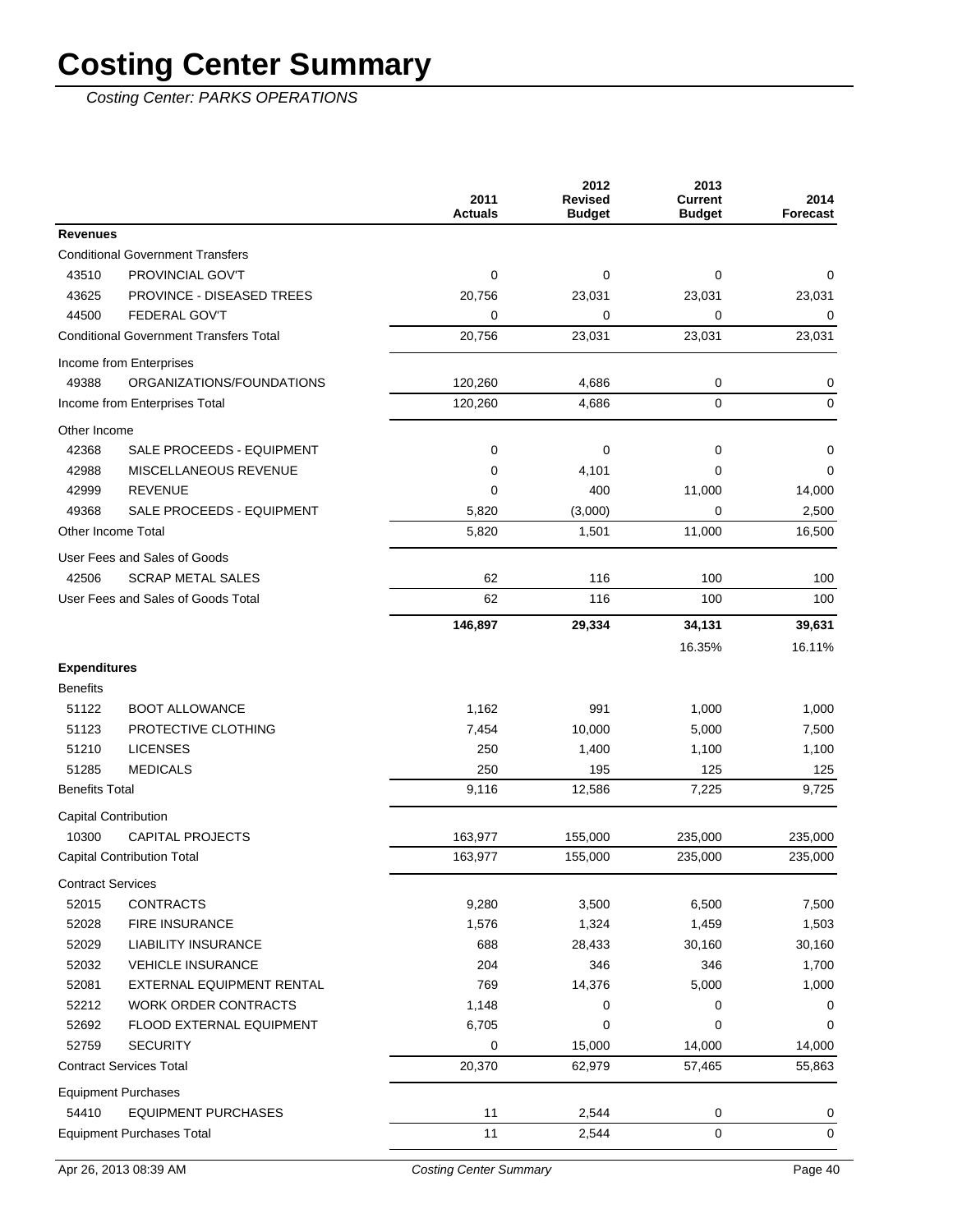|                    |                                         | 2011<br><b>Actuals</b> | 2012<br><b>Revised</b><br><b>Budget</b> | 2013<br><b>Current</b><br><b>Budget</b> | 2014<br><b>Forecast</b> |
|--------------------|-----------------------------------------|------------------------|-----------------------------------------|-----------------------------------------|-------------------------|
|                    | Materials and Supplies                  |                        |                                         |                                         |                         |
| 54062              | <b>LIABILITY CLAIMS</b>                 | 2,171                  | 3,228                                   | 0                                       | 0                       |
| 54099              | PARTS AND MATERIALS                     | 101,055                | 148,428                                 | 130,000                                 | 135,000                 |
| 54103              | GASOLINE #2                             | 28,089                 | 15,714                                  | 17,000                                  | 17,000                  |
| 54104              | <b>DIESEL</b>                           | 16,259                 | 15,000                                  | 15,000                                  | 15,000                  |
| 54105              | OIL                                     | 370                    | 750                                     | 750                                     | 750                     |
| 54107              | <b>CHEMICALS</b>                        | 0                      | 0                                       | 0                                       | 0                       |
| 54128              | <b>GASOLINE (OPERATING)</b>             | 9,143                  | 16,780                                  | 18,000                                  | 18,000                  |
| 54129              | DIESEL (OPERATING)                      | 0                      | 10,000                                  | 8,500                                   | 8,500                   |
| 54228              | <b>PROPANE</b>                          | 0                      | 150                                     | 370                                     | 370                     |
| 54257              | <b>WORK ORDER PARTS &amp; MATERIALS</b> | 8,815                  | 12,000                                  | 12,000                                  | 12,000                  |
| 54693              | <b>FLOOD PARTS &amp; MATERIALS</b>      | 53,022                 | 0                                       | 0                                       | 0                       |
|                    | Materials and Supplies Total            | 218,925                | 222,050                                 | 201,620                                 | 206,620                 |
| Other              |                                         |                        |                                         |                                         |                         |
| 51141              | <b>TRAINING &amp; DEVELOPMENT COSTS</b> | 3,278                  | 3,583                                   | 3.000                                   | 3,000                   |
| 59003              | <b>ADVERTISING</b>                      | 1,101                  | 2,000                                   | 1,500                                   | 1,500                   |
| 59014              | <b>WORK ORDERS</b>                      | 12,198                 | 565                                     | 500                                     | 500                     |
| 59048              | <b>LUNCHEONS</b>                        | 215                    | 500                                     | 300                                     | 300                     |
| 59059              | <b>MEMBERSHIP</b>                       | 682                    | 250                                     | 650                                     | 650                     |
| 59080              | <b>INTERNAL EQUIPMENT RENTAL</b>        | 277,720                | 95,250                                  | 101,216                                 | 101,216                 |
| 59138              | <b>BUSINESS TRAVEL - MILEAGE</b>        | 3,424                  | 1,700                                   | 2,000                                   | 2,000                   |
| 59139              | <b>CONFERENCE COSTS</b>                 | 2,982                  | 3,309                                   | 3,000                                   | 3,000                   |
| 59213              | WORK ORDER INTERNAL EQUIPMENT           | 0                      | 0                                       | 0                                       | 0                       |
| 59248              | <b>DISPOSAL SITE CHARGE</b>             | 50,083                 | 48,000                                  | 25,000                                  | 35,000                  |
| 59279              | RIVERBANK YARD MAINTENANCE              | 1,283                  | 0                                       | 5,500                                   | 5,500                   |
| 59339              | EQUIPMENT MAINTENANCE                   | 0                      | $\mathbf 0$                             | 0                                       | 0                       |
| 59373              | DEPARTMENT OF HIGHWAYS-MOWING           | 11,110                 | (10,000)                                | 5,000                                   | 4,000                   |
| 59450              | <b>SCHOOL FACILITIES MAINTENANCE</b>    | 21,009                 | 0                                       | 0                                       | 0                       |
| 59501              | <b>GREEN SPACE DEVELOPMENT</b>          | 50,493                 | 70,000                                  | 80,000                                  | 80,000                  |
| 59691              | <b>FLOOD INTERNAL EQUIPMENT</b>         | 0                      | $\mathbf 0$                             | 0                                       | $\Omega$                |
| 59993              | EQUIPMENT CAPITAL CONTRIBUTION          | 0                      | 177,765                                 | 162,101                                 | 182,268                 |
| <b>Other Total</b> |                                         | 435,578                | 392,922                                 | 389,767                                 | 418,934                 |
|                    | Reserve Appropriation                   |                        |                                         |                                         |                         |
| 58537              | PARKS RESERVE                           | 429,167                | 100                                     | 0                                       | 0                       |
|                    | <b>Reserve Appropriation Total</b>      | 429,167                | 100                                     | 0                                       | 0                       |
|                    | Salaries and Wages                      |                        |                                         |                                         |                         |
| 51017              | <b>TRAINING PAY</b>                     | 0                      | $\mathbf 0$                             | 0                                       | 0                       |
| 51083              | <b>REGULAR SALARIES</b>                 | 851,003                | 1,077,933                               | 981,628                                 | 1,021,196               |
| 51084              | <b>OVERTIME SALARIES</b>                | 12,084                 | 6,000                                   | 0                                       | 0                       |
| 51090              | SHIFT DIFFERENTIAL                      | 226                    | 300                                     | 300                                     | 300                     |
| 51231              | <b>INTERNAL SALARIES</b>                | 29,106                 | 60,000                                  | 0                                       | 0                       |
| 51272              | UNION LEAVE                             | 0                      | 0                                       | 0                                       | 0                       |
| 51697              | FLOOD REGULAR SALARIES                  | 32,256                 | 2,662                                   | 0                                       | 0                       |
|                    |                                         | 2,242,635              | 2,031,791                               | 1,908,155                               | 1,984,788               |
|                    |                                         |                        |                                         | (6.09%)                                 | 4.02%                   |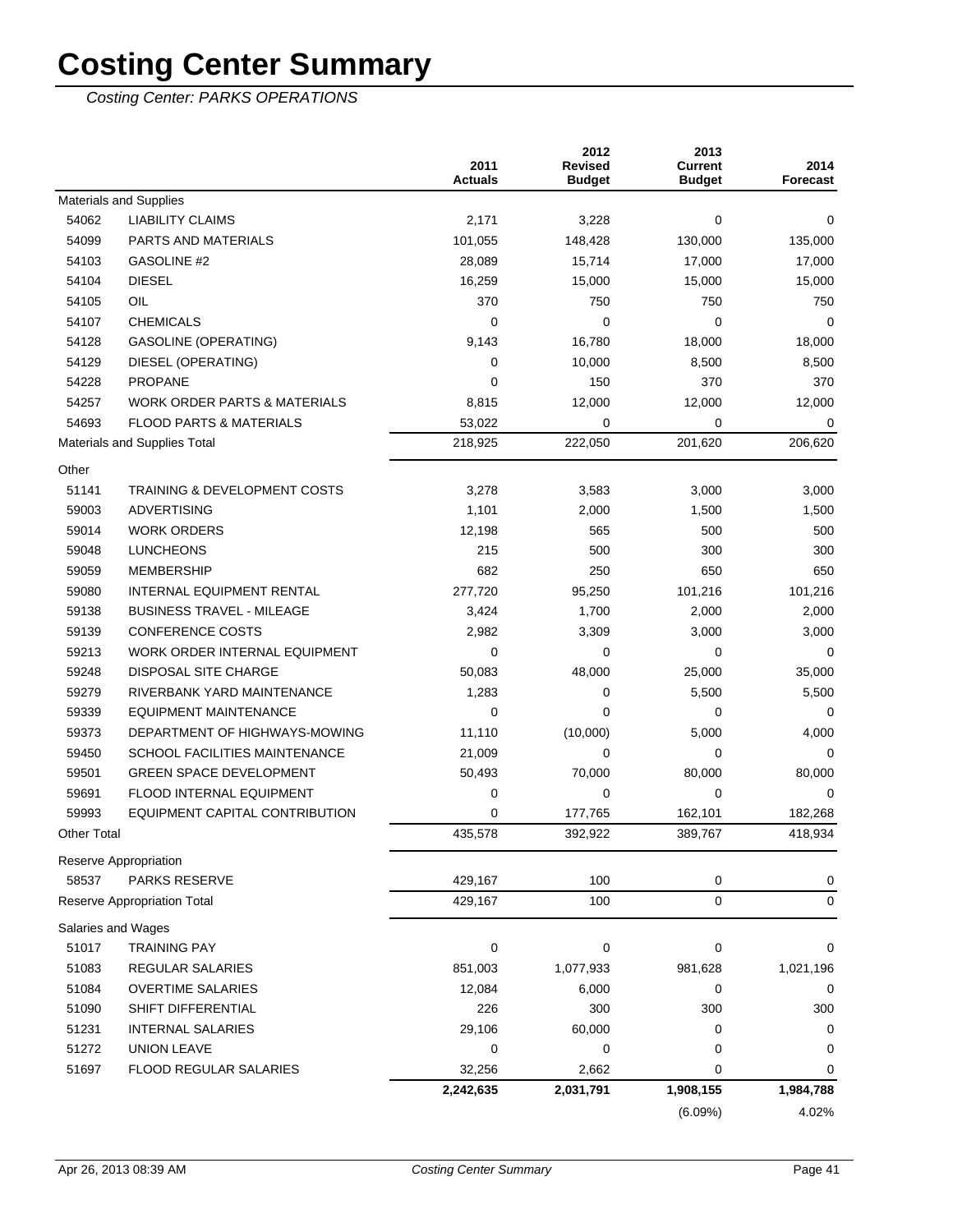|                        |                                            | 2011<br><b>Actuals</b> | 2012<br><b>Revised</b><br><b>Budget</b> | 2013<br><b>Current</b><br><b>Budget</b> | 2014<br>Forecast |
|------------------------|--------------------------------------------|------------------------|-----------------------------------------|-----------------------------------------|------------------|
| 51698                  | <b>FLOOD OVERTIME</b>                      | 13,893                 | 0                                       | 0                                       | 0                |
|                        | Salaries and Wages Total                   | 938,569                | 1,146,895                               | 981,928                                 | 1,021,496        |
|                        | <b>Transfers to/from Internal Accounts</b> |                        |                                         |                                         |                  |
| 59001                  | <b>SHOP RATE CHARGES</b>                   | 0                      | 518                                     | 0                                       | 0                |
|                        | Transfers to/from Internal Accounts Total  | 0                      | 518                                     | $\mathbf 0$                             | $\Omega$         |
| <b>Utilities</b>       |                                            |                        |                                         |                                         |                  |
| 53046                  | <b>POWER</b>                               | 11,031                 | 14,057                                  | 12,500                                  | 12,500           |
| 53130                  | <b>TELEPHONE REGULAR</b>                   | 3,409                  | 5,000                                   | 4,500                                   | 4,500            |
| 53150                  | <b>WATER</b>                               | 3,871                  | 8,140                                   | 9,150                                   | 9,150            |
| 53295                  | RADIO COSTS                                | 8,611                  | 9,000                                   | 9,000                                   | 11,000           |
| <b>Utilities Total</b> |                                            | 26,922                 | 36,197                                  | 35,150                                  | 37,150           |
|                        |                                            | 2,242,635              | 2,031,791                               | 1,908,155                               | 1,984,788        |
|                        |                                            |                        |                                         | $(6.09\%)$                              | 4.02%            |
| <b>Net Total</b>       |                                            | (2,095,738)            | (2,002,457)                             | (1,874,024)                             | (1,945,157)      |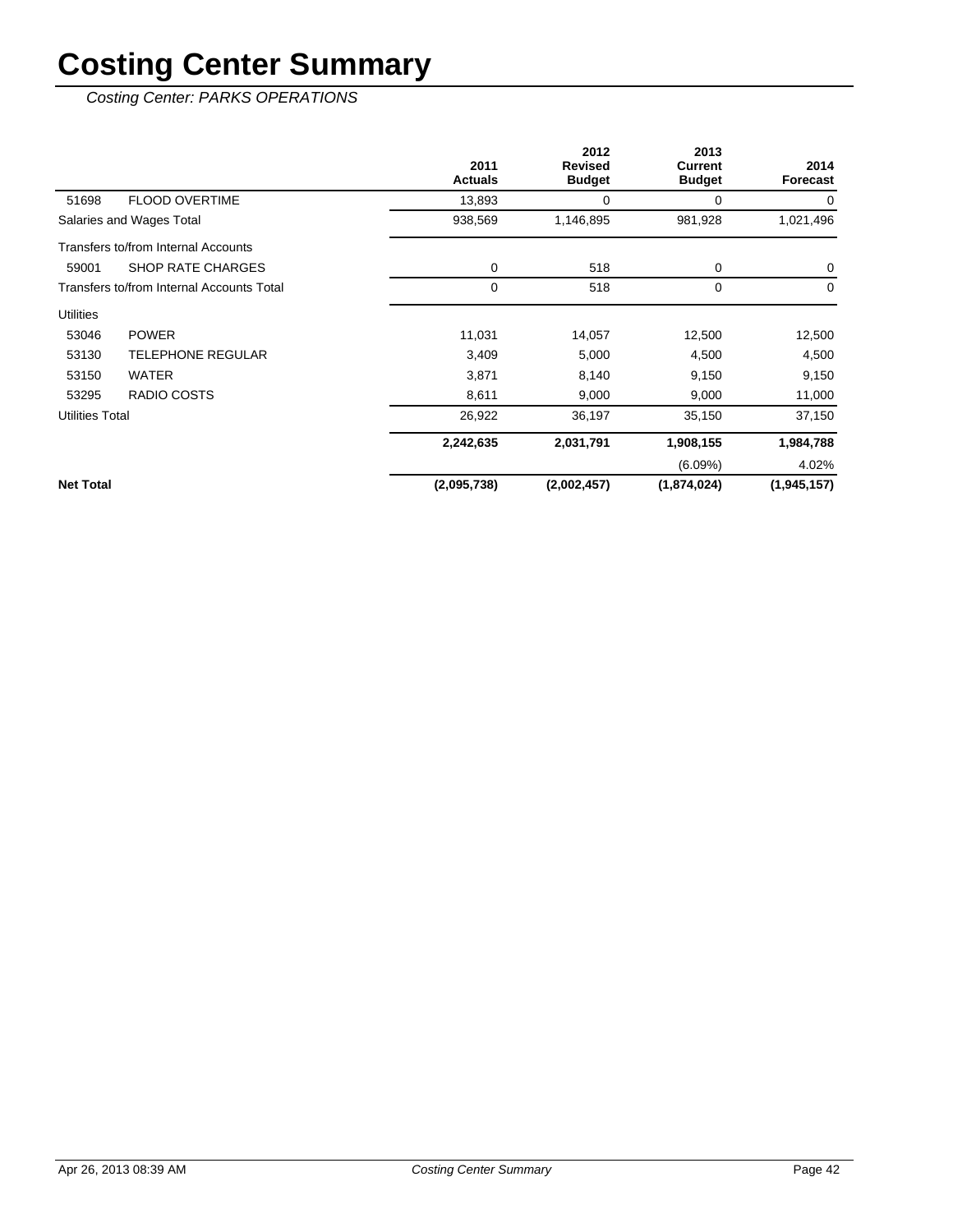Costing Center: PARKS OPERATIONS

Expenses vs Revenues (In Thousands)



**Expenses** 

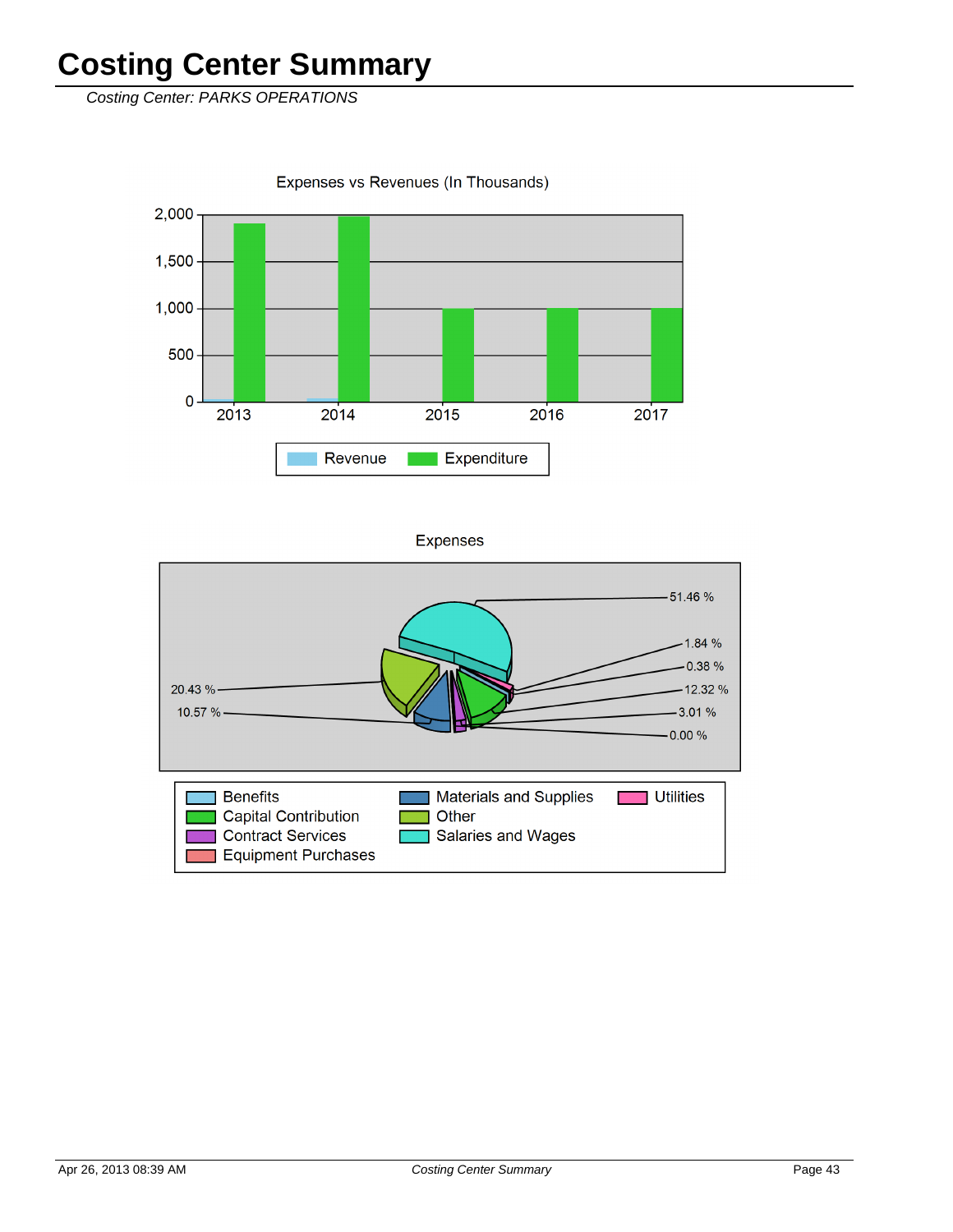Costing Center: SKATING OVAL

Stage: Approved Department: PARKS **Division: RECREATION &** CULTURAL SERVICES **Previous Costing Center: SKATING OVAL** 

**Accounting Reference: 2478** Budget Year: 2013

> Manager: Perry Roque 729-2170 **Approved: Yes**

#### **Description:**

This cost center reflects the costs of establishing the skating oval located in the Canada Games Park, as well as general maintenance and security costs for the skating oval, skating trails, and winter lights.

#### **Comments:**

The skating oval is open the first week of December and closes the last week of February, weather permitting. Lights come on each day during this period from 5:00pm to 11:00 pm. This year Brandon Riverbank will be managing the operation of a new canteen building and funds will be allocated to ongoing projects throughout the river corridor.

#### **Outlook:**

Brandon Riverbank Inc. will continue to seek sponsorship for additional displays for this area.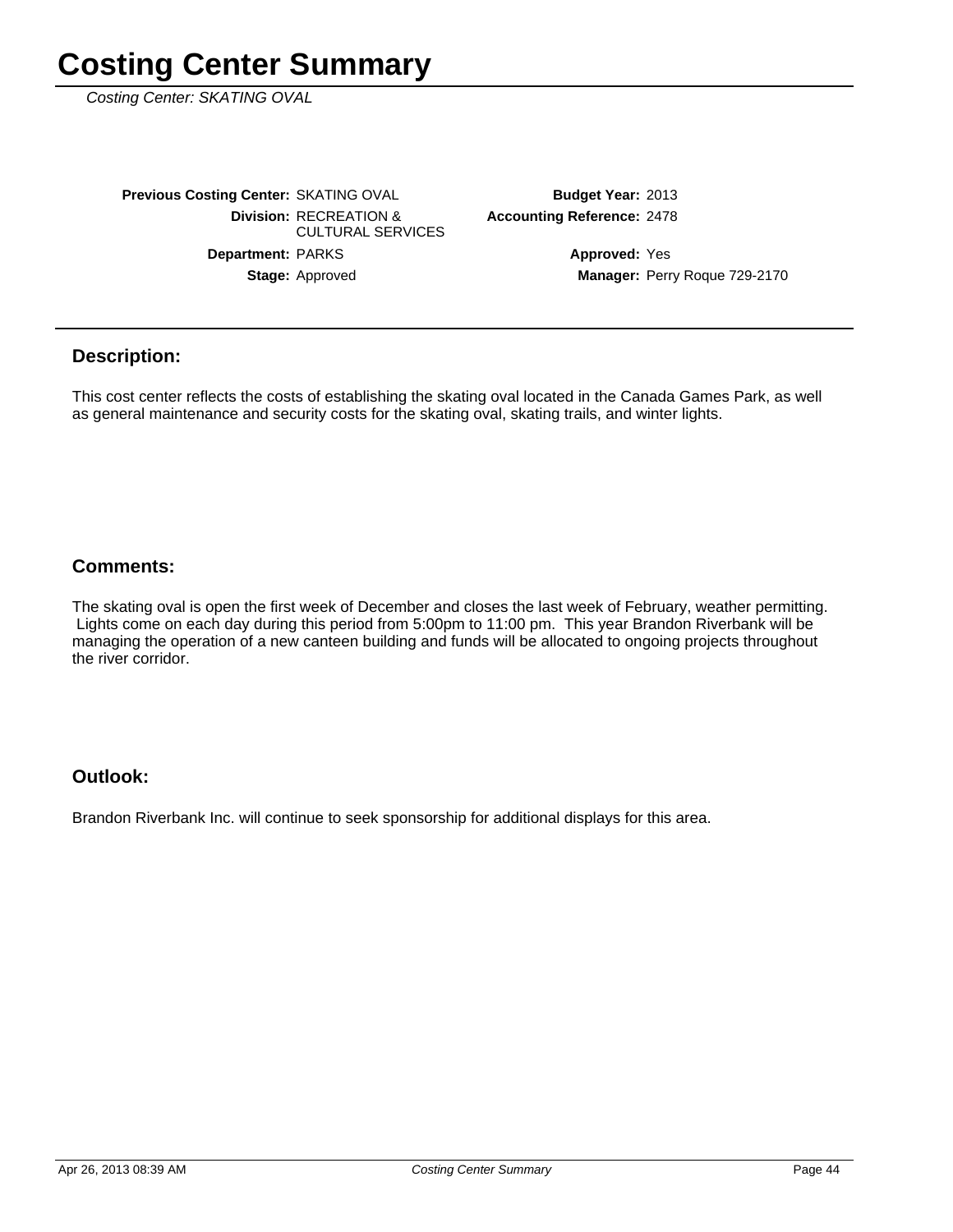Costing Center: SKATING OVAL

|                            |                               |                |                       | 2012<br>Approved |             |
|----------------------------|-------------------------------|----------------|-----------------------|------------------|-------------|
| <b>GL Account</b>          | <b>GL Account Description</b> | <b>Changes</b> | <b>Percent Change</b> | <b>Stage</b>     | 2013 Amount |
| <b>Expenditures</b>        |                               |                |                       |                  |             |
| 51083                      | <b>REGULAR SALARIES</b>       | Increased      | 43.89 %               | 26,056           | 37,493      |
| 52015                      | <b>CONTRACTS</b>              | Unchanged      | 0.00%                 | 15,000           | 15,000      |
| 52028                      | <b>FIRE INSURANCE</b>         | Increased      | 15.58 %               | 77               | 89          |
| 52081                      | <b>EXTERNAL EQUIPMENT</b>     | Unchanged      | 0.00%                 | 1,000            | 1,000       |
| 53046                      | <b>POWER</b>                  | Unchanged      | 0.00%                 | 500              | 500         |
| 54099                      | <b>PARTS AND MATERIALS</b>    | Decreased      | 12.50 %               | 8.000            | 7,000       |
| 54228                      | <b>PROPANE</b>                | Unchanged      | 0.00%                 | 1,200            | 1,200       |
| 59014                      | <b>WORK ORDERS</b>            | Decreased      | 40.00 %               | 10,000           | 6,000       |
| <b>Total Expenditures:</b> |                               |                |                       | 61,833           | 68.282      |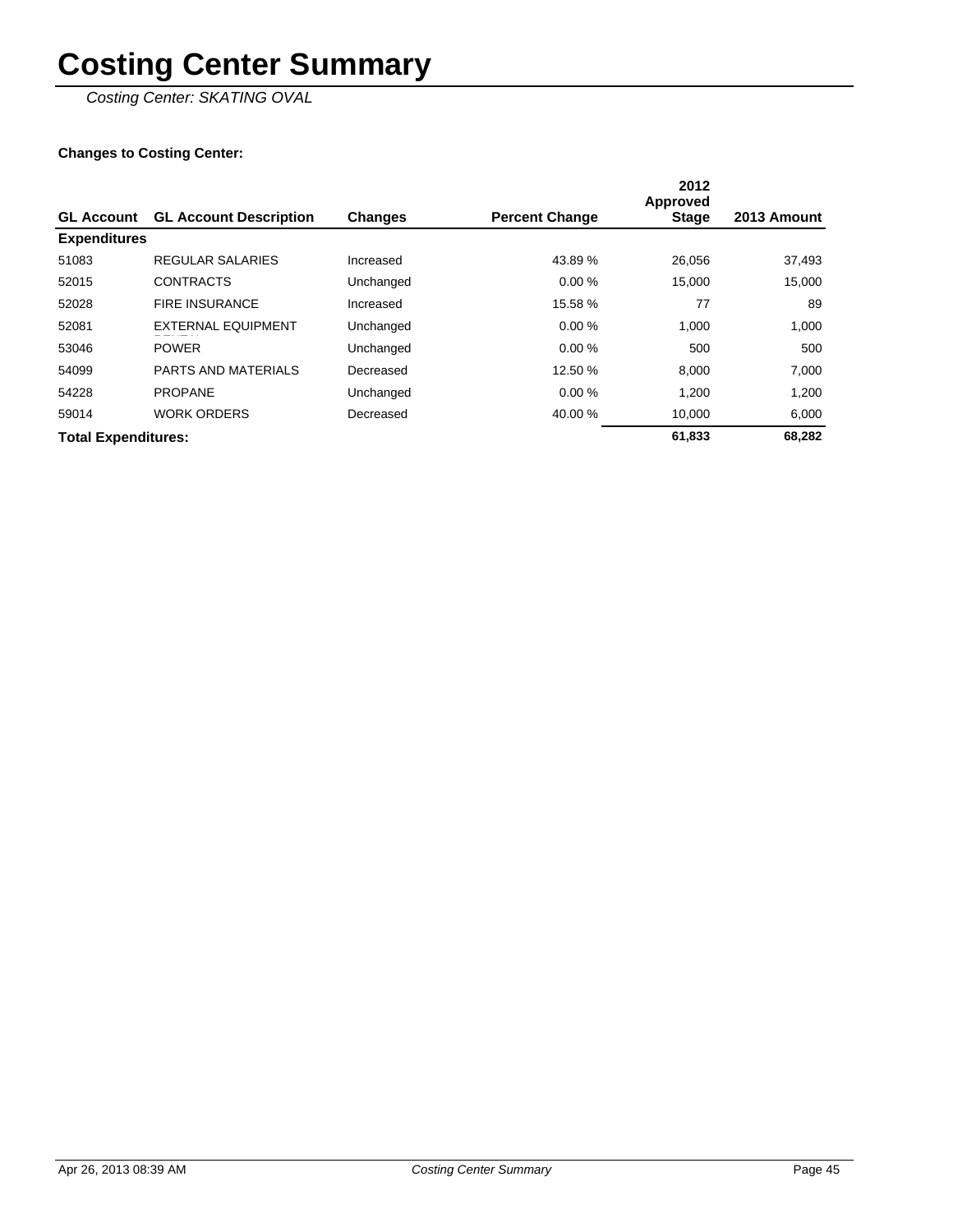Costing Center: SKATING OVAL

|                                           |                                     | 2011<br><b>Actuals</b> | 2012<br><b>Revised</b><br><b>Budget</b> | 2013<br><b>Current</b><br><b>Budget</b> | 2014<br><b>Forecast</b> |
|-------------------------------------------|-------------------------------------|------------------------|-----------------------------------------|-----------------------------------------|-------------------------|
| <b>Expenditures</b>                       |                                     |                        |                                         |                                         |                         |
| <b>Contract Services</b>                  |                                     |                        |                                         |                                         |                         |
| 52015                                     | <b>CONTRACTS</b>                    | 14,829                 | 5,037                                   | 15,000                                  | 15,000                  |
| 52028                                     | <b>FIRE INSURANCE</b>               | 77                     | 81                                      | 89                                      | 92                      |
| 52081                                     | EXTERNAL EQUIPMENT RENTAL           | 321                    | 511                                     | 1,000                                   | 1,200                   |
| 52692                                     | FLOOD EXTERNAL EQUIPMENT            | 375                    | 0                                       | 0                                       | 0                       |
| <b>Contract Services Total</b>            |                                     | 15,601                 | 5,629                                   | 16,089                                  | 16,292                  |
|                                           | Materials and Supplies              |                        |                                         |                                         |                         |
| 54099                                     | <b>PARTS AND MATERIALS</b>          | 2,525                  | 4,000                                   | 7,000                                   | 9,000                   |
| 54228                                     | <b>PROPANE</b>                      | 90                     | 1,200                                   | 1,200                                   | 1,500                   |
| 54693                                     | <b>FLOOD PARTS &amp; MATERIALS</b>  | 24,656                 | 0                                       | 0                                       | 0                       |
| Materials and Supplies Total              |                                     | 27,271                 | 5,200                                   | 8,200                                   | 10,500                  |
| Other                                     |                                     |                        |                                         |                                         |                         |
| 59014                                     | <b>WORK ORDERS</b>                  | 43,762                 | 20,000                                  | 6,000                                   | 7,000                   |
| 59080                                     | INTERNAL EQUIPMENT RENTAL           | $\mathbf 0$            | $\mathbf 0$                             | 0                                       | $\mathbf 0$             |
| 59691                                     | FLOOD INTERNAL EQUIPMENT            | 1,603                  | $\mathbf 0$                             | 0                                       | $\mathbf 0$             |
| <b>Other Total</b>                        |                                     | 45,365                 | 20,000                                  | 6,000                                   | 7,000                   |
|                                           | Salaries and Wages                  |                        |                                         |                                         |                         |
| 51083                                     | <b>REGULAR SALARIES</b>             | 1,088                  | 26,056                                  | 37,493                                  | 39,238                  |
| 51231                                     | <b>INTERNAL SALARIES</b>            | 0                      | 13,475                                  | 0                                       | $\pmb{0}$               |
| 51697                                     | <b>FLOOD REGULAR SALARIES</b>       | 20,451                 | 0                                       | 0                                       | $\mathbf 0$             |
| 51698                                     | FLOOD OVERTIME                      | 326                    | $\mathbf 0$                             | 0                                       | $\mathbf 0$             |
| Salaries and Wages Total                  |                                     | 21,865                 | 39,531                                  | 37,493                                  | 39,238                  |
|                                           | Transfers to/from Internal Accounts |                        |                                         |                                         |                         |
| 59001                                     | <b>SHOP RATE CHARGES</b>            | 0                      | 1,139                                   | 0                                       | 0                       |
| Transfers to/from Internal Accounts Total |                                     | 0                      | 1,139                                   | 0                                       | $\mathbf 0$             |
| <b>Utilities</b>                          |                                     |                        |                                         |                                         |                         |
| 53046                                     | <b>POWER</b>                        | 211                    | 500                                     | 500                                     | 600                     |
| 53150                                     | <b>WATER</b>                        | 39                     | $\mathbf 0$                             | 0                                       | 0                       |
| <b>Utilities Total</b>                    |                                     | 250                    | 500                                     | 500                                     | 600                     |
|                                           |                                     | 110,352                | 71,999                                  | 68,282                                  | 73,630                  |
|                                           |                                     |                        |                                         | (5.16%)                                 | 7.83%                   |
| <b>Net Total</b>                          |                                     | (110, 352)             | (71, 999)                               | (68, 282)                               | (73, 630)               |